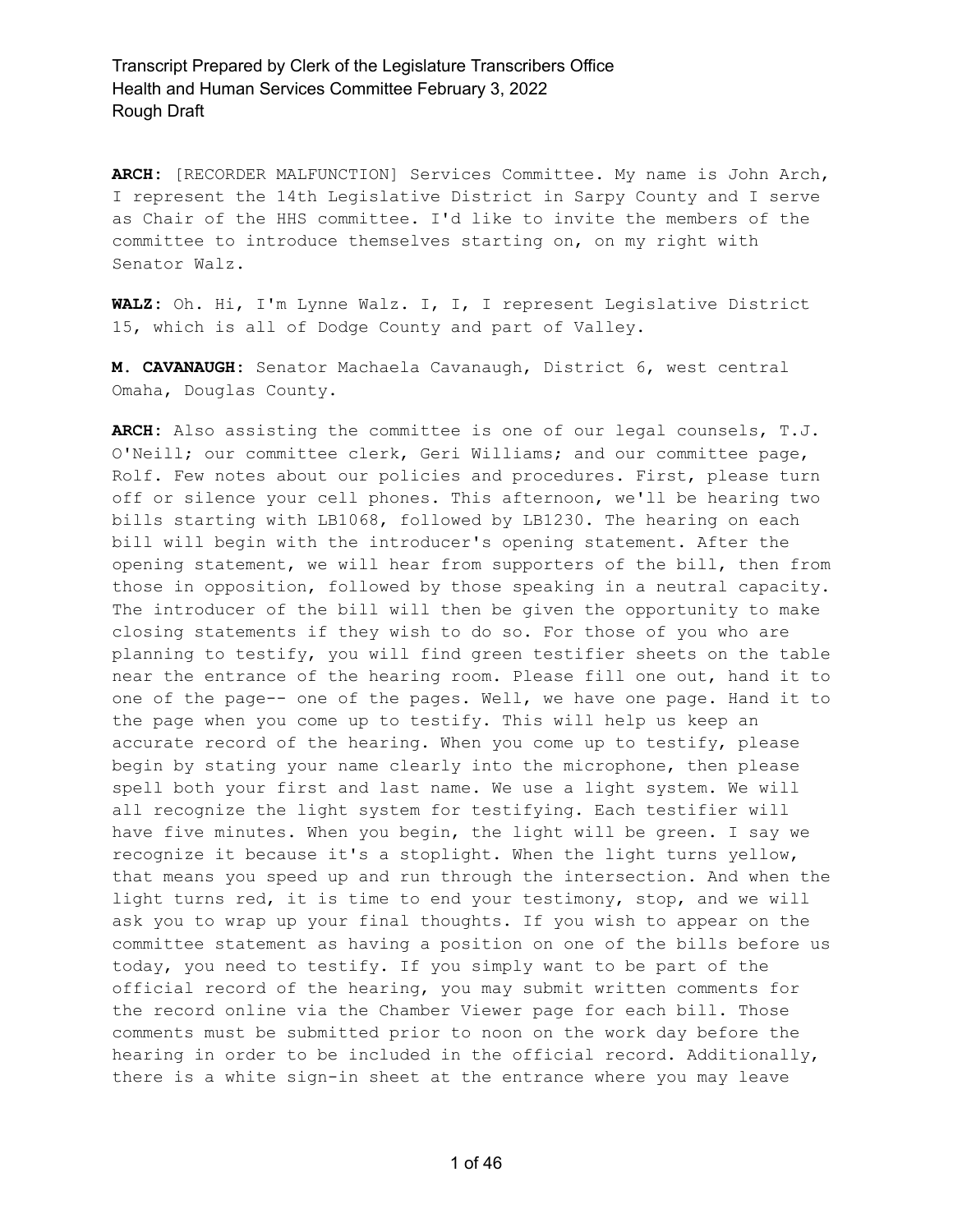your name and position on the bills before us today. And with that, we will begin today's hearing with LB1068. Welcome, Senator Stinner.

**STINNER:** Good afternoon, Senator Arch and members of the Health and Human Services Committee. For the record, my name is John, J-o-h-n, Stinner, S-t-i-n-n-e-r, and I represent the 48th District, which is all of Scotts Bluff, Banner, and Kimball Counties. LB1068 updates Section 71-830, which was enacted by the Legislature in 2009, effectively establishing Behavioral Health Education Center of Nebraska, commonly referred to as BHECN. The bill will allow BHECN to appropriately fulfill the statewide behavioral health service needs, workforce education, and professional training through already established practices and program. The changes proposed by LB1068 reflect the need to provide programming for the entire behavioral health workforce in Nebraska. I have worked to improve access to behavioral and mental health services in rural Nebraska since I came to the Legislature. With over 95 percent of Nebraska counties classified as behavioral health professional shortage areas by the Federal Health Resources and Service Administration and the Nebraska Department of Health and Human Services, there are access issues everywhere. We are facing a severe behavioral and mental health workforce shortage, which negatively impacts access to the appropriate behavioral health services. COVID-19 pandemic has only made matters worse. The Legislature must act now to address immediate needs and implement long-term strategies to alleviate education, training, recruitment, retention challenges in the behavioral health field. Given the fact that we have a potential one-time opportunity to make a lasting, meaningful impact, I brought together a group of stakeholders over the interim to discuss the best ways to address these issues. Our group concluded that the state should focus on addressing the diverse needs across the state and provide funding in a way that will positively impact the entire state and not create winners and losers based on geography or resources. In short, we did, we did-- we don't need to recreate the wheel or waste funds by creating new programs, but instead use the current programs that have a proven track record and existing relationships. A crucial priority to address these issues is to build a workforce pipeline, expand quality education, and professional training opportunities in efforts to ensure that Nebraskans are able to access behavioral health services regardless of where they live. I have proposed a three-bill package to bring meaningful changes for both the behavioral health workforce and access to behavioral healthcare services across the state. Two of those bills, LB1066 and LB1067, are referenced to the Appropriations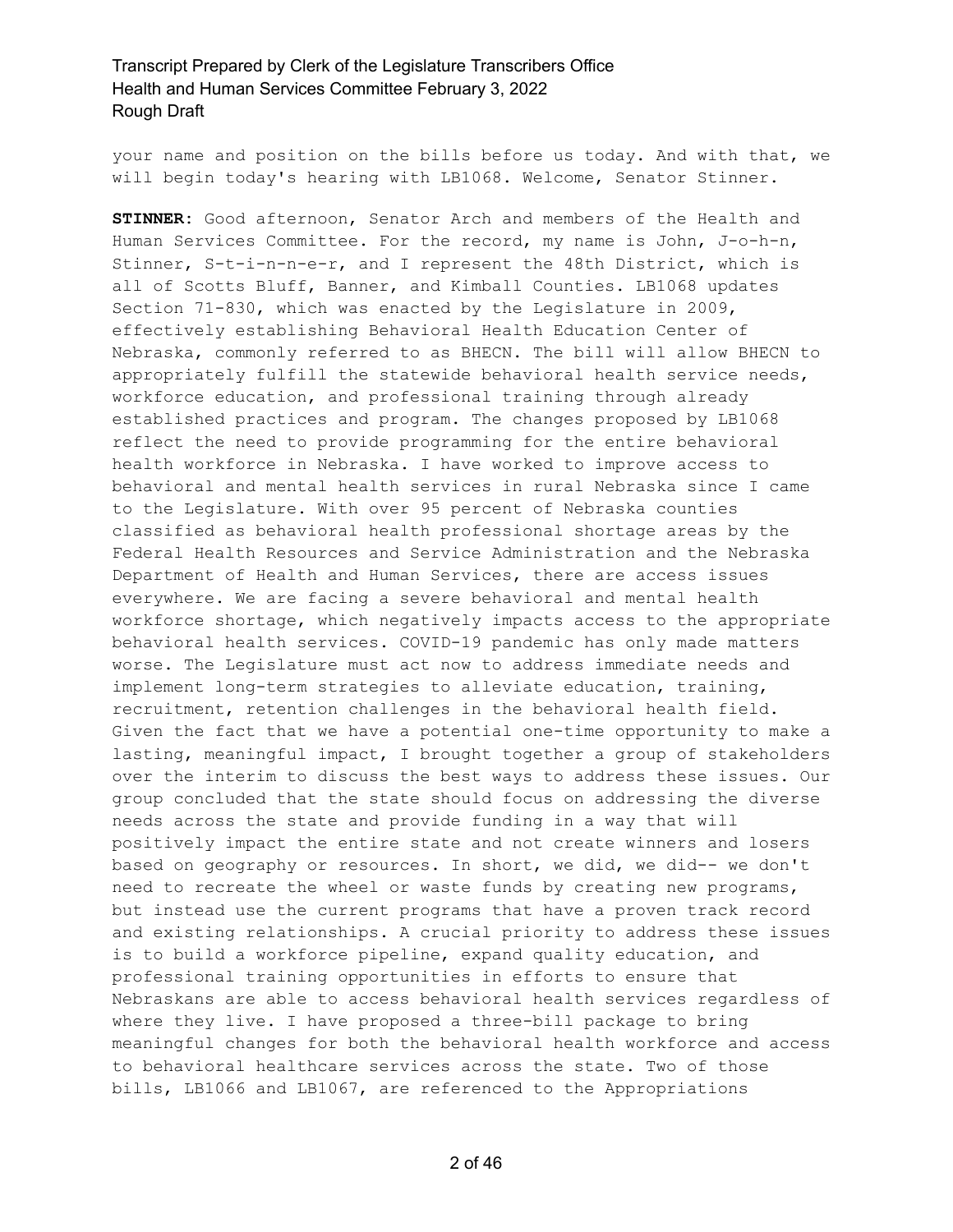Committee and address funding from two sources: a short-term infusion by ARPA funds and a long-term commitment of General Funds to allow an existing program to meet its original objectives and evolve with changing needs of our state. LB1068 represents an opportunity to ensure long-term success of the established recruit-- of the established recruitment, education training, and service program carried out by BHECN, which is housed in the University of Nebraska Med Center and enumerated in Section 71-830. Since its creation in 2009, BHECN has made a big difference, with their programs resulting in 33 percent increase in behavioral health providers across the state. BHECN now has over ten years of experience working with behavioral health stakeholders, educational institutions, students, and professions-- professionals across the state. Their programs make the center well-positioned to help address our current workforce shortage and meet the behavioral health needs of Nebraskans now and into the future. As envisioned by our predecessors in 2009, BHECN has focused on numerous programming and service areas, including psychiatric residency and psychology internship training experiences that would serve rural Nebraska and other underserved areas, training of behavioral health professions in telehealth techniques and other innovative means of care delivery in order to increase access to behavioral health services for all Nebraska analyzing the geographic and demographic availability of Nebraska behavioral health professionals, including psychiatrists, social workers, community rehabilitation workers, psychologists, substance abuse counsels- counselors, licensed mental health practitioners, behavioral analysts, peer support providers, primary physician-- primary care physicians and nurses, nurse practitioners, pharmacists and physician assistants and then prioritize the need for additional professionals by type and location to establish learning collaborative partnerships with other higher education institutions in the state hospitals, law enforcement, community-based agencies and consumers and their families in order to develop evidence-based, recovery focused interdisciplinary curricula and training. Another priority of BHECN when it was established was to develop six interdisciplinary behavioral training-- health training sites across the state that would allow professionals to receive the training they need closer to home. This is, this is especially important in rural areas of the state. During our discussions this interim, we found that providing access to education and training in each of our six behavioral health regions would be beneficial. And this will allow BHECN to reach that goal while working within our established behavioral healthcare framework. With LB1068, I also recognize the evolution of the behavioral healthcare service providers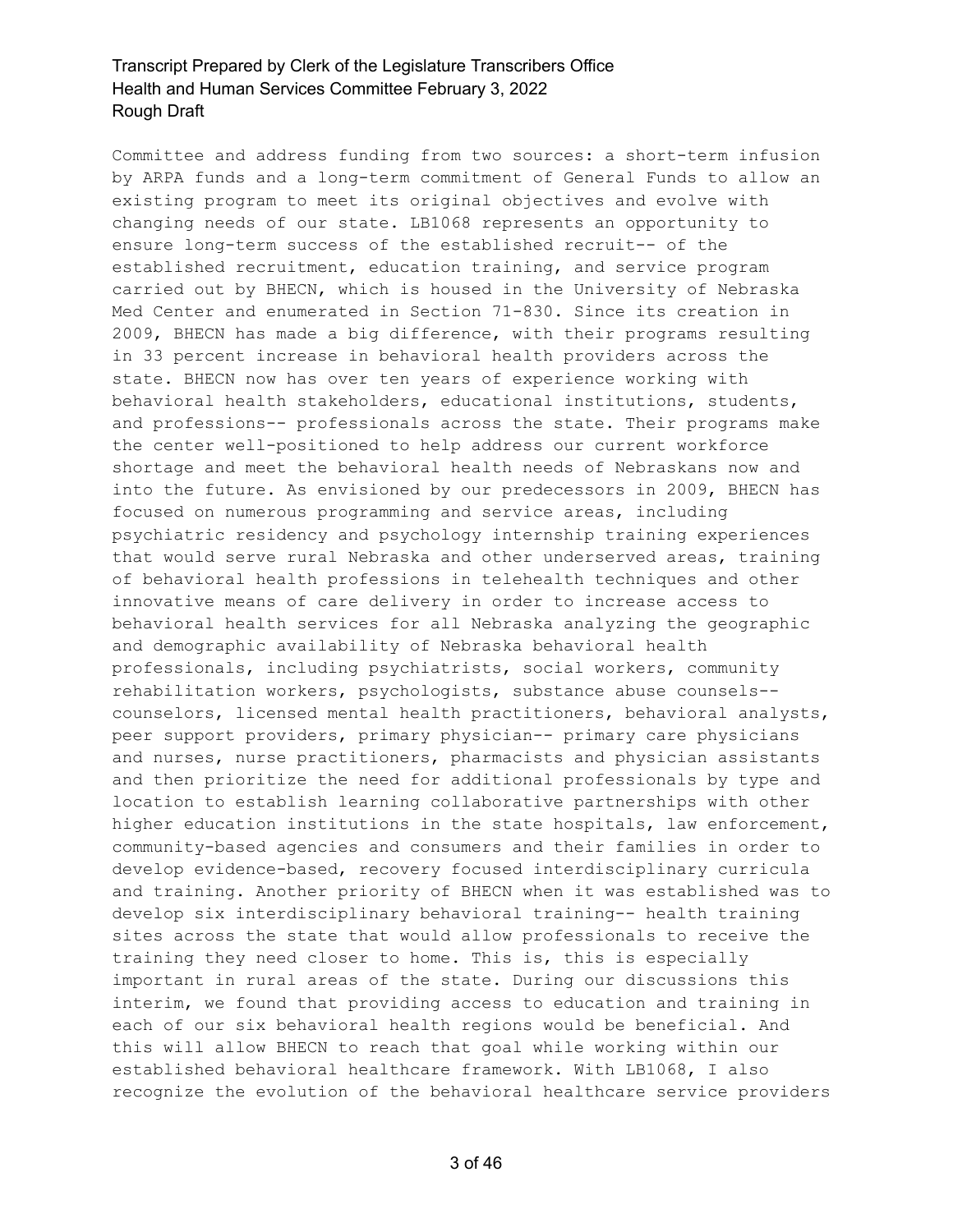and have included language to broaden the residency, internships, and practicum programs to include physician assistants, psychiatric nurse practitioners, and mental health therapists. Although the center already works with local school districts in order to facilitate programs that introduce high school students to behavioral health field, the bill specifies that they're-- that they are one of the enumerated groups for BHECN to collaborate with so that they can expand programming as needed. Finally, in order to ensure that Nebraska can receive behavioral healthcare services no matter where they live, the bill clarifies that BHECN works to educate behavioral healthcare providers and facilitate integrated behavioral healthcare services into primary care practices and other licensed healthcare facilities. Dr. Marley Doyle, the director of BHECN, is here along with a lot of the folks that were stakeholders and a lot of them that were on several of the Zooms that we had putting this bill together will testify today. With that, I, I thank you for your consideration and welcome any questions.

**ARCH:** Questions? Senator Cavanaugh.

**M. CAVANAUGH:** Thank you. Thank you, Senator Stinner. I'll try and be quick. I just noticed that it changes the requirement from one year to three months for a residency in the rural areas. Is there-- and that might be a question for somebody else.

**STINNER:** That's probably a question for somebody else.

**M. CAVANAUGH:** OK.

**STINNER:** But, you know, we were-- right now, BHECN is only in three behavioral health areas, so this expands to six, creates kind of an overall network for the entire state. And that's what we're trying to accomplish.

**M. CAVANAUGH:** OK.

**STINNER:** And that and paid internships and there's, there's quite a few other elements that are in the bill.

**M. CAVANAUGH:** Thank you.

**ARCH:** Other questions? Just a quick question on the fiscal note. This is not a one time. This is-- this, this will, this will continue in future years?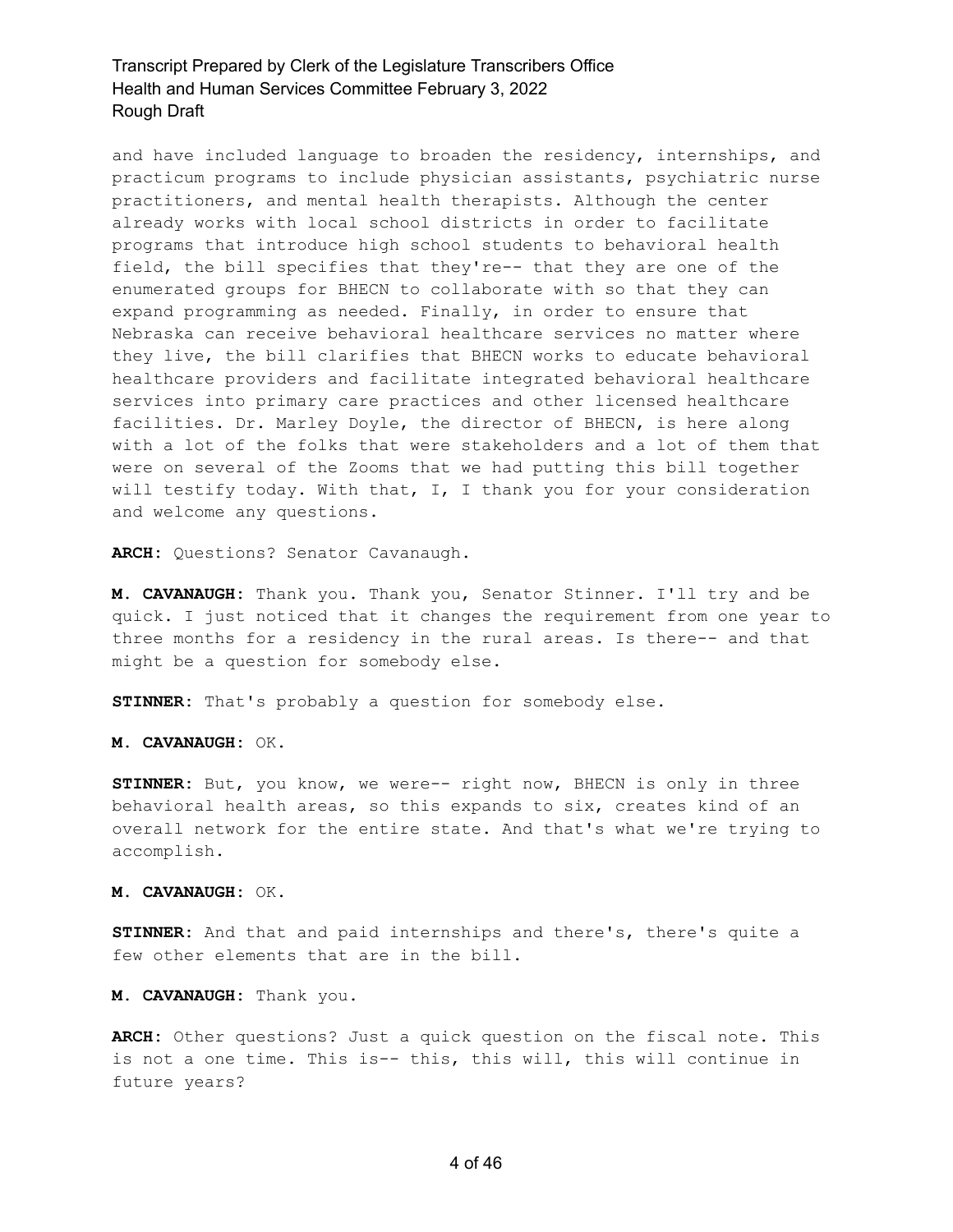**STINNER:** Yeah, and we're, we're at \$2.4 million now that goes to BHECN. OK? So now my intention is to take it to a total of \$10 million.

**ARCH:** Oh, not an additional 10.

**STINNER:** Not an additional 10.

**ARCH:** A total, a total of 10.

**STINNER:** So we can then start to expand some of the services they have. They work with a couple hospitals in Omaha, I think one at Kearney, one in North Platte. We'd like to see that expand, you know, to McCook, to Scottsbluff as a way of getting people out, get the interns out into those areas, and hopefully we'll, we'll be able to expand that workforce in that way.

**ARCH:** OK, great. Any other questions? Seeing none, thank you. Understand--

**STINNER:** Thank you.

**ARCH:** --you're going to waive close.

**STINNER:** Yes.

ARCH: On to your next committee.

**STINNER:** Yes.

**ARCH:** Thank you.

**STINNER:** Lots of fun.

**ARCH:** First proponent for LB1068.

**KORBY GILBERTSON:** Good afternoon, Chairman Arch, members of the committee. For the record, my name is Korby Gilbertson, it's spelled K-o-r-b-y G-i-l-b-e-r-t-s-o-n, and I'm appearing today on behalf of myself. I went to Senator Stinner last spring in response to-- or in order to ask him to do an interim study so that we could look deeper into issues surrounding behavioral health across the state. I know he's been passionate about it for years. In my personal life, I'm passionate about it. I've served on boards and continue to of behavioral health providers and know that we have problems across the state. And so I went to him and I said, let's try to get a group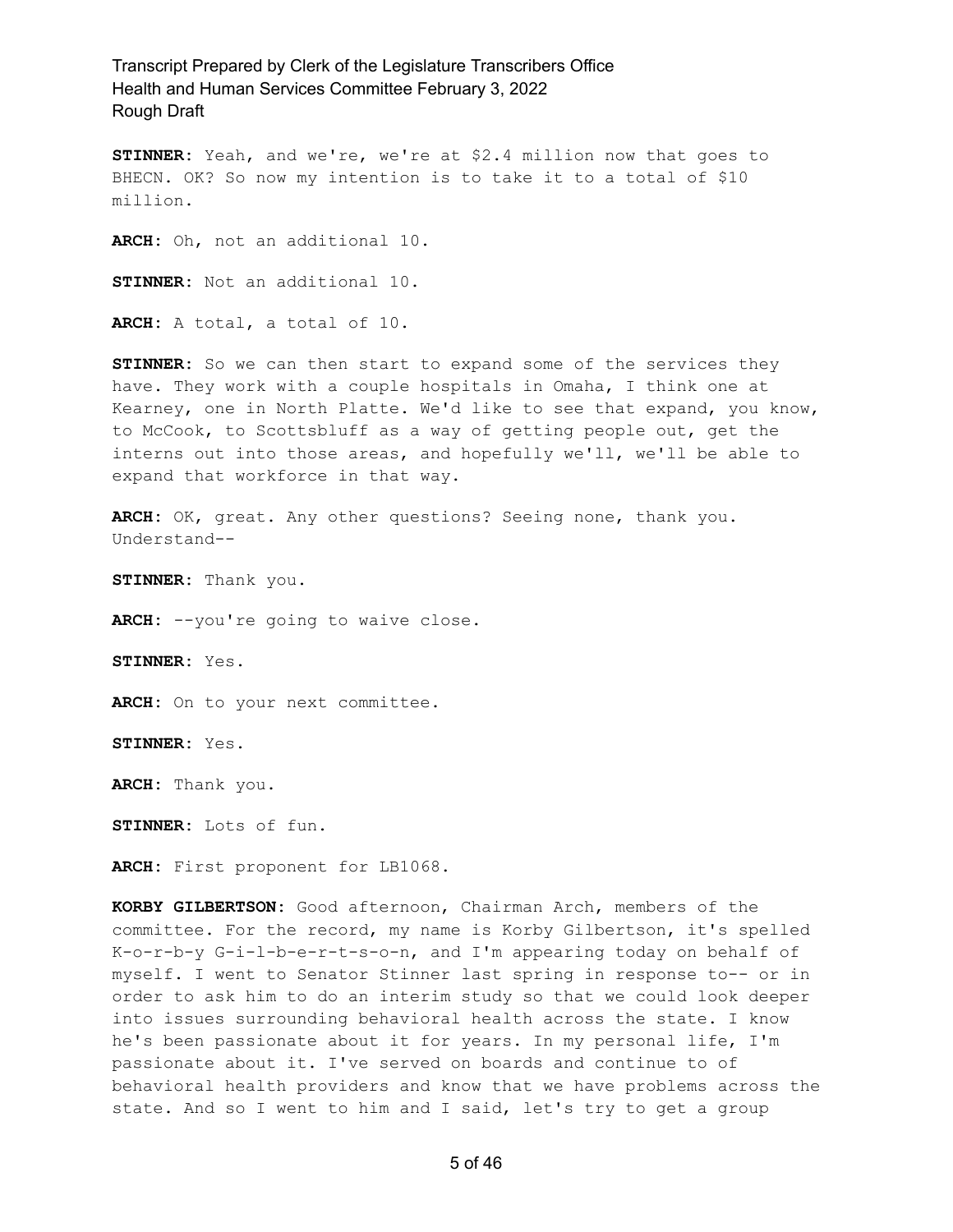together. No lobbyists, no associations, nobody that has a vested interest in getting anything done that will turn this into a somebody wins and somebody loses. But let's really focus on making sure that we can get services to the people that need them where they need them. And we know that there are three-month waiting periods for children to get care in Lincoln right now. So it's not just in western Nebraska, it is everywhere. So we talked to a number of people, put together a group that sometimes got up to 15 people on Zoom calls, but we literally went through every aspect of what we could think was missing in behavioral health. And the bottom line or what we kept coming back to was it's a workforce issue that until we can figure out a way to create a meaningful pipeline for workforce and support it somehow, we're going to be in trouble. And obviously, we're already in trouble and we don't need to make things worse. I started going through statutes and ended up with 93 pages of existing statutes having to do with behavioral healthcare services. And when you read that you think, wow, how is this not working? Why aren't we getting everything done that should be done? Well, since I've been around here for 33 years, I think, well, now I know why, because you pass laws and then, you know, things don't always pan out the way that they are planned. But there is one entity, BHECN, that has a proven track record and knows what they're doing. And so our thought was, this is the best way to spend any General Funds and ARPA money is to put it into a program that has already proven that they know how to do this. Let's expand the program, and I wouldn't even call it expanding, I would say modernize it to recognize the different levels of behavioral healthcare professionals so that we can make sure we're covering the whole spectrum of what's needed. And BHECN also gets to focus on things like telehealth, which is very important for the western-- or, you know, lots of places in the state, even during the pandemic everywhere. So I wanted to just kind of give you an idea of where all of this came from and that because I-- it was funny, I'd get phone calls. You're representing UNMC now? No, I'm not. I'm the mean person on the call not letting everyone pick a side and saying we have to leave our allegiances the minute we get on this call. So I think it was really- my boss, who all of you know, is-- makes fun of me daily because I'm actually excited about something, a bill that you're not making any money on. But so I think that this is something that Senator Stinner is very passionate about, and this is one way that both of us believe is a meaningful, at least partial solution to the problem we have in the state. With that, I'd be happy to try to answer any questions.

**ARCH:** Thank you. Are there any questions?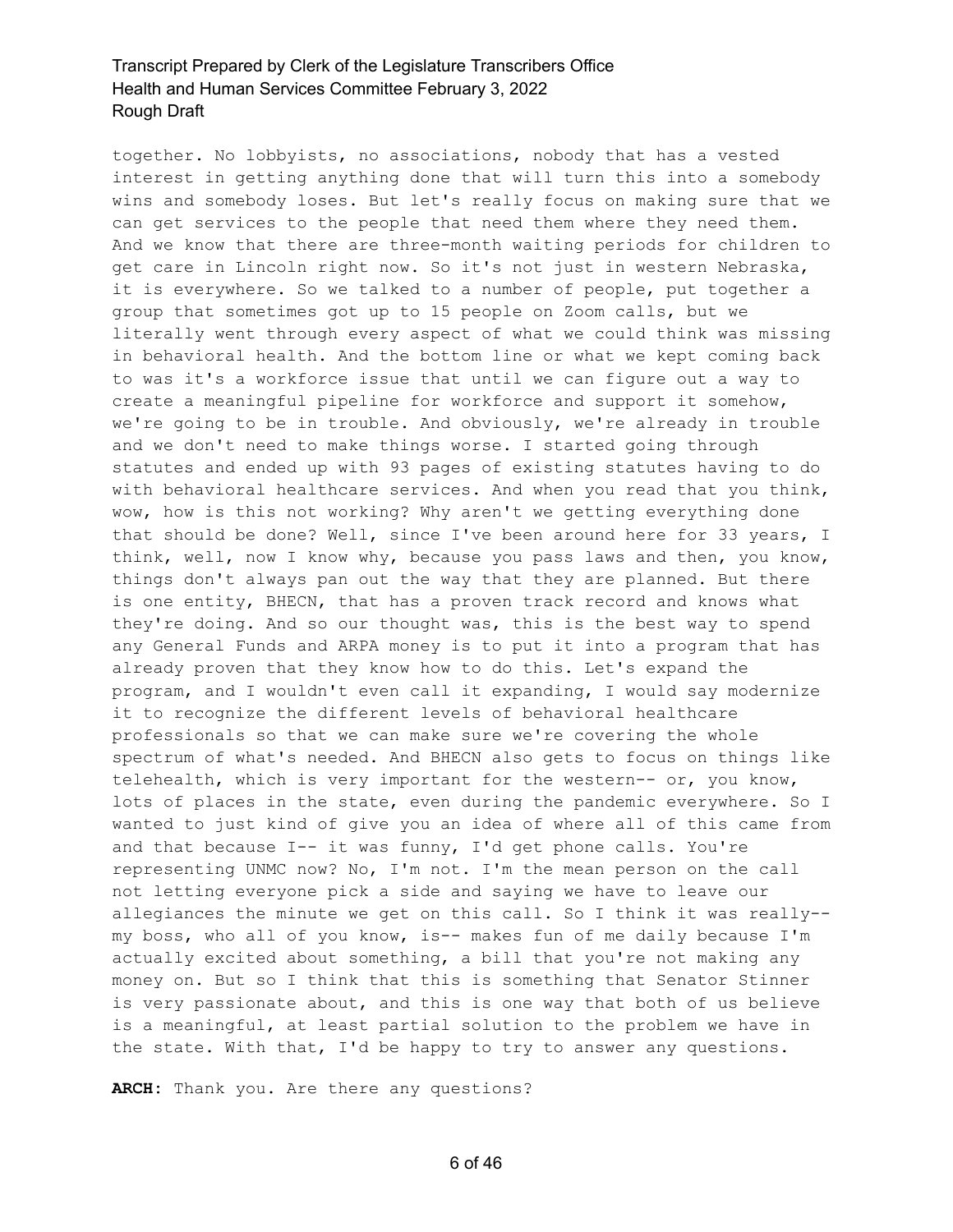**KORBY GILBERTSON:** Great. Thank you.

**ARCH:** Seeing none, thank you. Next proponent for LB1068. Good afternoon.

**ANDY HALE:** Good afternoon, Chairman Arch, members of the HHS Committee. My name is Andy Hale, A-n-d-y H-a-l-e, and I am vice president of advocacy for the Nebraska Hospital Association, and I'm here to testify in support of LB1068. Behavioral health disorders are a major public health issue, and hospitals provide essential behavioral healthcare to thousands of Nebraskans every day. Nearly 1 in 5 Nebraskans have a mental illness, 88 of Nebraska's 93 counties are designated as federal mental health professional shortage areas, 78 counties have no practicing psychiatrist, 32 counties lack behavioral health provider of any kind. When you get 25 miles outside of Omaha and Lincoln, there's a 10,000 to 1 ratio for population and practicing psychiatrists. Compounding that problem is the high percentage of the behavioral health workforce that is able or expected to retire in the coming years. You look at COVID and what it's done in the last two years, things have only gotten worse. We've had this issue for a long time. We've been trying to work on it. And now COVID is, is really made things a lot worse. Senator Arch knows that telehealth has increased over 50 percent when it comes to behavioral health, but still there is a critical need to get these workers in place. Our member hospitals are excited to continue to collaborate with BHECN and their partners to work and eventually eliminate this workforce issue. Dr. Doyle will be behind me and her and her team have done a fantastic job. As Senator Stinner mentioned earlier, there are some companion bills that go along with this and we support those as well. We're really looking forward to the telehealth component and partnering with them as, as we move forward and having our members take advantage of these. So I want to thank Senator Stinner and his staff for bringing this very important bill, and I ask the committee to advance LB1068.

**ARCH:** Thank you. Are there any questions? Seeing none, thank you for your--

**ANDY HALE:** Thank you, Senator.

**ARCH:** --testimony. Next proponent for LB1068.

**MARLEY DOYLE:** Good afternoon, members of the Health and Human Services Committee. For the record, my name is Dr. Marley Doyle, M-a-r-l-e-y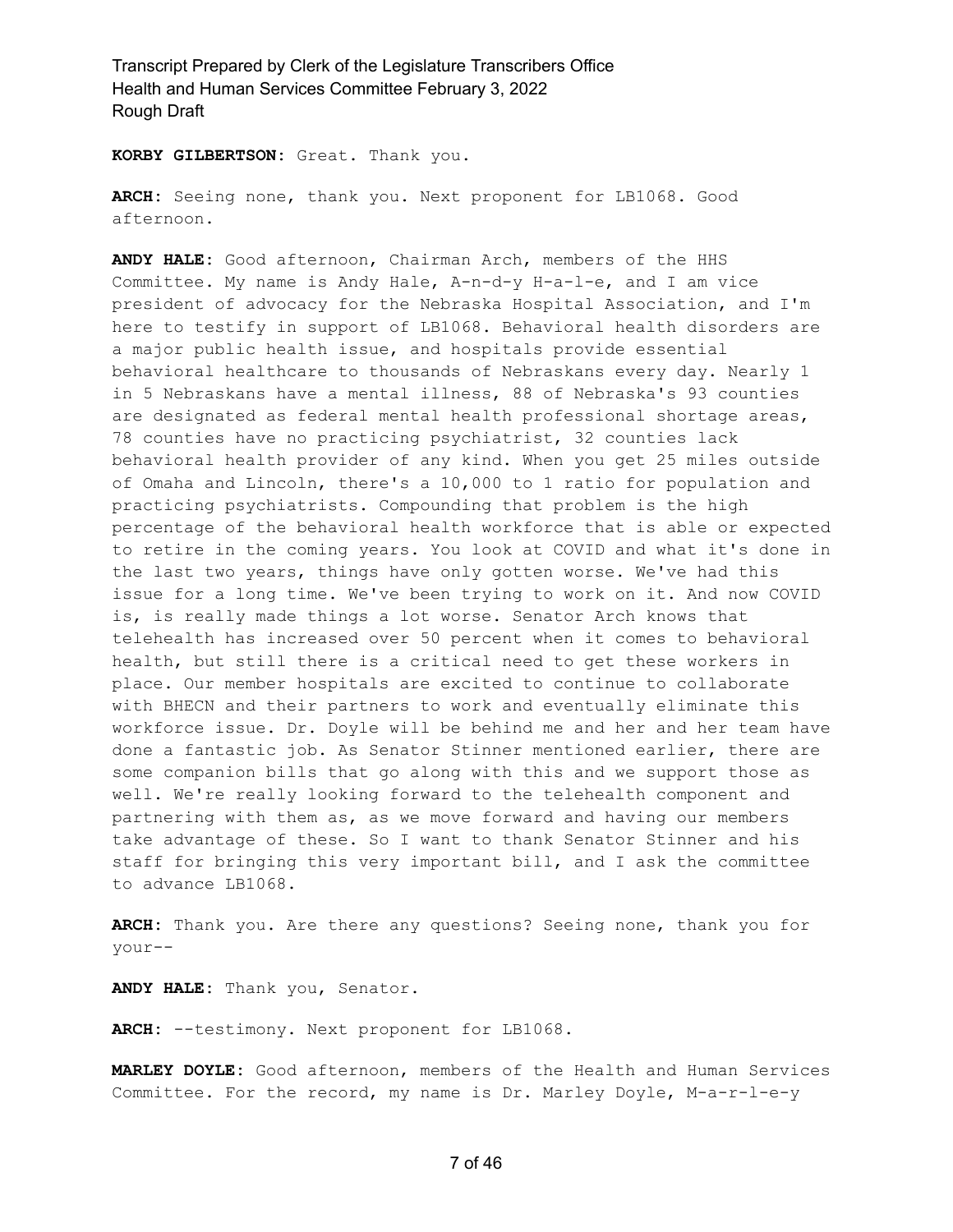D-o-y-l-e. I am a psychiatrist and the director of the Behavioral Health Education Center of Nebraska or BHECN, and I'm here today appearing on behalf of the University of Nebraska System in support of LB1068, an amendment to BHECN's original statute, LB603, with the goal to expand workforce development initiatives across the state and to modernize our definitions to be able to train more behavioral health trainees. Thank you so much to Senator Stinner for his leadership and work on LR143. That was the interim study that led to this bill's introduction today. For background, BHECN is the state-funded behavioral health workforce development center that is housed at the University of Nebraska. BHECN's mission is to recruit, train, and retain the behavioral health workforce in order to expand access to behavioral healthcare across Nebraska. Since BHECN's inception, the behavioral health workforce has grown by 33 percent. Though we monitor this data all the time, and our most recent data has actually shown a continued upward trend of 38 percent. However, significant disparities still exist and there is still limited access to care. According to the Health Resources and Services Administration data, Nebraska has 48 percent of the behavioral health workforce needed to adequately address the state's needs, and 88 of our 93 counties are designated as mental health professional shortage areas. Though these numbers are striking, BHECN does have the infrastructure in place to tackle this workforce shortage. LB603, BHECN's original statute, was created in 2009 to address behavioral health workforce shortages across the state, especially in rural areas. One of our charges was to monitor workforce data. Since we started this in 2010, we have noticed some trends. We have seen a, a dramatic increase in the number of psychiatric nurse practitioners and psychiatric physician assistants. These are advanced practice providers who can prescribe psychotropic medications along with psychiatrists. We have also seen a large increase in the number of licensed mental health practitioners across the state. Our original statute was very focused on psychiatrists and psychologists, and so this has been a change that we would like addressed in our, our statute. And we can have an immediate impact on the behavioral health workforce shortage by increasing the number and type of behavioral health provider. And right now, we have the ability to fund and train 4.5 psychiatry residents and 2 psychology interns. With this expansion, the language would allow us to include psychiatric nurse practitioners and physician assistants in that category. So with this new legislation, we would be able to train up to 10 psychiatry residents, up to 12 psychology interns, and provide practicums in internships for 10 mental health therapists. Another significant impact of LB1068 would be the expansion of workforce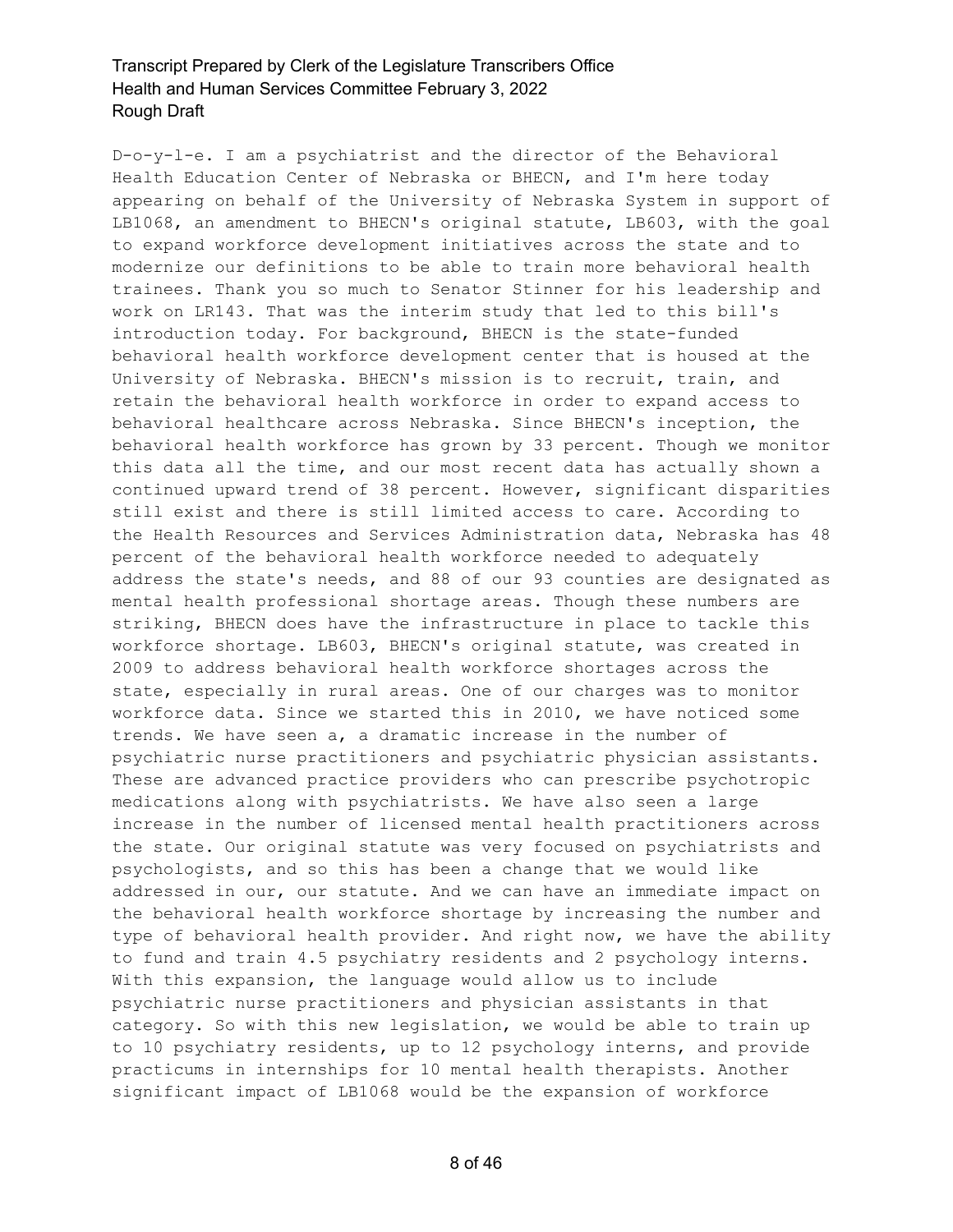development centers in areas of the state that do not have a BHECN presence. Currently, we have three locations: Omaha, Kearney, and the Panhandle. LB1068 would allow us to open three new centers: BHECN Southeast, BHECN Southwest, and Northeast. This would allow us to have a presence in all six behavioral health regions. Finally, LB1068 would allow us to expand upon our successful recruitment and retention efforts. This would allow us to better reach students in rural and underserved areas, further develop our partnerships with K-12 school districts, and oper-- operate training opportunities in integrated behavioral health in primary care settings. Developing a workforce is difficult. It takes both time and investment. With LB1068, we would be able to increase the number of behavioral health providers in the state while providing much needed behavioral health services simultaneously. On behalf of BHECN, our partners, UNMC and the University of Nebraska System, we are very grateful for Senator Stinner for having this vision in creating access to behavioral healthcare for all Nebraskans. Thank you, and I'm happy to take any questions.

**ARCH:** Thank you. Are there questions? Senator Cavanaugh.

**M. CAVANAUGH:** Thank you. Thank you, Dr. Doyle. It's nice to see you again. The question that I had for Senator Stinner about the switching of the timeline from one year to three months. And I ask that because I'm wondering if the, the change is to make it more enticing or if there was some sort of barrier there?

**MARLEY DOYLE:** There's-- the answer is yes to both.

**M. CAVANAUGH:** OK.

**MARLEY DOYLE:** So one thing that has been a big challenge over the past ten years is that requirement when, when it was put into place was great for good reason. But in reality, it's been very difficult to find supervisors in rural training sites that could take trainees for that long of a time.

#### **M. CAVANAUGH:** OK.

**MARLEY DOYLE:** And so it's much easier to find placement for students for shorter amounts of time. Now, part of that is we've heard a lot from our stakeholders that a big limitation is financial. So part of the plan that we would have is to be able to support people that agreed to take behavioral health trainees in those rural areas. So we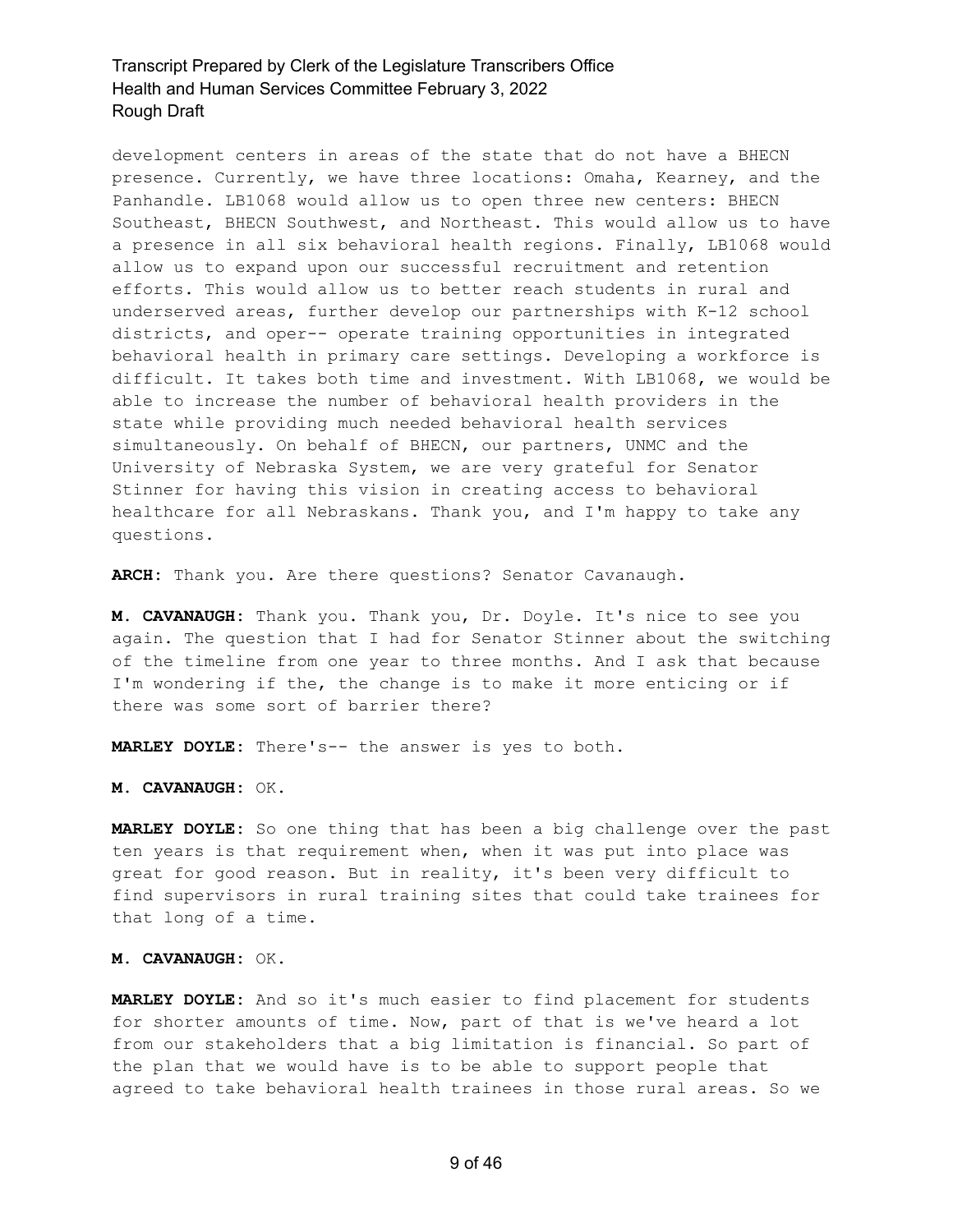think that would decrease one of the barriers. And then also on the other end, it's difficult to recruit a trainee. It takes a very special person that wants to be in a rural area for that long of amount of time. And so decreasing it, we thought would be more enticing to trainees to open them up to doing those experiences. So it's kind of yes and--

**M. CAVANAUGH:** Yeah, and then but-- and then it also says minimum. So if there is a trainee who wants to be there for longer, is that an opportunity as well?

**MARLEY DOYLE:** Yes, we wanted to keep it very flexible. In kind of our big, grand-scheme idea, it would be really great if we would have a rural track in the psychiatry residency, for example, if there was an interested student that could do the majority of their clinical work in the rural areas, you know, but we wanted to kind of keep it flexible so we could tailor it, but at least make sure that everybody gets some exposure.

**M. CAVANAUGH:** OK. Thank you.

**MARLEY DOYLE:** Yeah.

**ARCH:** Other questions? I've, I've got a couple.

**MARLEY DOYLE:** Um-hum.

**ARCH:** So first of all, how, how do you ensure-- maybe you can't ensure, but how do you ensure that those that you train stay in practice in Nebraska?

**MARLEY DOYLE:** Well, we can't force them,--

**ARCH:** Right.

**MARLEY DOYLE:** --you know, and, and the only thing that I've found that you can really do is the more that you can build relationships with them early on and they have good mentors and good supports, they feel well-supported and feel like this is their home. And so we've seen there have been trainees that have left to do training elsewhere and then come back to the state because this is where they feel connected. I consider that a success. And so I think part of it is relational. And then part of it is opportunity. And right now, we don't have enough rural training opportunities, so those students are forced to go elsewhere. And then once they, you know, move elsewhere, they're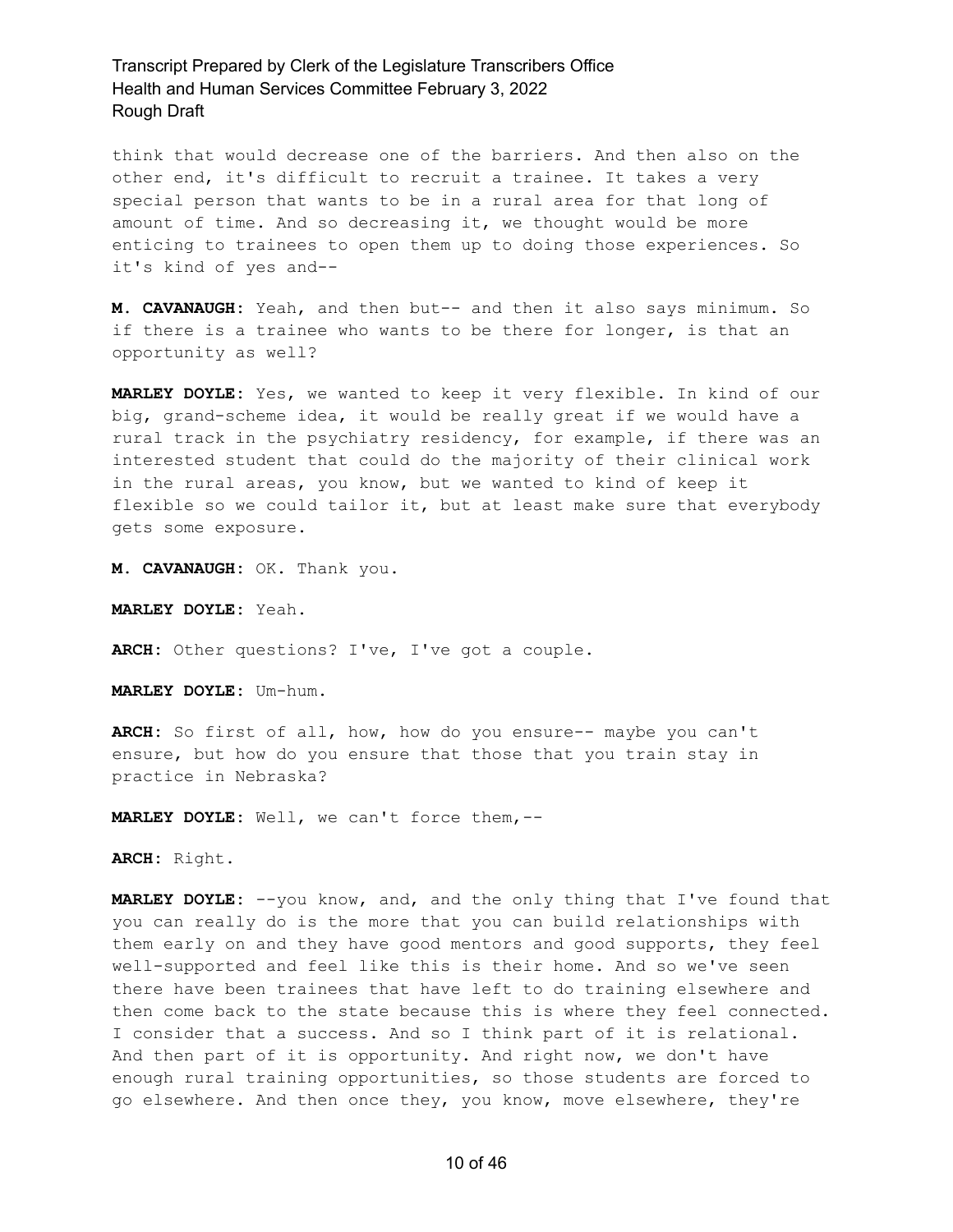less likely to go back. So I think opportunity is a big part of it, too. And then the last piece is incentivizing any part of it that you can. So offering stipends when appropriate, offering free continuing education credits, looking at what barriers are getting in the way of people continuing to do the work that they're doing or not getting a full license, for example. So we are always trying to kind of look at how do we make it easy? How do we make sure everybody has a connection? And how do we make sure that there's opportunities in places that need care?

**ARCH:** OK.

**MARLEY DOYLE:** Yeah.

**ARCH:** Yeah. Do, do students when they, when they go in for the training, when they start the program, is there a expectation understanding that they will practice in the rural area at some point?

**MARLEY DOYLE:** No, we don't have a formal program. Like, there's the, the Rural Health Opportunities Program, which takes students from rural areas and then they kind of go through the University of Nebraska System. We have looked into, to expanding and making behavioral health part of that. And I think that would be a wonderful opportunity. But right now, we don't have any kind of program where they have automatic acceptance or have any kind of obligation. So we just encourage as much as we can and create opportunities as much as we can, but we don't have a way that we can really, like, you know,--

**ARCH:** Yeah.

**MARLEY DOYLE:** --ensure that they go where we want them to go really.

**ARCH:** OK. OK, last question that I have. It, it-- this is-- obviously, your quadrupling your funding if this were, if this were approved. How will you measure success?

**MARLEY DOYLE:** Well, I think-- we have been looking at different ways to do that. So one thing that I want to point out that wasn't in this testimony is that with the increased funding, over 50 percent would go directly to behavioral health trainees. So the biggest expansion would be in the number of, of training slots that were available. So I think that in itself is a success. But what we'd also want to be continuing to measure is all the workforce data. So not only measuring the number of behavioral health providers, their location, which we're already doing, but we want to also shift in the next few years and look at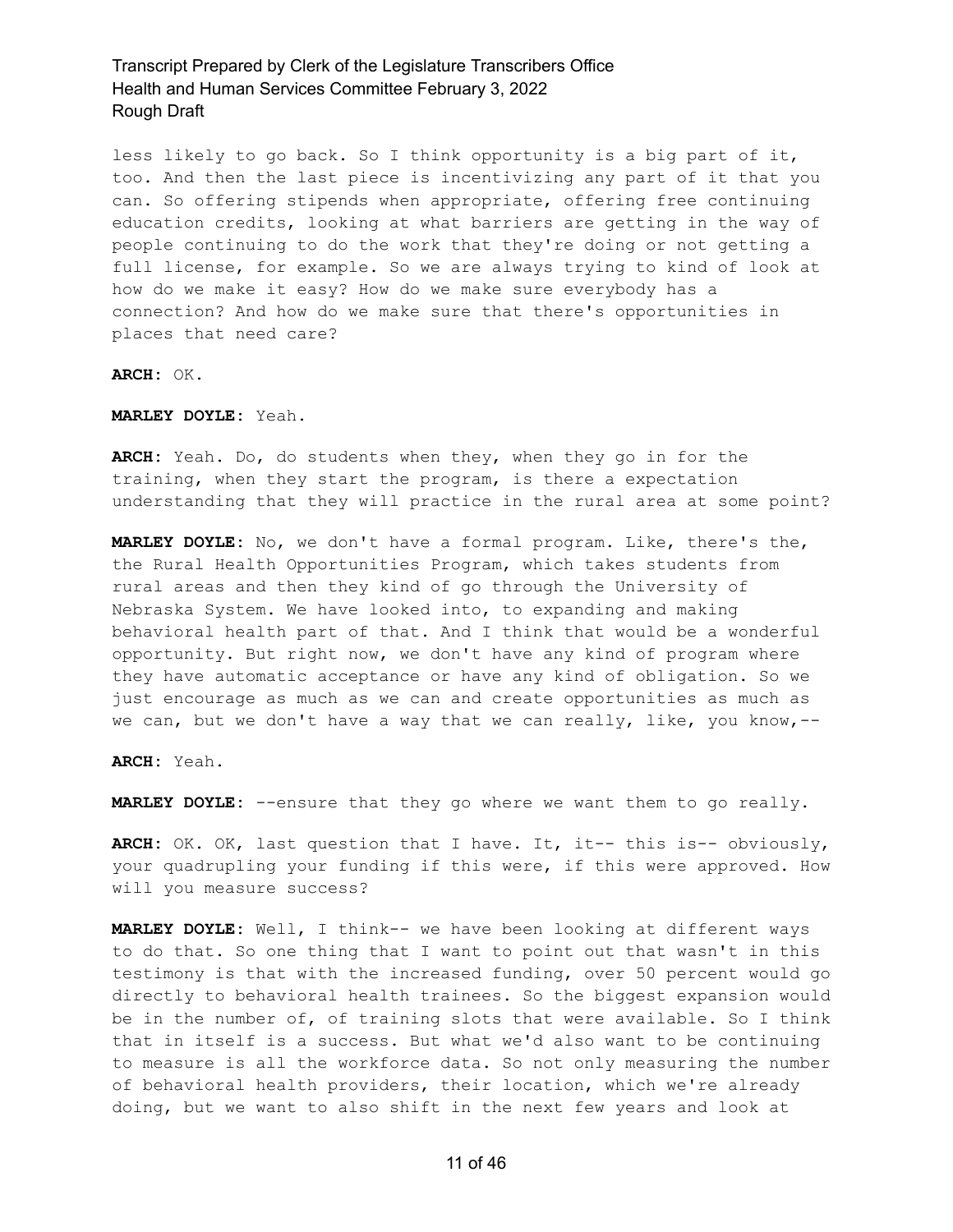impact. So how does that relate to impact and decrease wait times? Is it really having an impact on people's day-to-day access to behavioral healthcare? So we'll continue to kind of look at the data that we do and then also expand the definitions of success in order to. But I think just at, you know, just first blush, even just having the increased training opportunities will be a success.

**ARCH:** So those training slots then, are those in addition to what's available now? In other words, these are, these are-- are they all trained at UNMC?

**MARLEY DOYLE:** No. No.

#### **ARCH:** OK.

**MARLEY DOYLE:** So we have partnerships across the state. So our psychiatry residents, for example, we fund both Creighton Psychiatry Residency Program and UNMC.

#### **ARCH:** OK.

**MARLEY DOYLE:** And with-- so we would expand the number of institutions that were able to take our trainees and expand the number. And we continue to have a commitment to all institutions across the state. So we would work with all of our partners, all of our stakeholders and make sure that, you know, we had everybody represented and at the table. So it wasn't just one place that was, you know, having all the trainees.

**ARCH:** So are these-- in expanding, are these additional slots that the, that the schools would offer or will you be funding existing slots?

**MARLEY DOYLE:** We would be funding additional slots. So right now we give, you know, UNMC X amount of dollars to pay for 2.25 residents. And so what we would be able to do is to increase the number of residents that we were able to fund that could train at the University of Nebraska Medical Center. Same for Creighton. And so, yeah, they would have more slots available to match residents in to.

**ARCH:** Oh, OK. And, and they can expand those. I mean, you're, you know, understand that resident slots are limited by the federal government, but they could expand. If they had additional, if they had additional funding, they could expand the number of residents that they could train?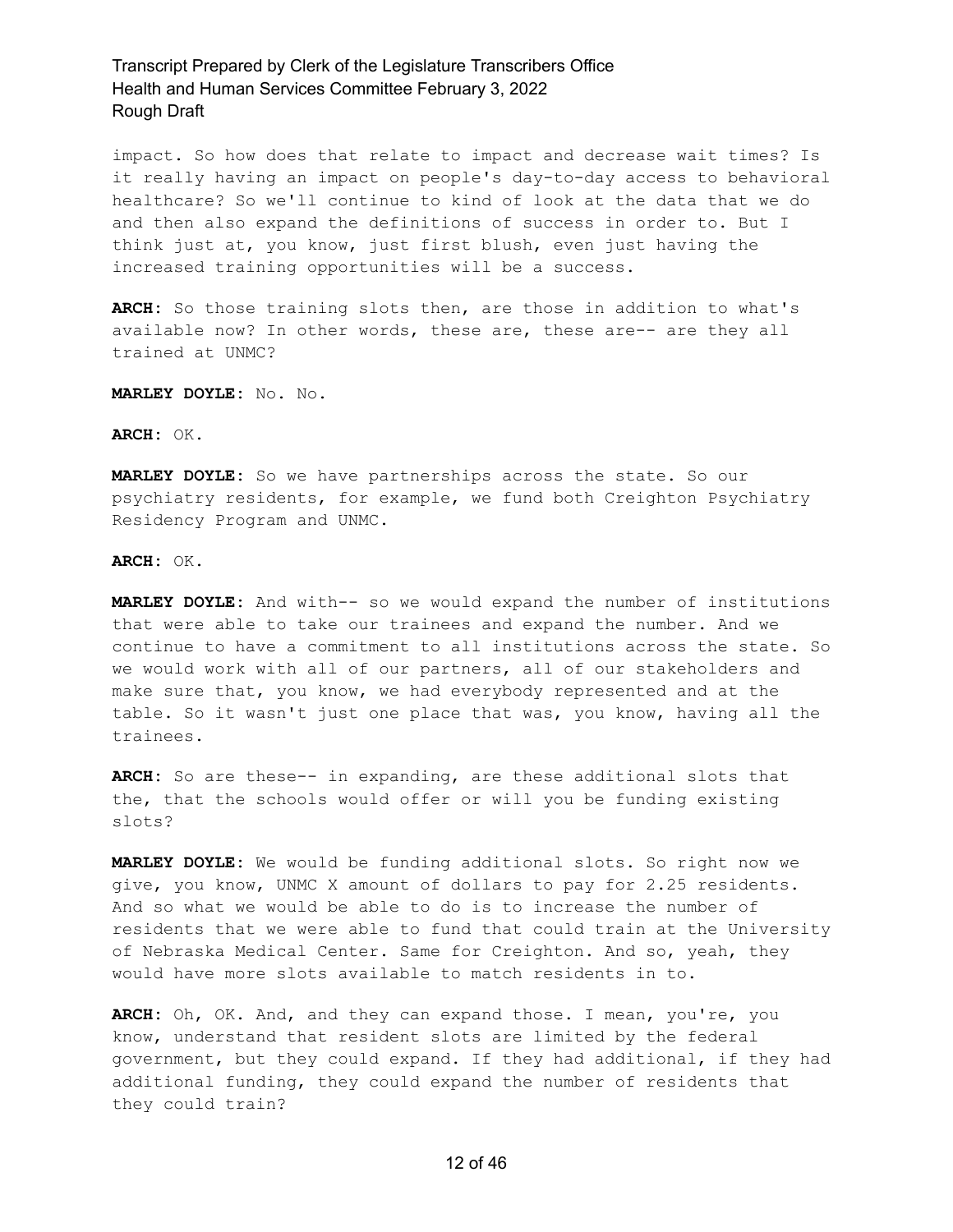**MARLEY DOYLE:** Yes.

**ARCH:** OK.

**MARLEY DOYLE:** Yep, funding is the biggest limiting factor. And in fact, you know of any given residency program on average has well over-- like, they have thousands of applicants. And right now, we only have five spots. And so over the last couple of years, there's been Nebraska medical students that have not been able to train in Nebraska because there wasn't enough training slots available. And so they had to go out of state. And that's what we absolutely don't want to happen if we can.

**ARCH:** OK, very good. Any other questions? Seeing none, thank you for your testimony.

**MARLEY DOYLE:** Thank you.

**ARCH:** Next proponent for LB1068.

**BETH ANN BROOKS:** Good afternoon, Senator Arch and members of the Health and Human Services Committee. Excuse me. I am Beth Ann Brooks, B-e-t-h A-n-n B-r-o-o-k-s, testifying as a psychiatrist member on behalf of the Nebraska Psychiatric Society in strong support of LB1068, which would expand the trainees with the Behavioral Health Education Center of Nebraska, BHECN, can support. Psychiatrists work as members of multidisciplinary teams, and we advocated for broader access to behavioral health practitioners, adoption of the integrated collaborative care model, and greater use of telepsychiatry even prior to the COVID pandemic. Assessing mental health-- accessing mental health and substance use services has long been an issue, particularly in Nebraska's rural and underserved areas. Recent public health and economic events have added to the burden of organizing, distributing, and providing those vital services. BHECN has more than a decade of experience in recruiting and educating behavioral health students, as well as training and assisting and the retention of professionals entering the behavioral health professionals. There is much more to be accomplished because many behavioral health clinicians are leaving the workforce due to a variety of factors, and Nebraska already has a severe shortage of behavioral professionals across the state. Increasing the number and disciplines of trainees BHECN can support would build upon its success today and allow expansion to locations beyond its current operations in Omaha, Kearney, and the Panhandle. BHECN has designed novel programs to pair a high school study with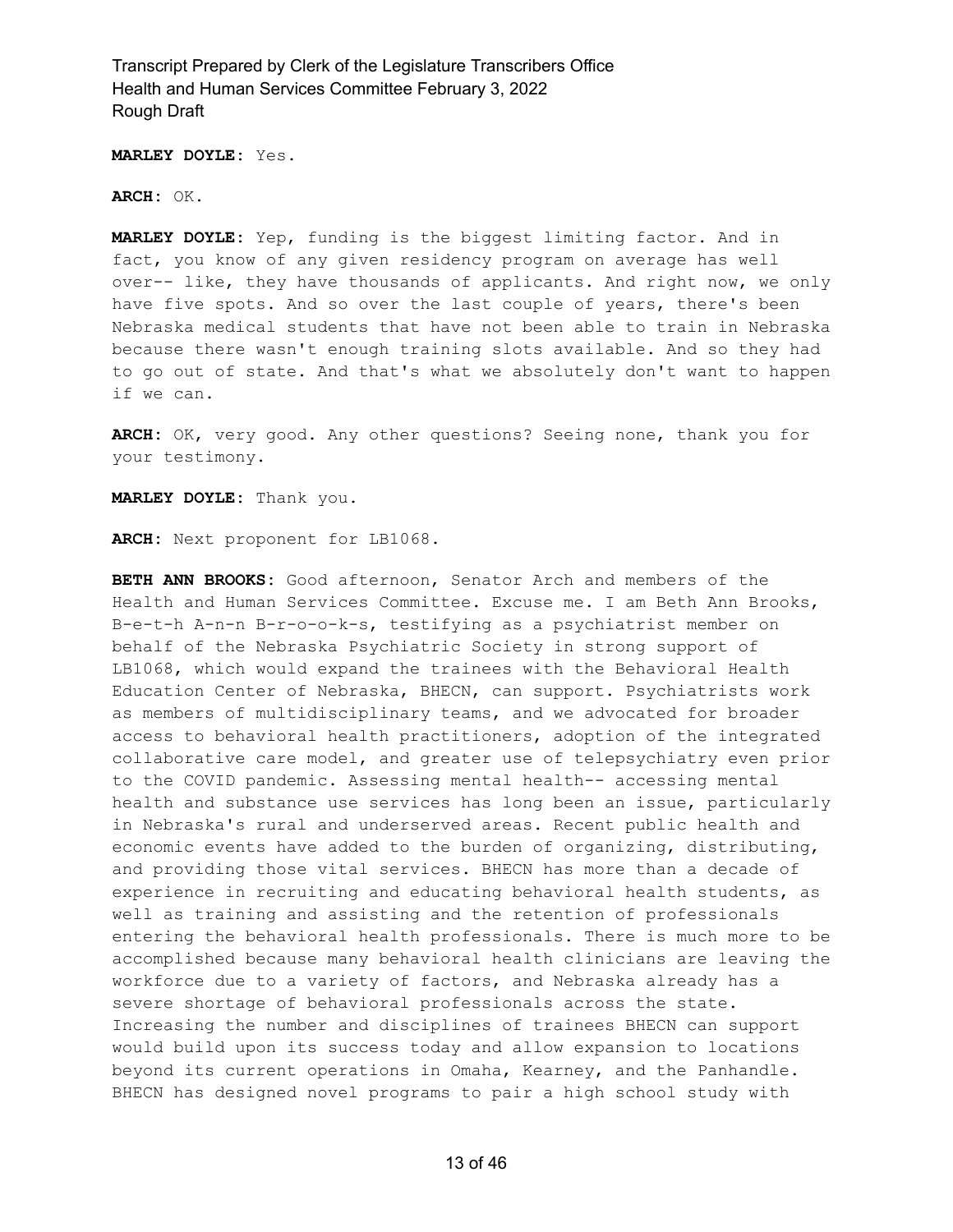college offerings, and these innovations need to be established elsewhere across the state to ensure that behavioral health is viewed as a viable and rewarding future profession. Supporting trainee stipends in psychiatry, psychology, nursing practice, physician assistant studies, and mental health programs will ensure greater access to a broader range of behavioral professionals throughout the state. This is imperative if we hope to establish a pipeline for behavioral health professionals who have received clinical training in nonurban areas and retain those trainees in Nebraska following graduation. Perhaps more importantly, there will be teams to support family physicians and rural hospitals in providing behavioral services to individuals in their own communities. We need more of everything BHECN provides because that it is, it is a distinct asset to the behavioral health continuum in Nebraska. We respectfully urge the HHS Committee to advance this important bill to increase the number and categories of BHECN trainees, thereby strengthening the education and training of behavioral professionals to address service delivery across Nebraska.

**ARCH:** Thank you. Are there questions? Seeing none, thank you for your testimony. Next proponent.

**ANNETTE DUBAS:** Good afternoon, Senator Arch and members of the HHS Committee. My name is Annette Dubas, A-n-n-e-t-t-e D-u-b-a-s, and I am the executive director for the Nebraska Association of Behavioral Health Organizations, otherwise known as NABHO. We advocate for our 52 members that include behavioral health providers, hospitals, regional behavioral health authorities, and consumers. We sincerely thank Senator Stinner for his leadership on all behavioral health issues, including growing and supporting our workforce, and we are here today to support LB1068. The Behavioral Health Education Center of Nebraska was born out of a crisis created by the unintended consequences of Safe Haven Law passed in 2008. The legislation was too broad and resulted in 36 older children being dropped off at hospitals during a 127-day period. That following session, the Legislature looked at all of the issues that drove these desperate parents and guardians to use this option. One of the issues LB603 attempted to address was that there were not enough trained professionals, especially psychiatrists and psychologists, to meet the behavioral health needs of children and their families. BHECN was created to help address the workforce challenges in behavioral health. You've heard today, and have regularly heard that 88 of Nebraska's 93 counties are behavioral health workforce shortage areas and that many of them have no providers at all. You also hear that one in five Nebraskans will deal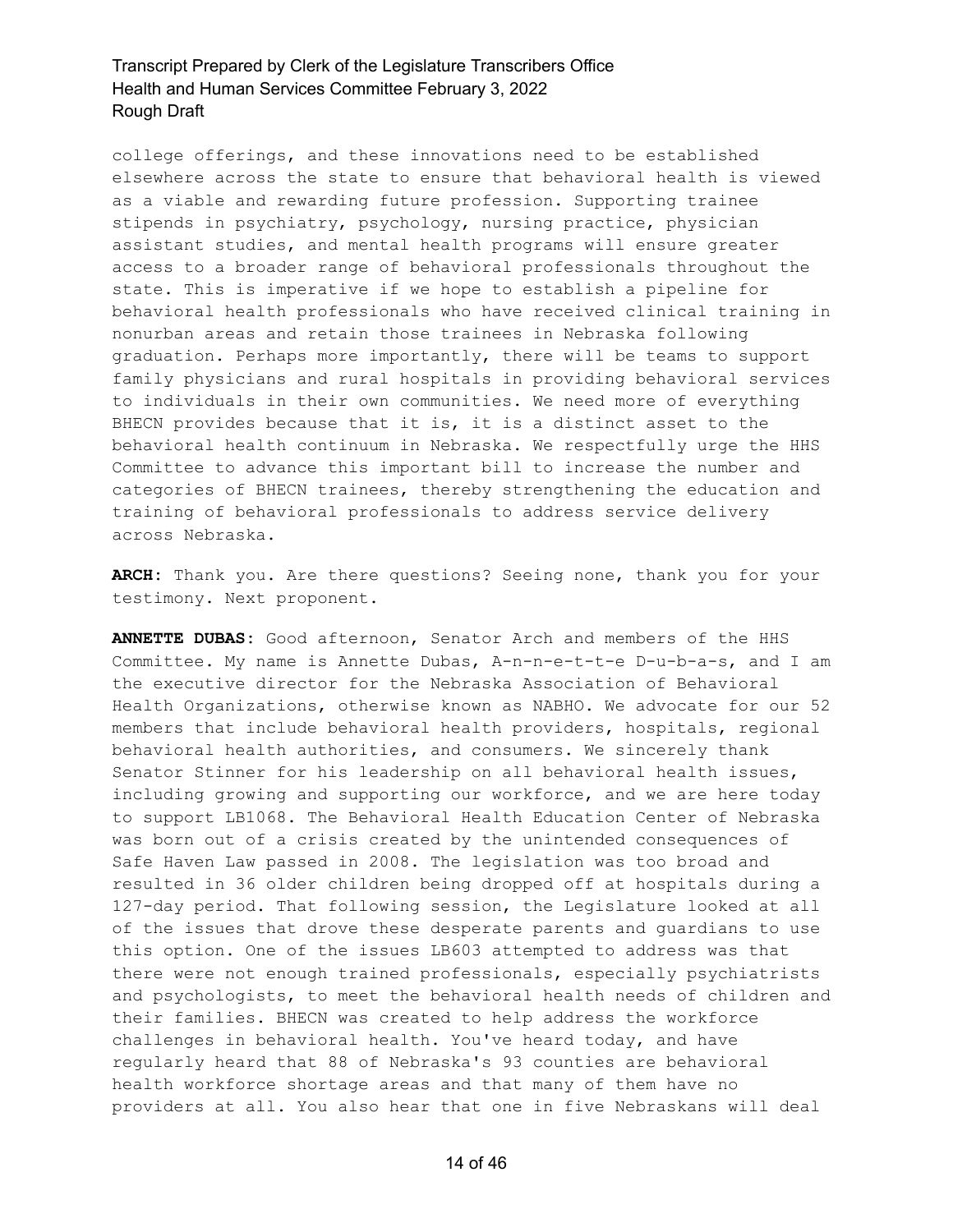with a mental health or substance use disorder. That number has increased to one in four or even in one in three due to COVID. While these numbers, excuse me, are very disturbing because of the work done by BHECN, we are making progress. It's important that we revisit the original legislation and expand on what BHECN was charged with doing to retain and recruit a diverse workforce. Last fall, NABHO worked with BHECN to survey our existing workforce. We were concerned with what we were hearing due to the stressors created by COVID and its impact on the retention and recruitment of, of workforce. Of the 69 individuals and organizations that responded, we found that 85 percent of the respondents indicated that the pandemic had increased the severity of behavioral health issues seen in their practices, 68 percent indicated that they'd seen an increase in the number of people being seen in their practice, and 42 percent indicated they had an increased number of clients on their waitlist. The top three stressors for these providers were the behavioral health workforce shortage, an increase in mental health concerns for the clients and the providers, and the spikes in the pandemic, pandemic for their own safety, their fear of getting sick, the stress of a reduced workforce, and keeping their workers safe. COVID has exacerbated what we were already dealing with to retain and recruit workforce. Demands for behavioral health services will continue to increase as we make our way through this pandemic. We said from the very beginning that behavioral health would pick up the pieces post-COVID. By increasing the number of physician assistants and psychiatric advanced practice nurses and doctoral psychologists residencies and adding ten mental health therapist internships and having these individuals spend time in rural and underserved areas of the state, we can improve access to care. We know that if someone is able to experience time in rural areas, there's a greater chance of them returning and settling in. We also know that individuals who grow up in these areas of our state want opportunities to return. By establishing the six training sites, they will be able to build on their outreach efforts and offer support to those considering a behavioral health career or move up the career ladder. So while BHECN was born of a crisis in children's services, they now need to focus on the current crisis. And with the expansion of these residencies and internships, along with more training sites, Nebraska can continue moving our workforce in the right direction and meet the needs of our citizens. Be happy to answer any questions.

**ARCH:** Thank you. Are there any questions? Senator Hansen.

**B. HANSEN:** Thank you. I always think sometimes when you're trying to solve a problem, feedback is always very helpful. And I think Senator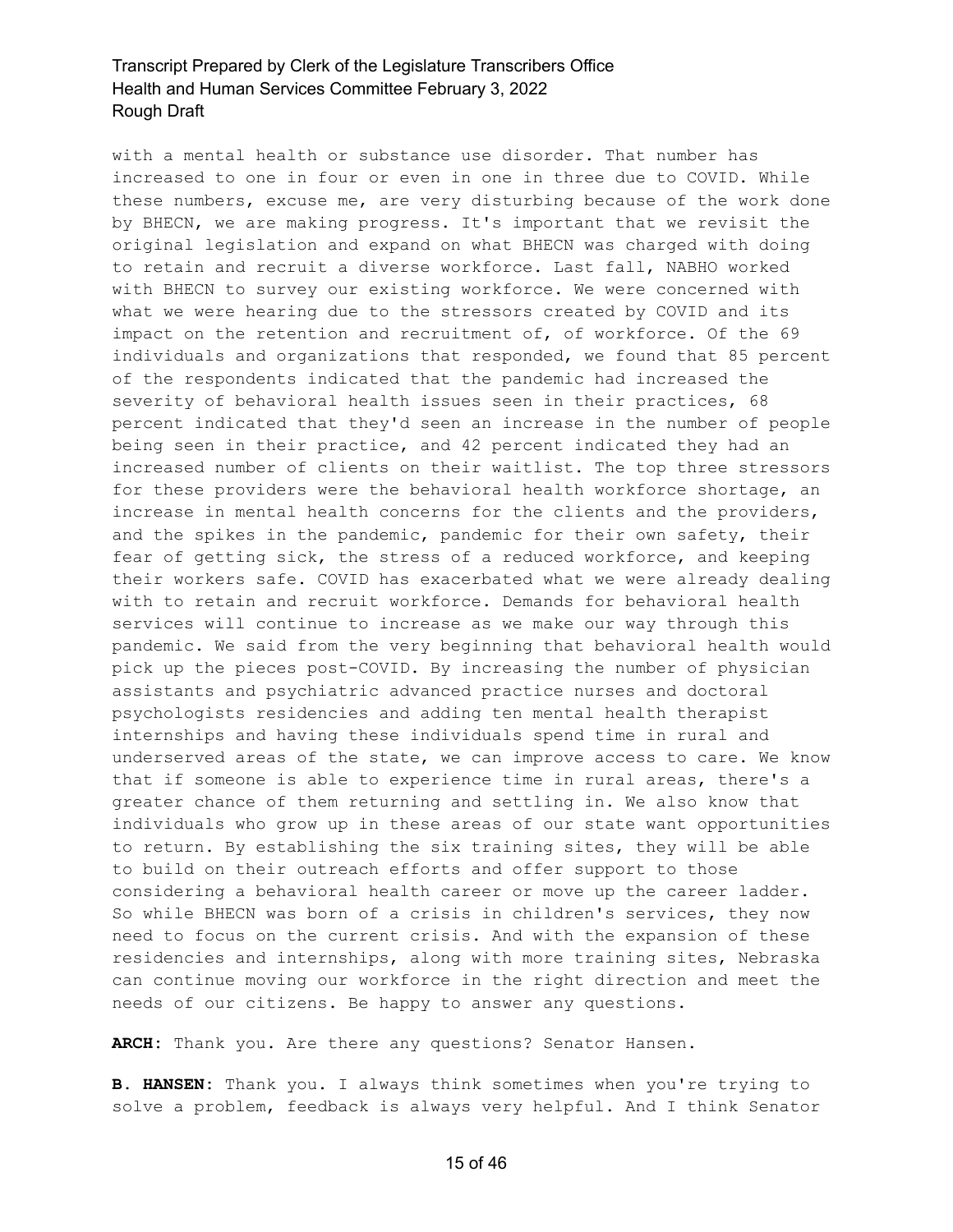Arch kind of-- Chairman Arch touched on this a little bit about more- how do-- we can't really make them stay in Nebraska. But do we do any feedback about when somebody graduates with a psychiatry degree or psychology degree or they worked here and they move away? Is there anybody that contacts them saying what specifically made you move away or is there something else? [INAUDIBLE]

**ANNETTE DUBAS:** I'm, I'm-- I, I would probably go back to BHECN and what they've done. I'm, I'm aware of some general types of, of surveys like that and some things that I've read. Especially for individuals who live in the rural areas, they do want to come back to their hometowns or their areas if there's opportunities. So I can, I can try to see if I can find some more specific information for you, Senator.

**B. HANSEN:** Yeah, just kind of curious because you mentioned surveys, you surveyed 69 other individuals. I'm kind of curious if there has been other stuff like that?

**ANNETTE DUBAS:** But we-- I think it's a pretty safe bet that if they leave the state, it's really hard to get them back. And so we've got to figure out ways that we can make sure they're getting the training that they need here.

**B. HANSEN:** Yeah, because it could be a training thing or it could be they're not getting-- they're getting paid better somewhere else--

**ANNETTE DUBAS:** Well,--

**B. HANSEN:** --or the climate is better somewhere else or kind of, who knows.

**ANNETTE DUBAS:** Pay and rates, that-- that's a whole, that's a whole other direction to go, but that's certainly a part of it.

**B. HANSEN:** Yeah. OK, just curious. Thank you.

**ANNETTE DUBAS:** You bet. I'll see what I can find for you, Senator.

**B. HANSEN:** Thank you.

**ARCH:** Other questions? Seeing none, thank you very much.

**ANNETTE DUBAS:** You bet.

**ARCH:** Next proponent for LB1068.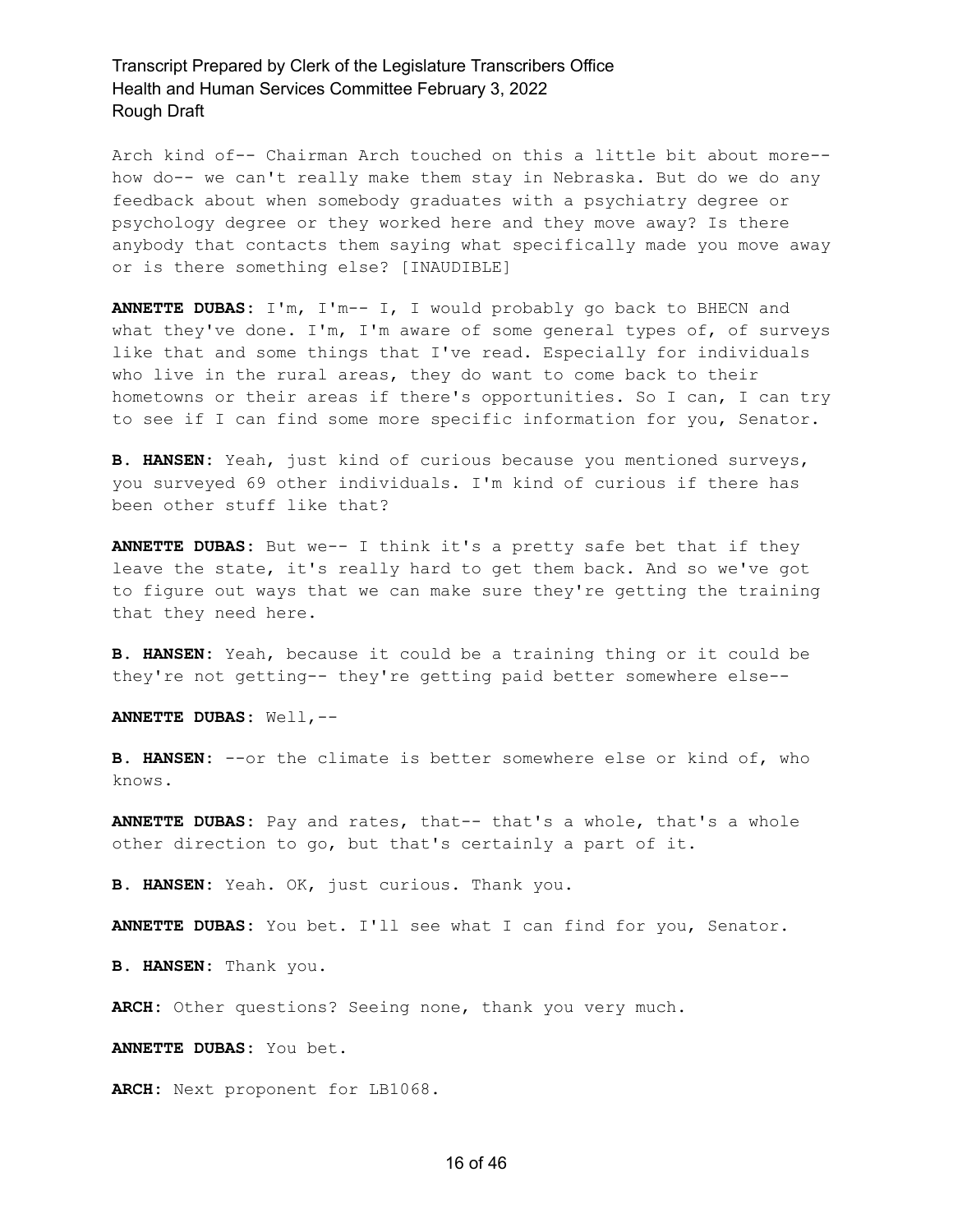**KELLEY HASENAUER:** Good afternoon, Chairman Arch and members of the Health and Human Services Committee. My name is Kelley Hasenauer, spelled K-e-l-l-e-y H-a-s-e-n-a-u-e-r, and I'm here to support LB1068 on behalf of the Nebraska nurse practitioners. To begin, I would like to thank Senator Stinner for his efforts to grow the mental health workforce in Nebraska. I have been a licensed nurse practitioner in Nebraska since 2001, when I graduated with a Master of Science in Nursing from the University of Nebraska Medical Center. As a board-certified family nurse practitioner, I have practiced in primary care for the last 20 years. In 2012, I completed my doctorate of nursing practice degree, and later that year I opened a primary care practice for women in North Platte. Over the last ten years, my clinic has expanded to include a women's health nurse practitioner and adult geriatric nurse practitioner, a psychiatric mental health nurse practitioner, and two mental health therapists. Our practice is supported by seven additional employees. Together, we help to meet the primary care and mental health needs of rural southwest Nebraska through approximately 8,000 patient visits a year. From 2011 to 2016, I served as an APRN representative on the State Board of Nursing. As you are well aware, the sole purpose of the State Board of Nursing is to foster the professional practice of nursing and protect the public from unprofessional, improper, and incompetent actions. The Board of Nursing also gathers workforce data related to nurse practitioner training, education and practice in the state of Nebraska. Through my extensive time in primary care and my prior appointment with the Board of Nursing, I have become painfully aware of the dramatic shortage of mental health services in rural Nebraska. The American Psychological Association estimates that in a typical primary care practice, such as mine, 70 percent of visits will involve mental health needs. LB1068 seeks to address this issue with a focus not only on training more mental health providers, but also studying how mental health can be integrated into primary care. My clinic provides one example of how this can work in rural Nebraska. Our primary care clinic has benefited tremendously by integrating a mental health prescriber and two mental health therapists into our primary care model. Our patients benefit with shorter wait times to access these services compared to the general population in rural Nebraska that is waiting up to eight weeks to establish care with a mental health clinic. Recruiting mental health providers to rural Nebraska is very difficult, as evidenced by most rural counties designated as healthcare shortage areas. We were blessed to recruit a psychiatric mental health nurse practitioner that was born and raised in rural Nebraska and intends to stay in the community to raise her family. It is very difficult to recruit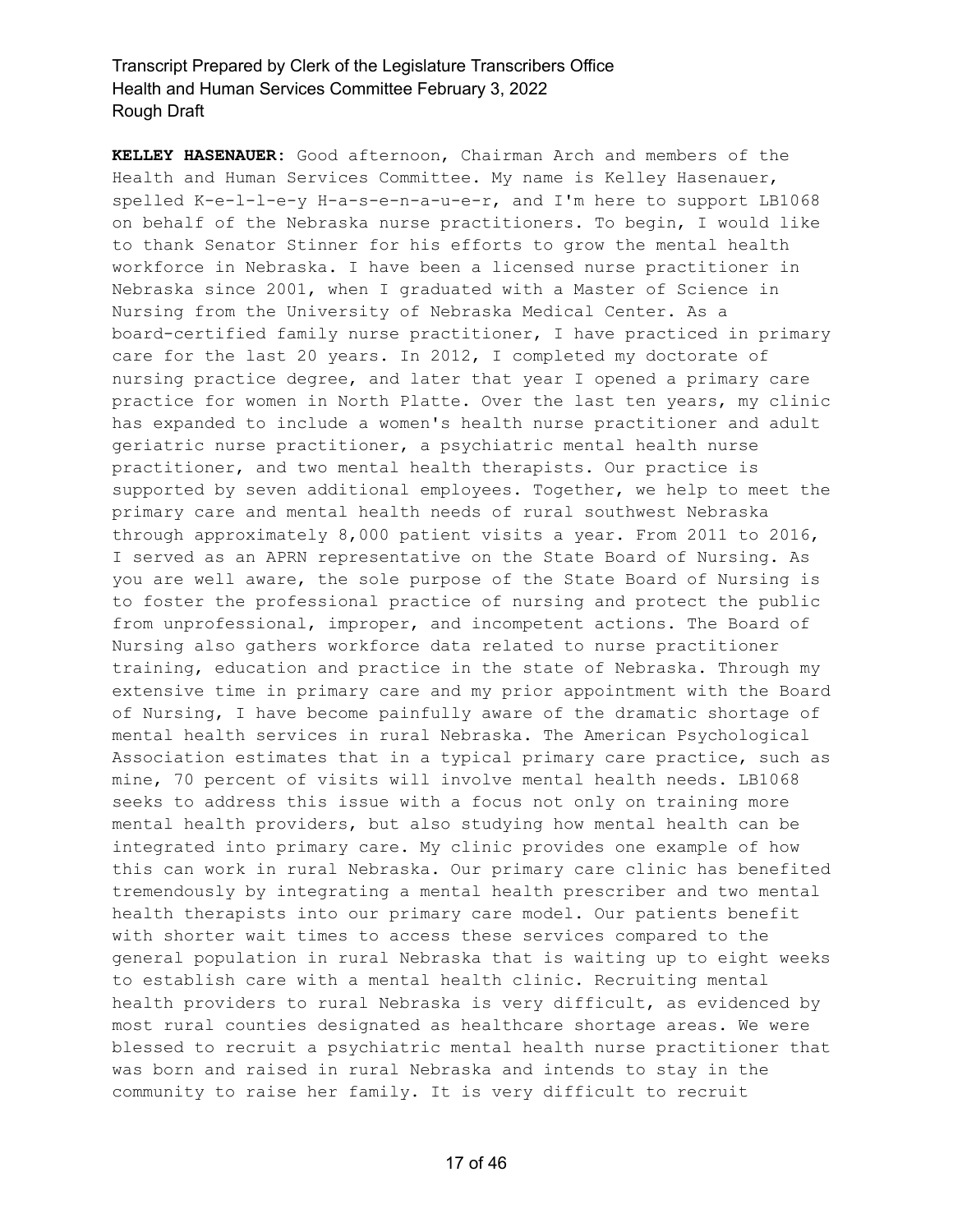nonrural practitioners to North Platte. A large proportion of the healthcare providers who stay and practice in rural communities were born and raised in rural communities. One of the benefits of the proposed Behavioral Health Education Center would be to study how recruitment, education, and training of Nebraska-born and ideally rural students can benefit the crisis of provider retention in rural Nebraska. Telehealth is another issue addressed by LB1068. The COVID pandemic has already had a huge impact on the provision of telehealth through improved reimbursement and lightened regulatory burdens. We need further study and advocacy, especially in rural Nebraska, to ensure that telehealth will remain and grow as a viable way to expand mental health services to rural Nebraskans. Access to mental health services is also vital to our rural school districts. I have been a part of a task force with North Platte Public Schools looking into options for school-based health, including behavioral health services. I can tell you from my time on this task force that the need for mental and behavioral health services in our schools is great, but the resources are vastly short. LB1068 also seeks to improve this pressing issue. As you can tell from my testimony, I am passionate about the health of my community and state. Rural Nebraska is facing a growing shortage of all healthcare providers, but the shortage of mental health services is leaving us in a dire position. It is vital that we advance LB1068 to expand our capacity to educate, recruit, and retain rural mental health providers, as well as to study and advance models of care such as primary care and school-based mental health services. Expansion of telehealth options for mental healthcare will also help to reduce health inequities in our communities. I'm happy to take any questions you might have.

**ARCH:** Thank you. Are there questions? Senator Hansen.

**B. HANSEN:** Thank you, Chairman Arch. Thank you. Out of curiosity, you opened a primary care practice. Is it-- is-- what kind of clinic is it? Is it a concierge-type clinic or is it more kind of like affiliated with the hospital?

**KELLEY HASENAUER:** Nope, it's a-- it is a women's health primary care clinic. We serve women from school age clear to death. Very unique model because it's only women and it's all run by nurse practitioners.

**B. HANSEN:** Like a private practice kind of?

**KELLEY HASENAUER:** Pardon me?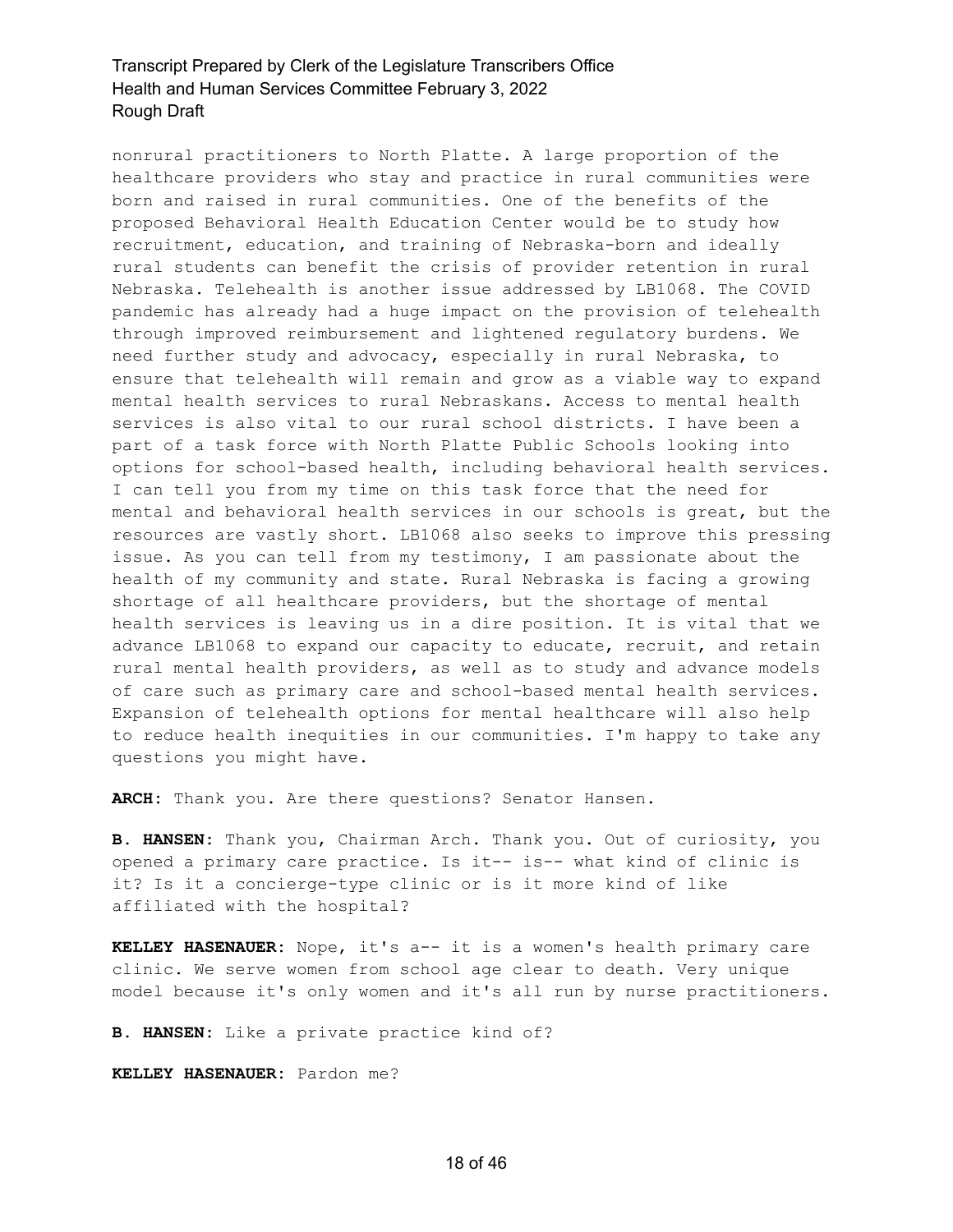**B. HANSEN:** Like a private practice?

**KELLEY HASENAUER:** Private practice, yes.

**B. HANSEN:** I was just kind of curious to see--

**KELLEY HASENAUER:** Um-hum. Yeah.

**B. HANSEN:** --like, your model, how that kind of works. I know it's kind of a trend that we're starting to see a little more of.

**KELLEY HASENAUER:** Yeah.

**B. HANSEN:** And can you expound on your last paragraph when you say advance such models, such as school-based mental health services?

**KELLEY HASENAUER:** Yeah. So school-based mental health is a, a really exciting opportunity and I think an opportunity for study. I think mental health providers looking for viable practice, meaning practice models that are-- can support them financially, but also make a difference in their community. School-based health is something that I, I don't think is looked at enough. One of the ways to create a practice that is sustainable economically is to have a, a ready and available patient source. And if you think about implementing a clinic within a school system that has the clients already there where they need the services, mental health and, and, and physical health can be really integrated into that model in a really economically feasible model. So I think it's, it's something that BHECN could definitely look at.

**B. HANSEN:** OK, thank you.

**ARCH:** Thank you. Other questions? Seeing none, thank you for your testimony.

**KELLEY HASENAUER:** Thank you.

**ARCH:** Next proponent for LB1068.

**ANNE TALBOT:** Good afternoon, Chairperson Arch and members of the Health and Human Services Committee. My name is Dr. Anne Talbot, that's A-n-n-e, Talbot, T-a-l-b-o-t, and I'm testifying on behalf of the Nebraska Psychological Association and I'm also the co-owner of Options in Psychology in Scottsbluff. Psychologists are independently licensed doctoral clinical experts who diagnose and treat major mental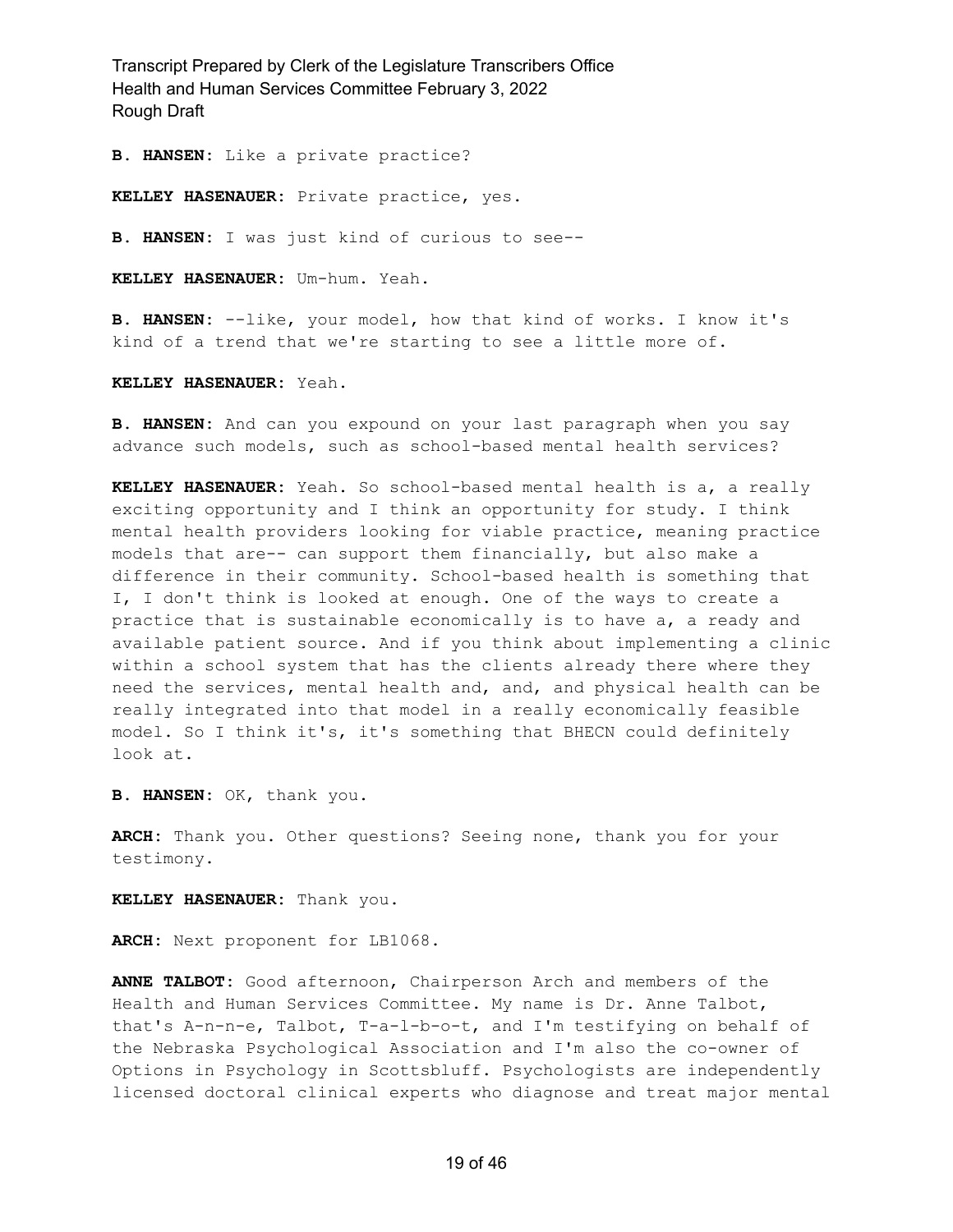health disorders across the lifespan. Psychologists conduct diagnostic-- complex diagnostic psychological and neuropsychological assessments that form the basis for appropriate treatment, including medication, placement decisions, psychotherapy, behavioral management of medical disorders, risk and threat assessments, presurgical evaluations and competency evaluations, among other crucial concerns. Psychology interns are already well trained and readily prepared to apply their knowledge in these areas under supervision and consultation. Those of us training psychology interns to provide these services in rural and other private clinics receive no institutional backing and receive no external funding for paying intern salaries, health insurance or paid leave benefits, infrastructure, office space, and technical support, testing supplies, or paying support staff who spend a high volume of their time in credentialing interns, billing, and dealing with denials of reimbursement. We receive no external funding for providing the four hours of supervision required each week for each intern mandated for compliance with the American Psychological Association accreditation and no external funding for additional hours of didactics, consultation, reviewing of test data, and reading written reports. We rely on Medicaid reimbursement for working with Nebraska's high-needs populations and for funding our interns. Being heavily dependent on Medicaid reimbursement leaves our rural clinics and internships with precariously unreliable sources of revenue, including denies, denies and-- denials and delays in credentialing, as well as sudden, inappropriate denials of reimbursement from the Medicaid MCOs. As an example, longstanding statute allowing graduate students and interns credentialing under their psychologist supervisor involves a clumsy, onerous credentialing process that can take months into the internship year to get up and running. Agencies and clinics are told this credential is not an option, which it is. As a result, many internship sites go through another lengthy credentialing process, getting their graduate student interns provisionally licensed at the master's level. And given that they answer to a completely different board and cannot provide the services that psychologists do, you can see the problems inherent in that practice. My colleague and I, Dr. Hald, and I have independently funded our interns out of our own pocket over the last few years, including when we received a-- we faced a \$50,000 backlog in Medicaid reimbursement that went from January to July and August last year from one of the Medicaid managed care organizations that nearly shut us down, as it did, similarly, with other behavioral health and medical providers around the state. We can't sustain that happening to our Nebraska Medicaid providers again. Psychological assessments for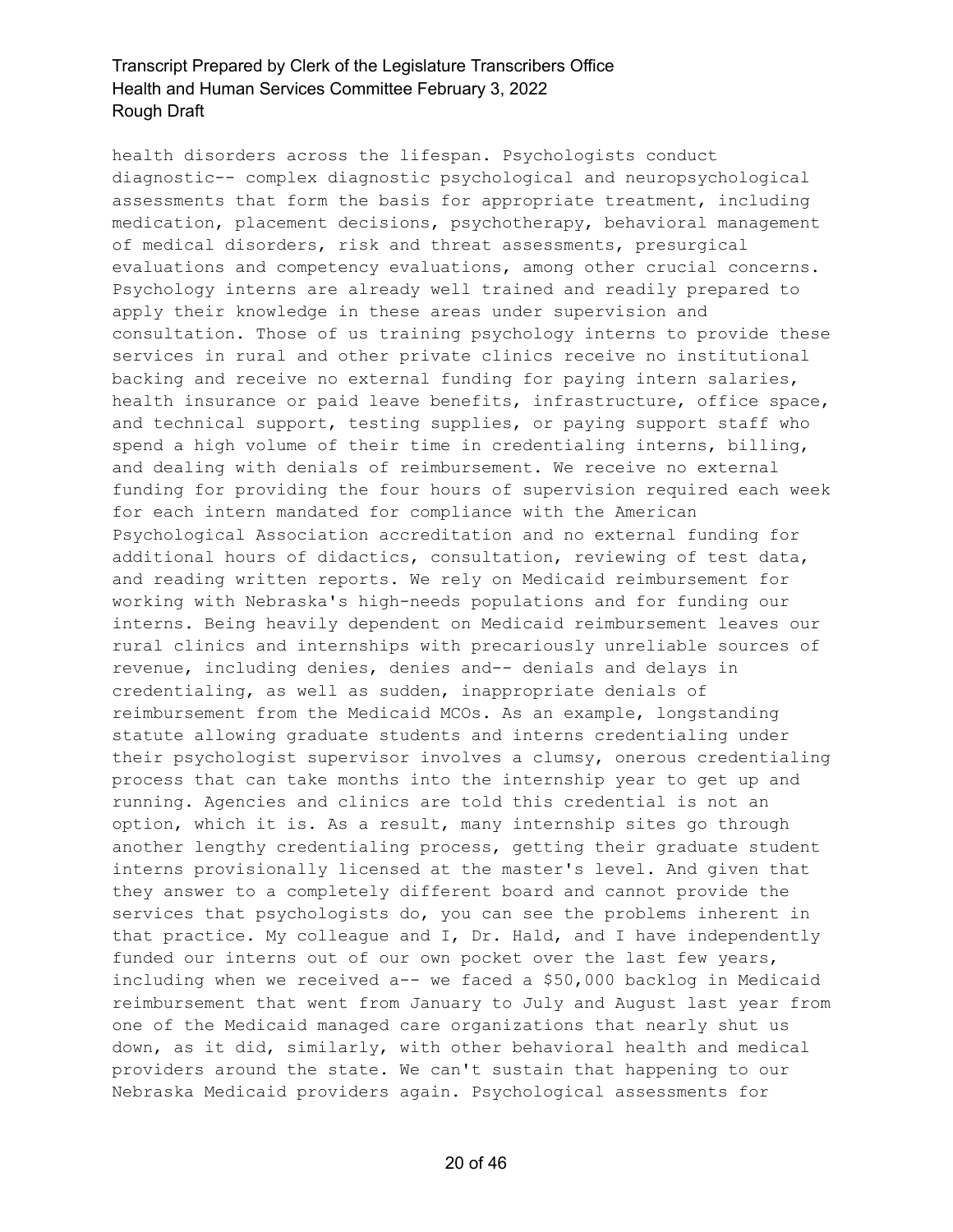appropriate diagnosis and treatment are essential needs and are the bread and butter of psychological services. Repeated denials and reductions requiring hours and hours of appeals take up enormous clinical and administrative time and are prohibitive and propel clinicians to seek other sources of practice, which means that those of us still providing those crucial services and our clients are faced with months of delays and heavy burnout while the crisis of need escalates. There are solutions in need of funding this bill would provide. Despite these barriers, we have an amazing number of young psychology graduate students impassioned and inspired to work in rural areas with underserved populations. Scottsbluff sites alone, we have our own internship consortium. It's not part of the Nebraska consortium. We received over 45 applicants for the 3 spots we have in Scottsbluff. We could easily recruit four to six more interns if we had the resources to support them from the cohort-- which will help with recruitment and retention. From the cohort we have this year, we already have two of them staying on for postdoctoral placements. The problem in the next-- in with those is that-- is the three months or more it takes to credential them at the provisioning license level and with-- needed for reimbursement and leaves them unable to provide services and without a salary at a crucial time in their transfer from graduate school to earning an income. We strongly urge the committee members to consider these concerns in following through with LB1068. We recognize the practical, practical, administration value in having BHECN manage the money. But as psychologists around the state not directly included in BHECN, we respectfully request a seat at the table with BHECN in how decisions are made for management and distribution. Thank you for considering the testimony. Ready for any questions.

**ARCH:** Thank you. Are there any questions? Seeing none, thank you very much for your testimony.

**ANNE TALBOT:** Thank you.

**ARCH:** Next proponent for LB1068.

**CATHERINE JONES-HAZLEDINE:** OK.

**ARCH:** Good afternoon.

**CATHERINE JONES-HAZLEDINE:** Good afternoon. Greetings, Senator-- or Chairman Arch and members of the Health and Human Services Committee. My name is Dr. Catherine Jones-Hazledine, C-a-t-h-e-r-i-n-e J-o-n-e-s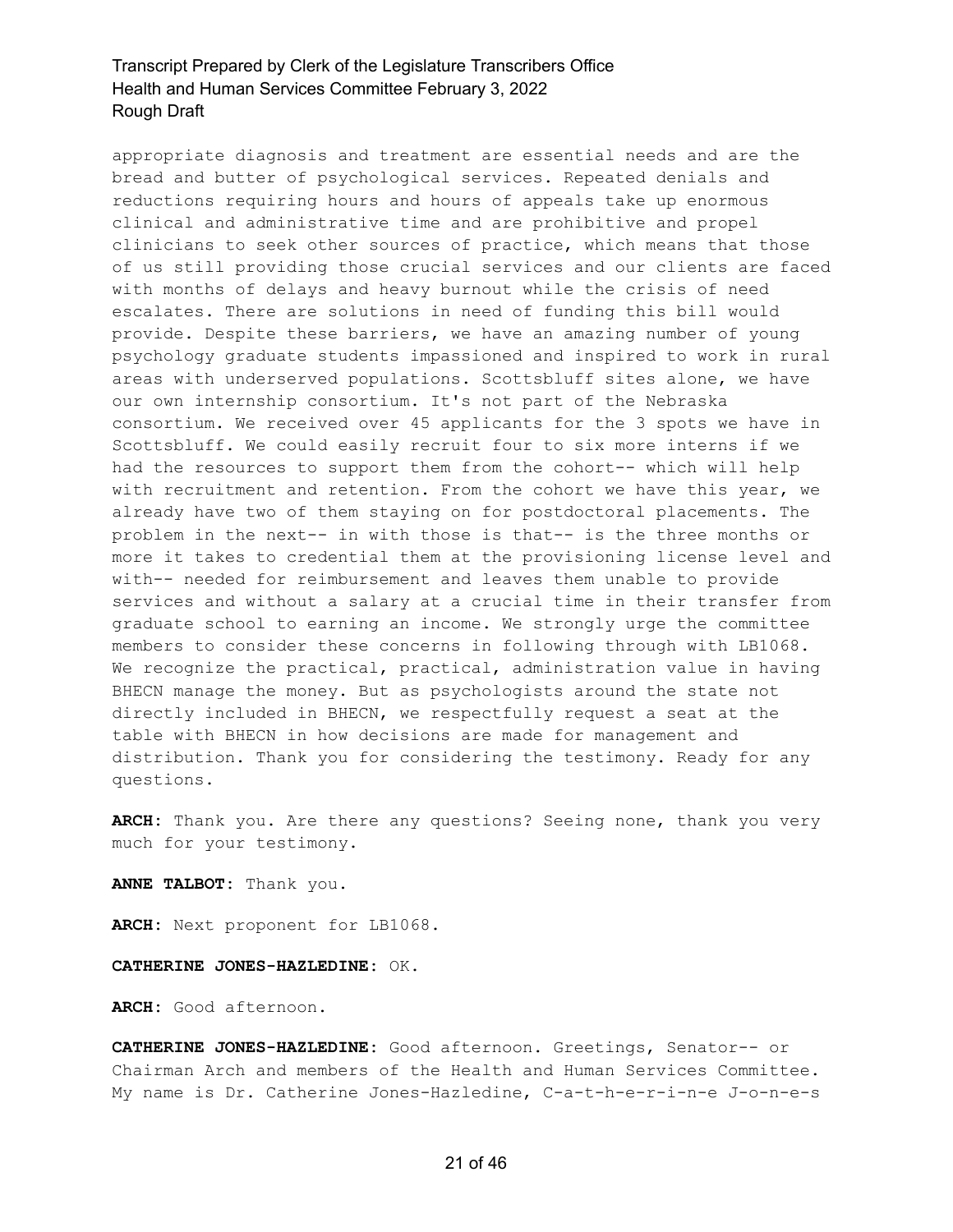H-a-z-l-e-d-i-n-e. I'm a licensed psychologist and the owner and director of Western Nebraska Behavioral Health Clinics, centered in Rushville, Nebraska. I would like to thank members of the committee for the opportunity to speak today in support of LB1068. I've had the honor of speaking in front of the committee before, so I will only briefly say that I'm a Nebraska native and I'm someone who has spent my career working to establish and to improve behavioral health access in underserved areas of the state. I live and work in the far northwest corner of the state. I'm on the Nebraska Psychological Association Board and I'm the co-director of BHECN Panhandle. But I'm here speaking with you today as a private citizen of rural Nebraska and a rural behavioral health provider. You've already heard multiple times today that the vast majority of our great state is considered underserved in terms of mental health providers. Those of us working in those areas are aware of this every day in the waiting lists that reach two or three or five months or more, in the referrals that continue to come in daily. Particularly now, it feels as if we struggle to reach everyone who wants services. And we're also constantly aware that there are so many more who don't reach out for various reasons: because of lack of awareness of mental health issues, distance, finances, or stigma. This means multiple levels of obstacle that we need to try to address: how to recruit or create more providers and scatter them across the underserved areas, how to inform and educate people about mental health issues, and how to push back against stigma starting at a young age. In our little area, we have tried to address some of the need proactively. We've partnered with local schools to teach stigma reduction classes to seventh graders and eighth graders and introduce behavioral health careers to middle school and high school students. Partnering with BHECN, we've created a camp for rural high school students to learn about mental health careers and access mentors, and that's now in its 10th year, and we've worked to train students at various levels over the years. But there is so much more that's needed. We need to continue working to build the workforce, finding more ways to reach our young people in our rural areas and be able to grow our own future providers, as well as funding internships across the state and in a variety of different behavioral health agencies. We need to continue and expand our efforts to work proactively in our rural communities in collaboration with schools and other community entities. By expanding BHECN's efforts, LB1068 can provide support for those efforts and more, and I cannot stress the importance of those efforts enough. After all of these years, I've been back home 18 now, our rural areas are still underserved. There are still people waiting for months for services.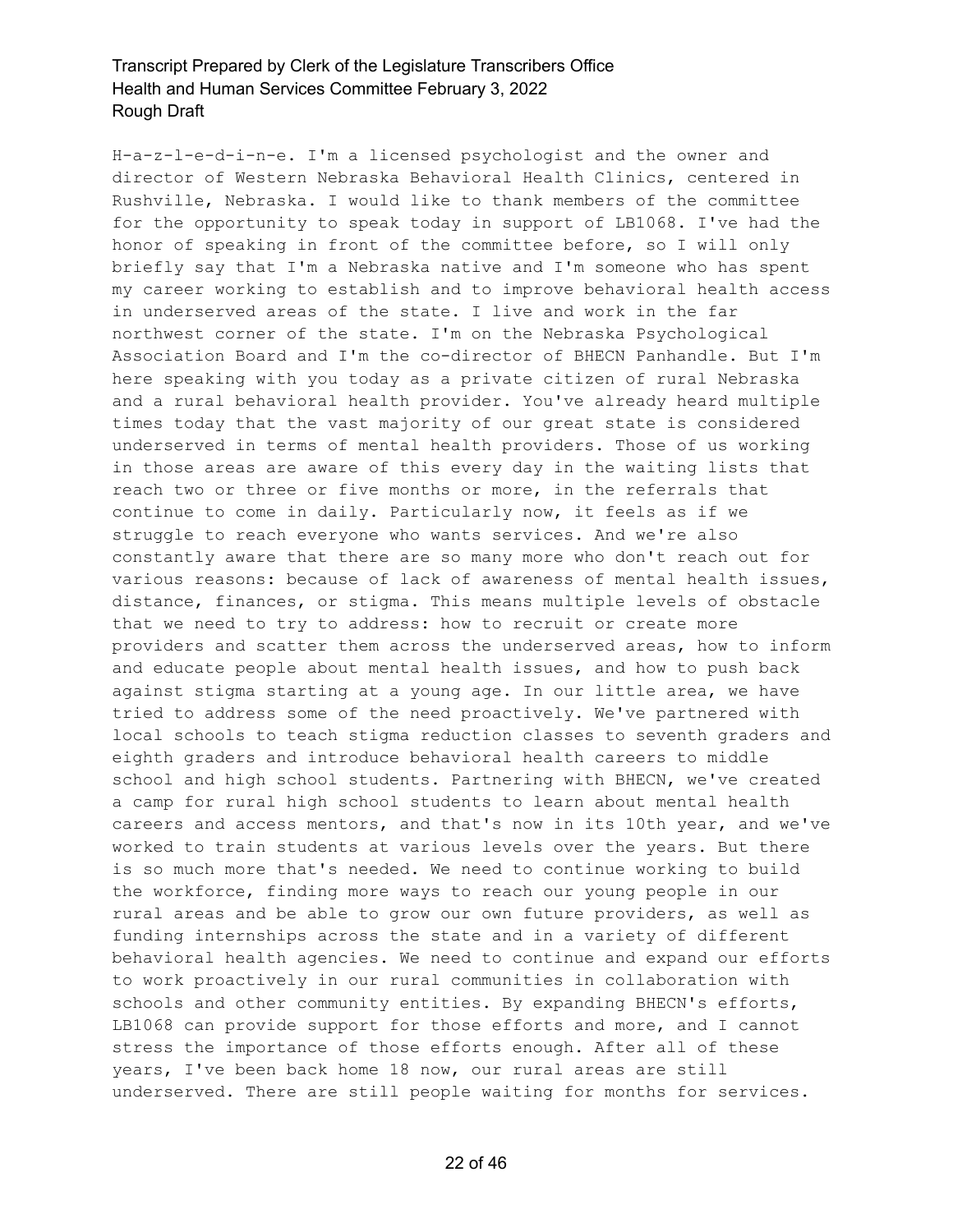Suicide is still the leading cause of death for 10 to 14 year olds and the second leading cause of death for 15 to 24 year olds. Right before I left to drive the 400 miles across the state to come speak with you, I met with two groups of seventh grade students for our final stigma reduction class. We had spent several meetings by that point over the last months talking about mental illness and mental wellness and increasing awareness and normalizing talking about those things. I shared with the class that I would be leaving in a couple of hours to come to Lincoln and to talk to all of you. I briefly explained the bill and I asked them if there was anything that they would want you to know. Hands went up across the room. Kids said things about the numbers of suicides among young people and how those losses affect everyone. One student says: Mental health is health. And my young friend Luke, sitting right there in the front, said to tell you: We need more helpers for the ones that are struggling. And we do. I couldn't have said it better myself. Thank you for listening to my testimony today. And if you have any questions, I'd be happy to try to answer.

**ARCH:** Thank you. Are there any questions? Senator Hansen.

**B. HANSEN:** Again, another kind of causal, causal-related question.

**CATHERINE JONES-HAZLEDINE:** Yeah.

**B. HANSEN:** In your opinion, because I always like to ask these when, when we have psychology, psychiatry bills that come up. Why do you, why do you think there is more of a need for mental health in the state of Nebraska? Why do you see an increase in mental health disorders, suicide in the state of Nebraska, like, in your personal opinion?

**CATHERINE JONES-HAZLEDINE:** That's a big question.

**B. HANSEN:** It is because, again,--

**CATHERINE JONES-HAZLEDINE:** It is. Yeah, no.

**B. HANSEN:** --we, again we, we, you know, when we're looking at trying to maybe address a problem,--

**CATHERINE JONES-HAZLEDINE:** Absolutely.

**B. HANSEN:** --you know.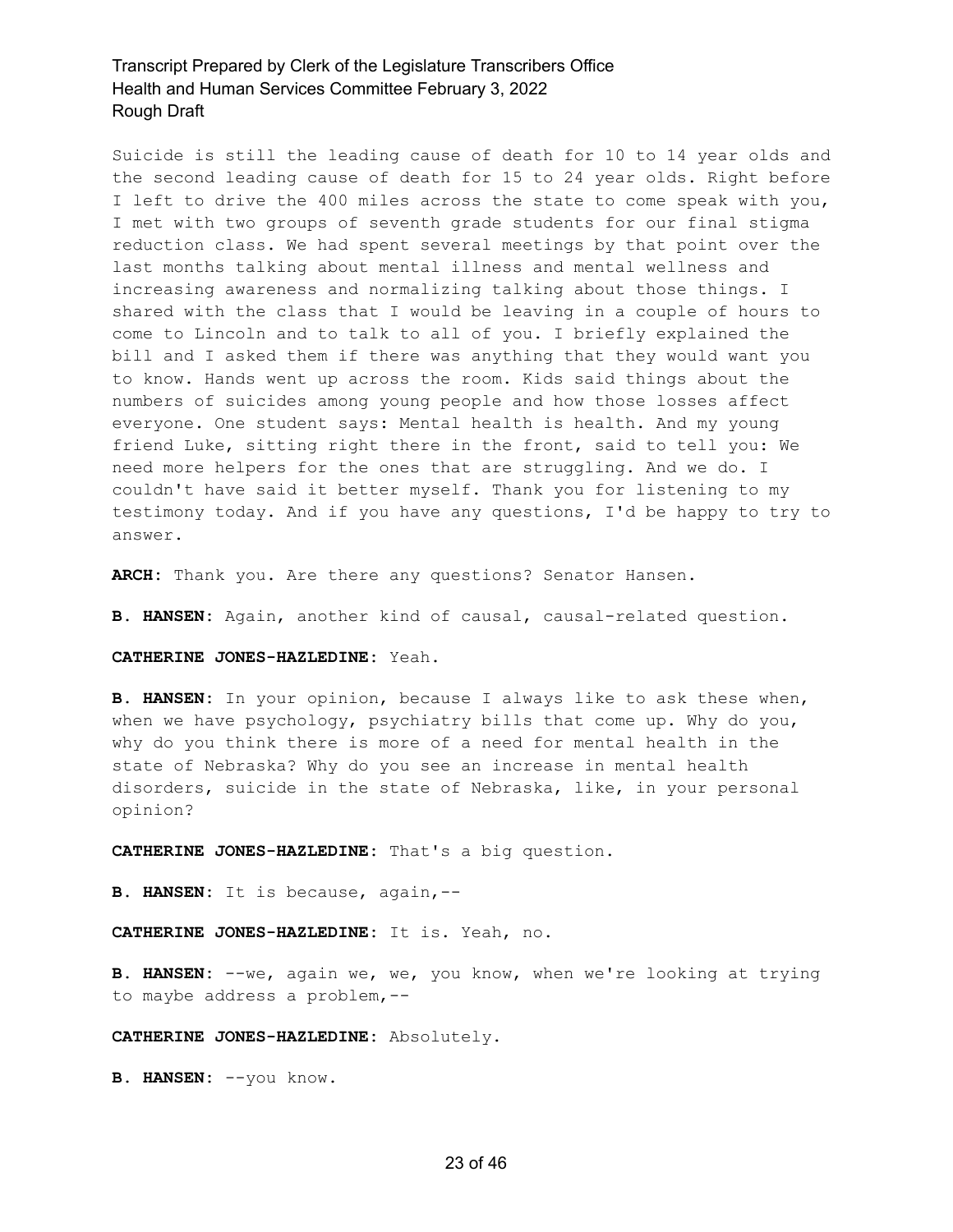**CATHERINE JONES-HAZLEDINE:** Absolutely. So one of the things that I've discovered in the 18 years I've been there is that the lack of access to services over the years is cumulative. So what, what I think has happened in part, is in our rural areas that had no services so-- for so very long problems that might have started out to be relatively minor and that could have been addressed and, and, and put to bed in some way went unaddressed and so became generational in nature so that by the time there are even a few providers, the problems have become so much more complex. And so we end up dealing with, you know-- I, I think I spoke-- when I spoke last to this committee, I talked about at this point seeing the children of some people that I saw when they were kids themselves. And I consider that a win because those kids are getting in there earlier, you know, their parents are bringing them in at, you know, 5 or 6 or 7 instead of 16. So that's one of the issues, I think. And then, you know, our rural populations are primarily agricultural in nature. And that brings a whole extreme set of stressors that people are dealing with. And then you have the stigma that comes with that same population that, you know, pull, pull yourself up by your bootstraps and don't seek help unless it's an absolute emergency. And, and a whole bunch more. But that's part of it.

**B. HANSEN:** OK. Do you see some of it exacerbated maybe by the use of, like, social media and, like, you know, the lack of maybe communication, personal communication in society? Again,--

#### **CATHERINE JONES-HAZLEDINE:** So--

**B. HANSEN:** --I don't, I don't, I don't want to get too far off topic,--

**CATHERINE JONES-HAZLEDINE:** Right, right, no, it's--

**B. HANSEN:** --but sometimes this relates to, like, what, what, what the state needs and how it needs to get involved?

**CATHERINE JONES-HAZLEDINE:** Yeah. And so then, you know, of course, COVID, right? Because we had all the isolation and all of the kids who were a year or two behind in where they should have been. And not just a year or two behind in reaching their goals, but I've also had so many teachers that I work with tell me that when kids came back to school after that time out, they were on average a year behind in terms of maturity and in terms of socio-emotional kinds of things. But that's, that's another tangent. And, and then, of course, yes, social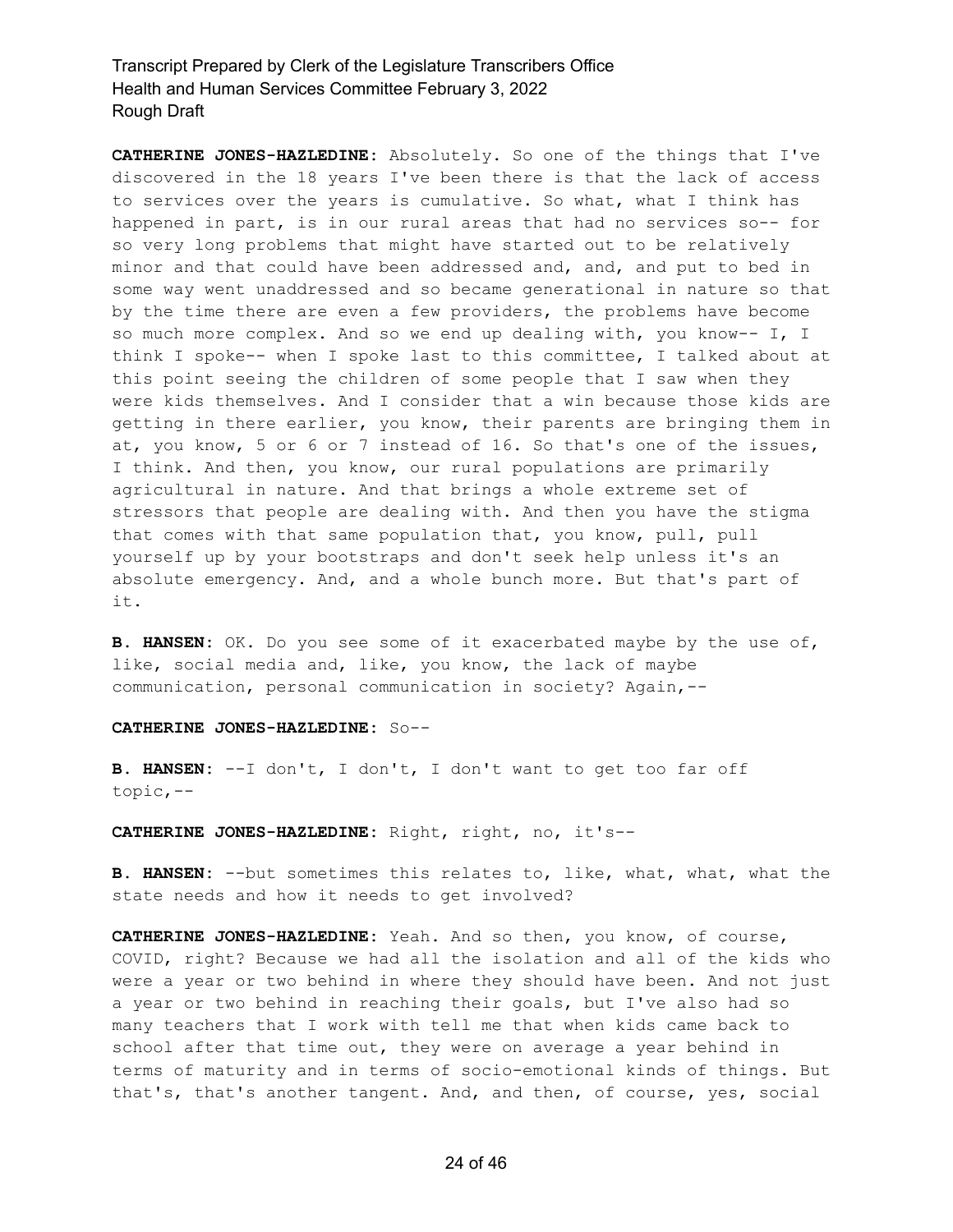media adds another layer, especially in terms of-- we see it in terms of kind of bullying behaviors because we all know you can say things to people on social media that you would never feel comfortable saying to their face. And for young people who have limited resource for dealing with those kind of stressors, that's a very real trigger.

**B. HANSEN:** OK. Thanks for your opinion. I appreciate it.

**CATHERINE JONES-HAZLEDINE:** Absolutely. Yeah.

**ARCH:** Are there other questions? Senator Walz.

**WALZ:** I don't know if this is a question. First of all, I want to thank you for the program that you started in the school. That is an awesome program. I love it. Thank you. And the statistic for suicide for kids is, is--

**CATHERINE JONES-HAZLEDINE:** Heartbreaking.

**WALZ:** Heartbreaking.

#### **CATHERINE JONES-HAZLEDINE:** Yeah.

**WALZ:** Yeah. So I guess when it comes to programs for kids in schools, you-- I mean, you started one, but what other resources do you feel are needed as far as being able to reach kids and--

**CATHERINE JONES-HAZLEDINE:** Yeah. So one of the, one of the earlier speakers had talked about direct services in schools. And that's, you know, we've been blessed in our, our little area for the last 10, 12 years because we have a school system where the administration has considered the importance of behavioral health alongside learning. So, so we have been providing direct services in that school for 10 to 12 years now where kids without being taken out of school can be seen and those providers grew this year. We now have five providers instead of one provider meeting that need. We have five this year and they're constantly busy. So I think that is, that is a large part of it is being able to provide needed services directly to kids in schools to reduce some of the obstacles. And a number of years ago, people said, you know, parents won't want their kids or kids won't want to access those services because they'll be afraid people will know. But weirdly, that's not the case, like, parents are very accepting of their students and, and the students are very accepting of being seen. That's true in our little area at least. I know every area might be different. I think, you know, we also see kids very young using drugs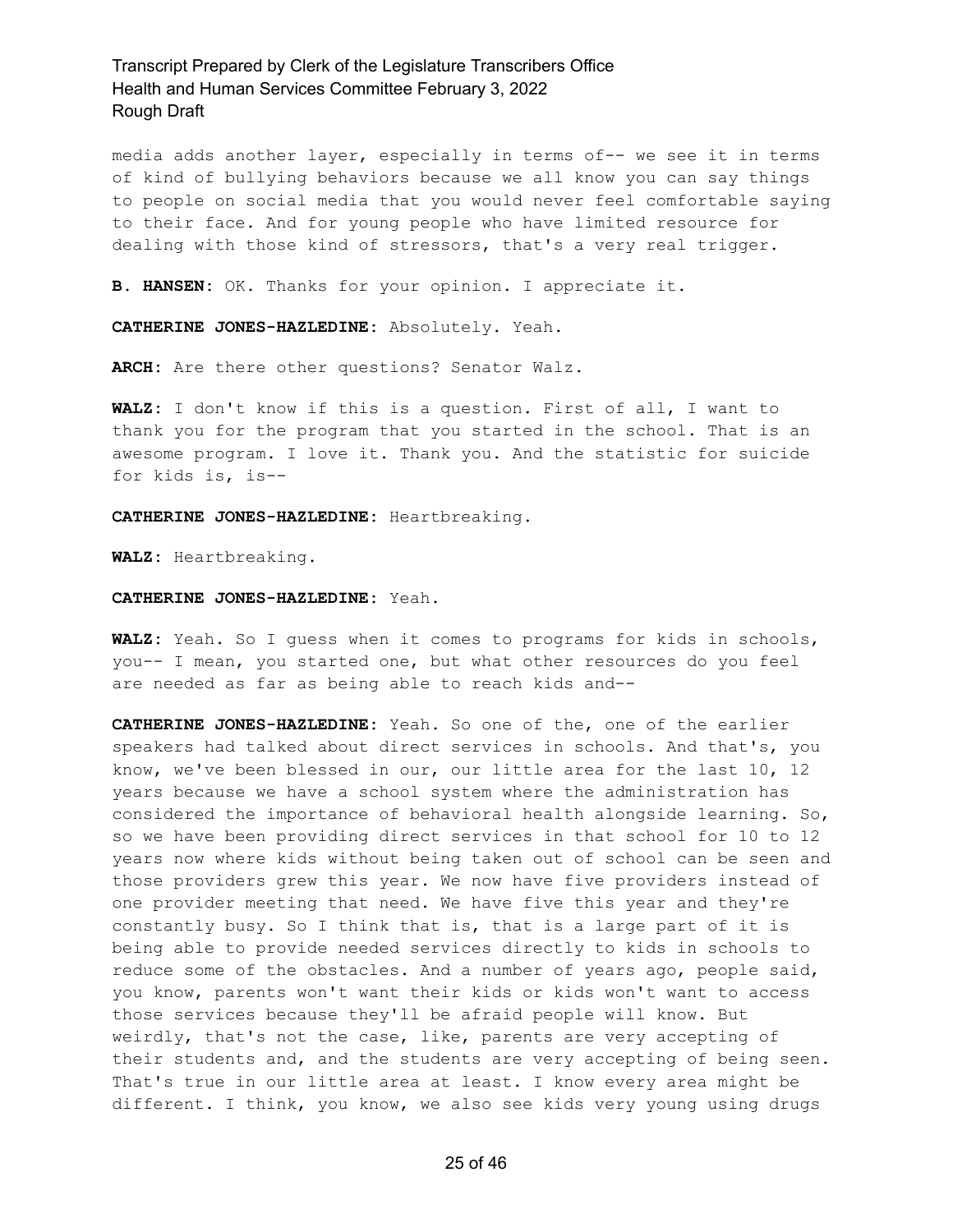and alcohol and the couple of times a year going in and saying, you know, don't do drugs. Here's-- you know, here are, here are the videos of what can happen if you drink and drive. They're not enough, like, we need to, we need to double down on those. I have a list.

**WALZ:** Yeah.

**CATHERINE JONES-HAZLEDINE:** I have a whole bunch of ideas.

**WALZ:** Well, it's pretty apparent when you ask kids, what can we do, and hands are going up all over the room.

**CATHERINE JONES-HAZLEDINE:** Yes. Yes.

**WALZ:** They realize there's a problem in their school and they know that they need-- you know, there has to be some type of resource--

#### **CATHERINE JONES-HAZLEDINE:** Yeah.

**WALZ:** --to help their friends who are struggling.

**CATHERINE JONES-HAZLEDINE:** Yeah. And those, and those kids, I mean, like that, you know, little Luke. They just, you know, that they know that and they understand that. And, and he's not even talking about himself. He's just talking about the, the kids around him.

**WALZ:** Yeah.

**CATHERINE JONES-HAZLEDINE:** They do know and they know a lot younger than we think they know, and they have needs a lot younger than we think they do.

**WALZ:** Yeah. Well, thank you so much for your work.

**CATHERINE JONES-HAZLEDINE:** Thank you.

**WALZ:** Very much appreciated.

**CATHERINE JONES-HAZLEDINE:** Thank you.

**ARCH:** Other questions? Seeing none, thank you for coming today,--

**CATHERINE JONES-HAZLEDINE:** Thank you.

**ARCH:** --and for your testimony. Next proponent for LB1068.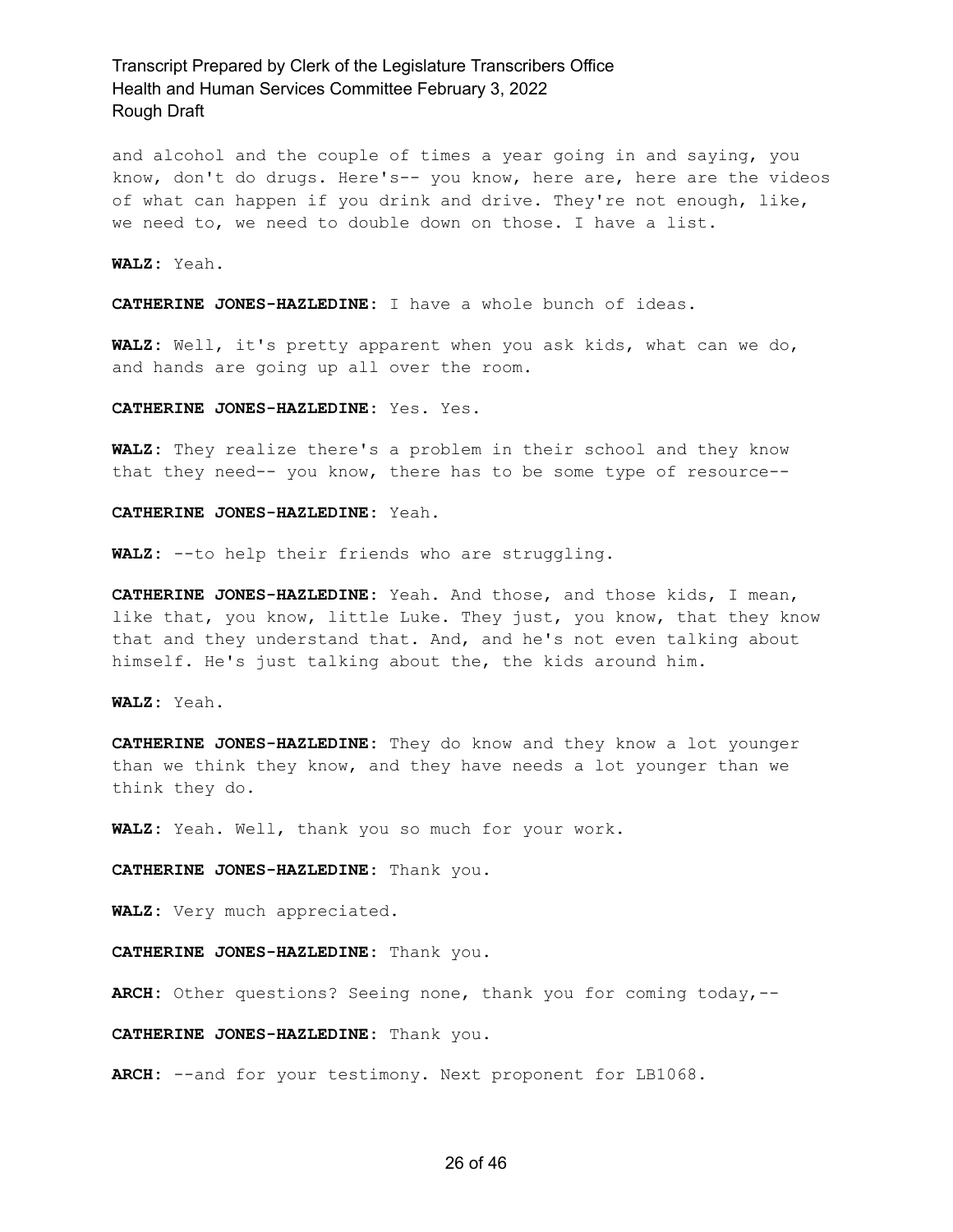**MEGAN LAWHON:** Good afternoon, my name is Megan Lawhon, that's M-e-g-a-n L-a-w-h-o-n, and I'm an intern. I'm the current doctoral intern at Options in Psychology in Scottsbluff, and I came to Options from Marshall University in Huntington, West Virginia, as a doctoral candidate in the clinical psychology program with training that emphasized rural mental health and underserved populations. I'm a first-generation college student coming from a working-class background in Appalachia. The journey to completing a terminal degree has not been easy, but I'm not one to avoid a challenge, either. This is one reason I sought an internship, two time zones and 1,300 miles from home. I knew how to live and work in a rural area, but western Nebraska is the frontier and would allow for the personal and professional growth I was looking for. I'm not halfway through my internship year at Options, and it has already proven to be an invaluable experience. I see consumers of all ages across the lifespan for psychotherapy, neuropsychological, complex psychodiagnostic evaluations, and I also see patients for dementia evaluations, presurgical evaluations, parent capacity cases, and evaluations relating to the juvenile justice system. We often get referrals from as far as North Platte, Sidney, Alliance, Chadron, and various areas across the northern Panhandle and central Nebraska. Due to the deficit of providers in the High Plains area, I can speak to the barriers to care, such as limited insurance coverage and limited insurance reimbursement and lack of providers. The clinical staff at our practice is regularly booked out and taking waitlists, and this is true for many of the other behavioral health practitioners in the community. There's a significant need for recruitment and retention of qualified mental health professionals. Having the opportunity for diverse generalist training was not only important to me, but to the prospective interns that myself and my supervisors recently met through this year's interviewing process. Many of our prospective interviewees had an interest and passion for working with underserved populations, and they also understandably had questions about stipend versus cost of living. I moved to Scottsbluff in summer 2021. It was the first time I ever stepped foot in Nebraska. I very quickly felt at home and welcomed by both colleagues and people in the community. The Options office and western Panhandle region align with my personal and professional interests, and solidified my interest in staying here for a postdoc year. The credentialing process for a postdoc clinician in Nebraska can be time consuming and take between 6 to 12 weeks, during which income cannot be generated through typical billing services. This is a significant barrier, as internship stipend does not allow an individual to save for two to three months without income. Funding is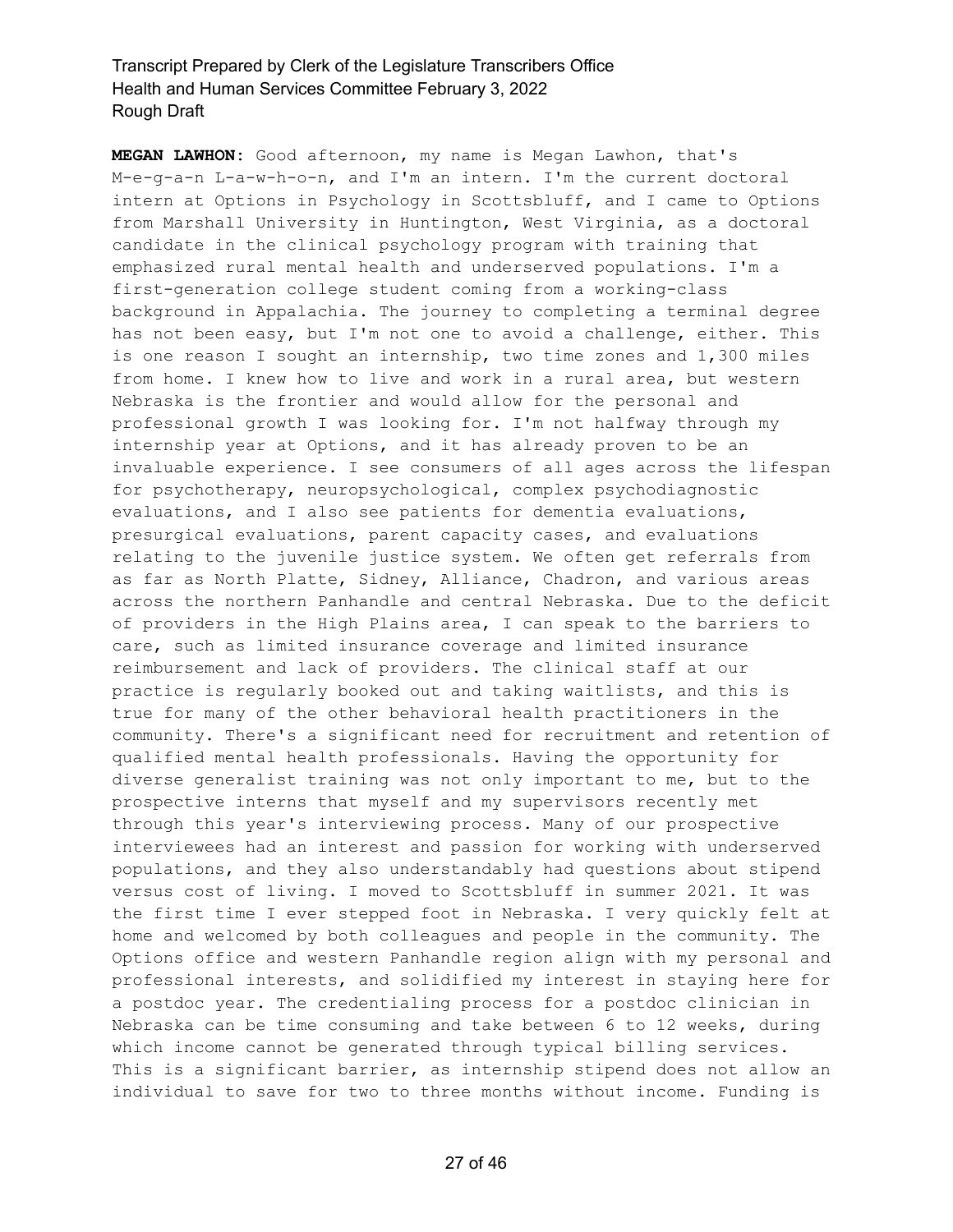especially important for a rural internship placement for things such as cost, such as a large amount of travel. And in my case, moving. And some of my cohorts serve school districts that are up to an hour and a half apart. Now interns are not asking to get rich off internship, but we are at least master's level trained clinicians asking to not live with the anxiety of needing to pay for typical but unpredictable life events. Internship placement patterns show that psychology students are likely to stay in practice in the same area they do their internship or postdoc. If the internship stipend was expanded to provide more financial security to the intern, I have no doubt recruitment and retention rates would be higher in the Panhandle. Further, having the financial backing to support more than one internship placement at Options would help with meeting the needs of the community because, as mentioned before, there is no lack of referrals and no lack of need. Allotting funding to internship placements in these rural and underserved areas is vital to improve recruitment and retention rates and meet the ever-increasing needs of our consumer base. Thank you for taking these concerns into account and hearing my testimony and happy to address any questions.

**ARCH:** Thank you. Are there questions? Senator Hansen.

**B. HANSEN:** Got a couple of questions. Again, more curious. You mentioned because of the challenge of coming here but is there any other reason why you came to Nebraska?

**MEGAN LAWHON:** I really enjoyed the interview I had.

**B. HANSEN:** OK.

**MEGAN LAWHON:** Yeah.

**B. HANSEN:** I don't know if we can provide government funding for good interviews, but I guess that's, that's a good answer. And one other thing you mentioned internship placement patterns so that psychology students are likely to stay when they do their internship or postdoc. Well, where-- where'd you get that information?

**MEGAN LAWHON:** My program.

**B. HANSEN:** OK. All right. Just kind of curious about like, you know, yeah, how important that would actually be, because if that's like probably the most important thing that keeps people here, internship, you know, funding would might be one of the most important things--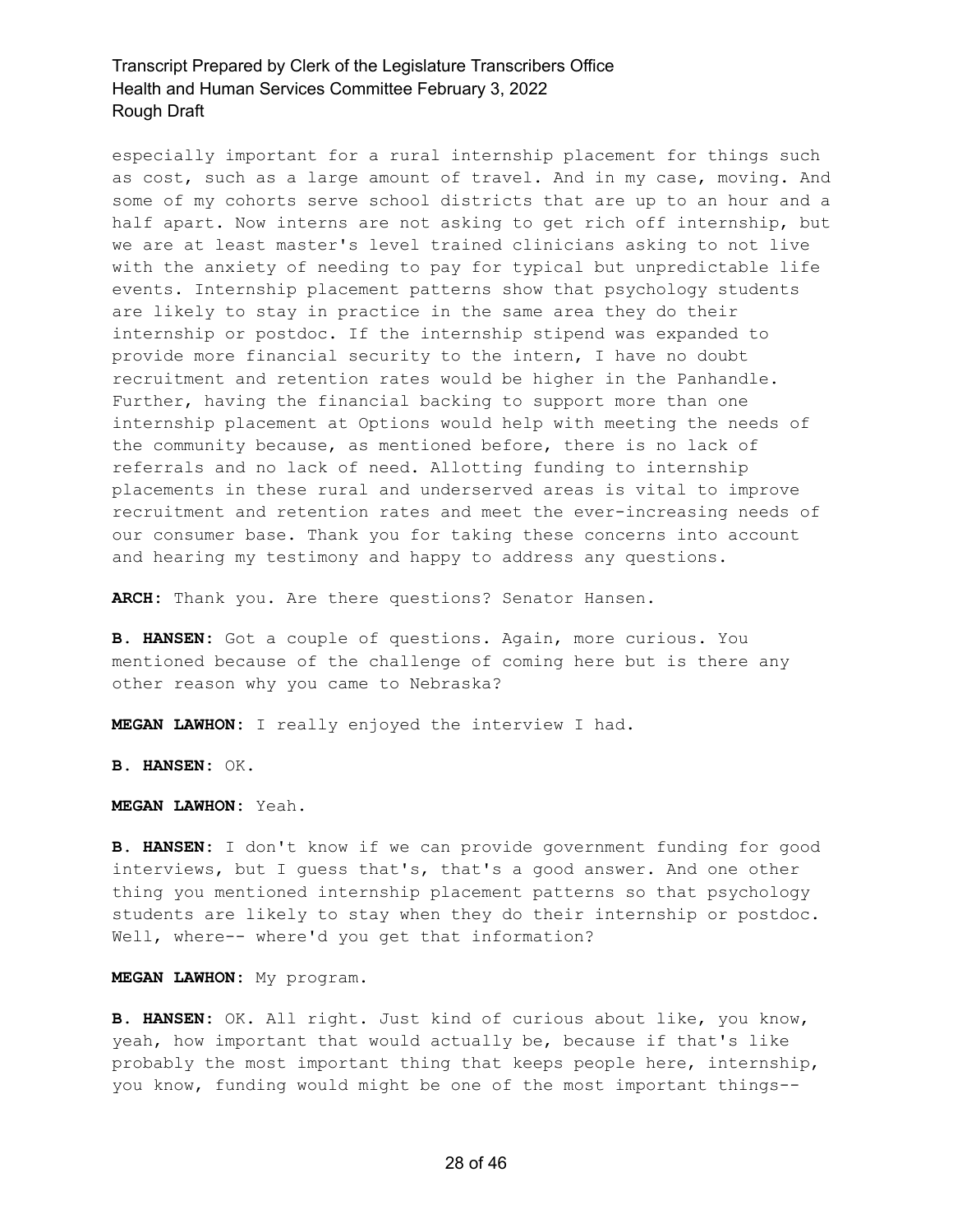**MEGAN LAWHON:** Absolutely.

**B. HANSEN:** --a part of the bill. So just kind of curious. Thank you.

**MEGAN LAWHON:** Yeah.

**ARCH:** Senator Cavanaugh.

**M. CAVANAUGH:** Thank you. Thank you so much for being here and for coming to Nebraska to begin with. First of all, you're coming from Appalachian, you're in Scottsbluff, so you're not too far from mountains still.

**MEGAN LAWHON:** No. Yeah.

**M. CAVANAUGH:** OK, so a little bit of home from the Rockies, but. You're talking about the, the, the internship stipend, and that is extremely hard to live off of. I've been a college student myself, so I know how that is. I'm just trying to figure out if this bill does what you're asking for. Is it your understanding that it does?

**MEGAN LAWHON:** Yes.

**M. CAVANAUGH:** OK, all right. I just wanted to make sure otherwise I was going to follow up with Senator Stinner, so thank you.

**ARCH:** Other questions? Seeing none, thank you very much for your testimony. Next proponent for LB1068.

**MARK HALD:** Good afternoon, Chairman Arch and other members. I'm Dr. Mark, M-a-r-k, Hald, H-a-l-d. I'm a licensed psychologist and I practice with Options in Psychology in Scottsbluff. And I-- I'm one Megan's supervisors and I'm pretty proud of her. So I just want to say that. I also want to say that I don't, I don't need to really read my testimony. I just want to highlight a couple of things and reinforce what everybody has said. The need, the need is tremendous. We can and we must do better. I think we have an incredible opportunity by the work that Senator Stinner and the group that I sat on to be a part of. I think the opportunities to expand what BHECN does is, is tremendous. Senator Cavanaugh, you asked if the bill does what Megan was talking about. I believe it can. We currently are part of an internship consortium that's in Colorado and Wyoming and Nebraska and ESU 13 is a part of that also. We have one intern. We pay a pretty low salary because we're-- our, our pool that we began to generate was gracious money that we got from UNMC a few years ago to get started or we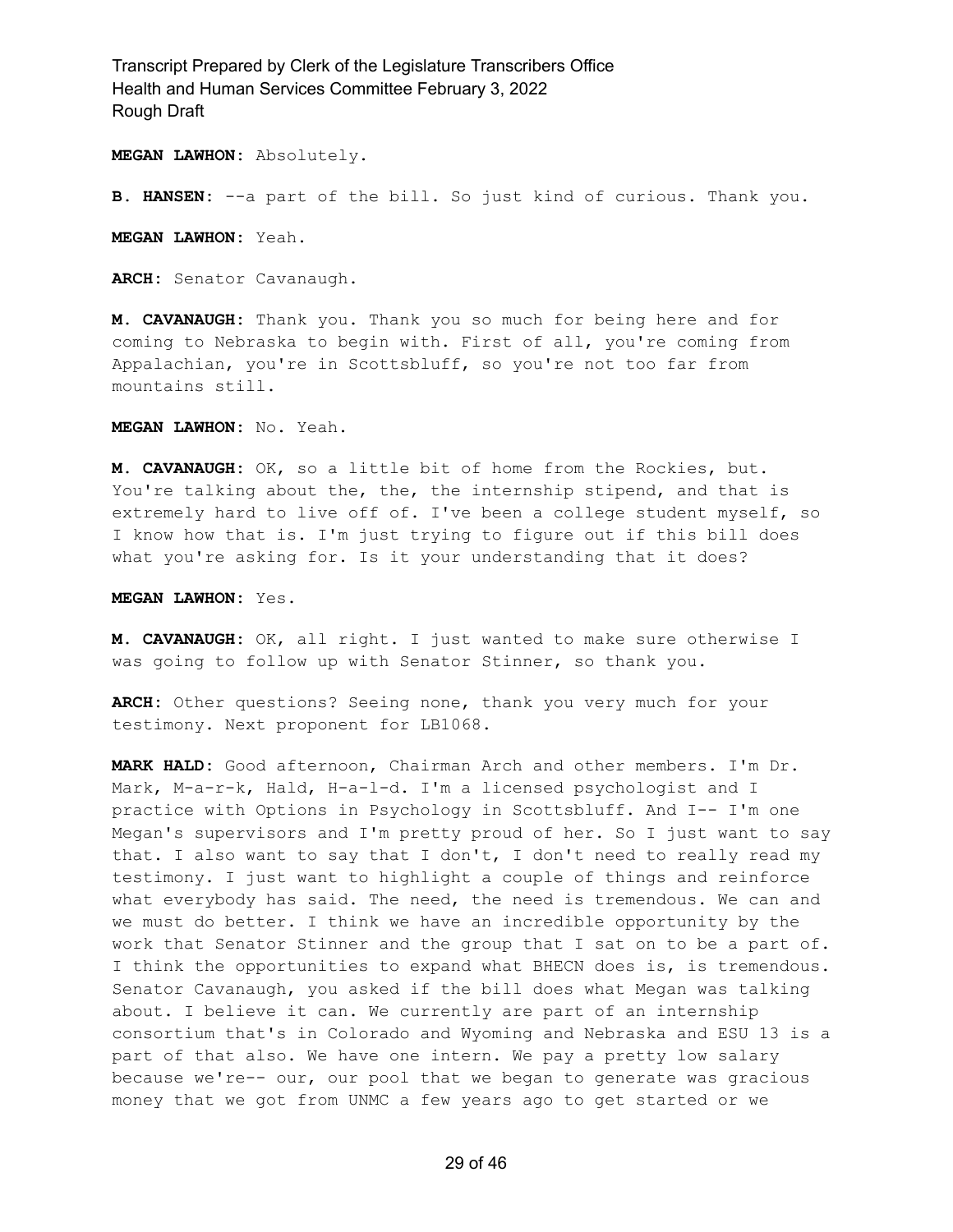wouldn't even have been able to have been started. But what we're finding is the money that we're able to generate because they only- they, they bill for service and we're Medicaid dependent. And that money is not quite enough to cover everything. So the pool we had is decreasing and we're, we're losing money. The benefit of that is we hopefully will be able to keep somebody in the community over time, which benefits all of us. So that's one thing. I'm a native Nebraska, and I grew up in Cozad. I like Nebraska, and I think one of the things that I agree with what Dr. Doyle said, I think it's about relationships. But people come and they love it here and yet they're drawn to go other places. I think one barrier is to get people to stay is they look at this daunting task of moving from internship to postdoc, and it can take three to six months to get credentialed. They can get a provisional license immediately, but they can't practice and bill. And in our setting, we can't pay a postdoc. It's dependent on what they can generate themselves. So I think the bill would help some of that too, and providing some income to help somebody get started. It doesn't help the credentialing process that's just essentially too slow. And that's basically everything else that everybody said, yeah, the, the need is just incredibly challenging right now. Everybody in our clinic has a waiting list. We, we get referrals. You know, we all generate our own referrals and we beg each other, can you take this person? Can you take this person? And then we know who our go-to people are in the community and around the Panhandle, and everybody is that busy. One of the other things I do, you're talking about programs in the schools. Scottsbluff for years has-- their elementary counselors are all licensed mental health practitioners and in addition to their school backgrounds. And that's more and more true in all of our schools. And one of my roles as consultant to others, I provide supervision and consultation to the counselors with Scottsbluff Schools, which is a nice relationship where we support them when they have high-acuity kids. We do our best to manage the acuity and get them in as quickly as we can. So there's, there's a lot of cool things going on. It just never seems to be enough. One other quick comment. I do believe people are more open than ever to getting behavioral health services. You know, it's the kind of service you don't know you need until you need it, and then it's really hard to find lots of times. So thank you for your time and I'll take any questions if you have any.

**ARCH:** Thank you. Are there questions? Senator Cavanaugh.

**M. CAVANAUGH:** Thank you. Thank you for being here. You mentioned the cost. Sorry, I have a lozenge and it's like hurting my eyes. You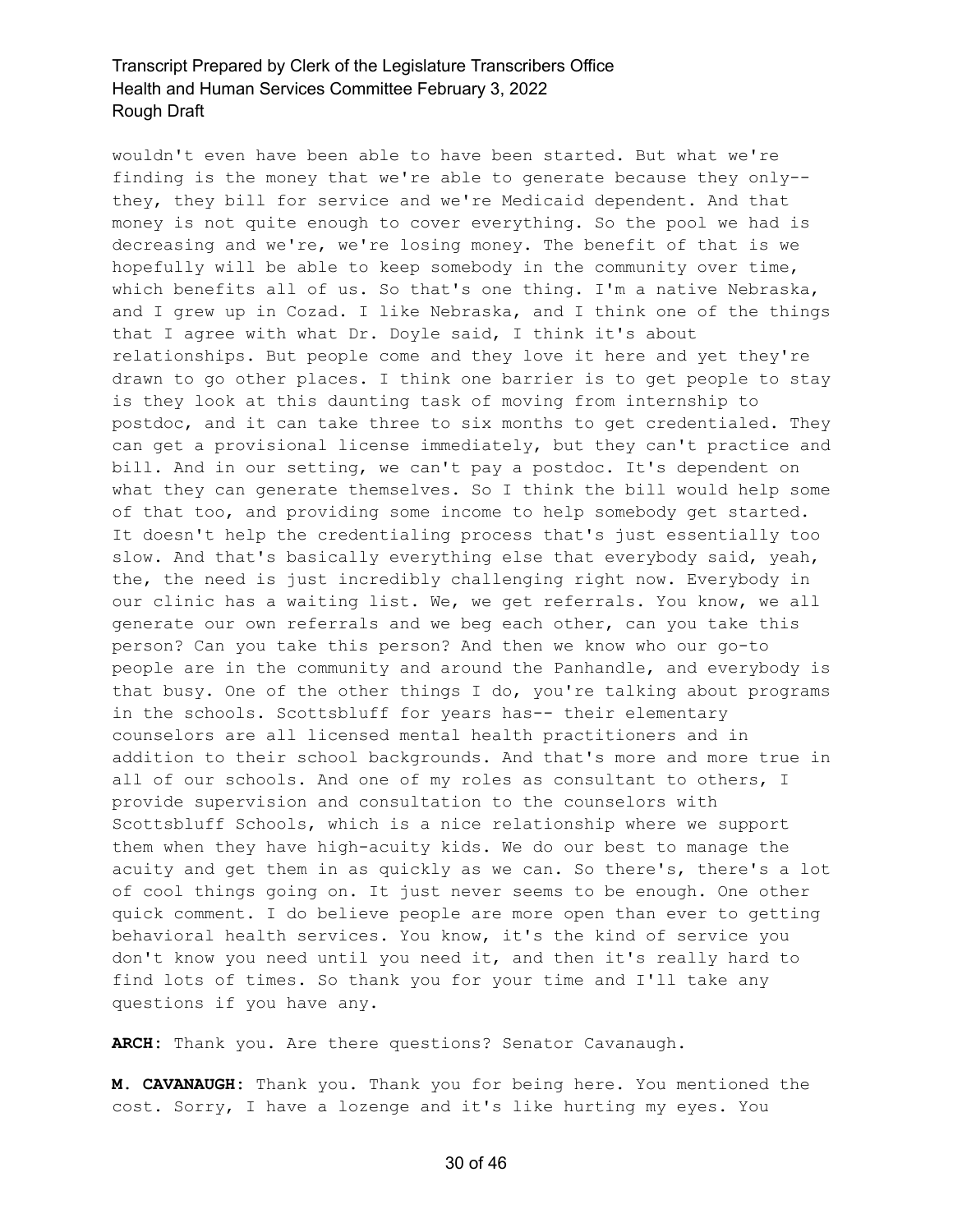mentioned the cost isn't quite covered with the Medicaid. Will the- will it provide a rate increase, help with that part?

**MARK HALD:** My understanding is if we got funding to help pay for an intern, that would allow us then to continue to bill for services and increase the pool of money that we have to do that, that could be used to supplement intern salary, being able to have opportunities to do things like this in terms of helping develop advocacy as well as perhaps funding start-up and on a postdoc situation.

**M. CAVANAUGH:** OK, thank you.

**MARK HALD:** Yeah.

**ARCH:** Other questions? Seeing none, thank you for your testimony. Next proponent for LB1068.

**LISA LOGSDEN:** Oh, hey.

**ARCH:** Good afternoon.

**LISA LOGSDEN:** Good afternoon, Chairperson Arch and members of the HHS Committee. My name is Dr. Lisa Logsden. It's L-i-s-a L-o-g-s-d-e-n. I represent Nebraska Mental Health Centers Psychology Internship Program. I am the training director of the Psychology Internship Program. Nebraska Mental Health Centers is a private group practice- outpatient mental/behavioral health clinic and-- with multidisciplinary staff, including doctoral and master-level clinicians at the graduate and postgraduate level. Together we serve Lancaster County, Dodge County, and Gage County and the surrounding communities with our main office in Lincoln and satellite clinics, one in Fremont and the other in Beatrice. We provide psychological evaluation and treatment for a diverse client population, including children, adolescents, adults, families referred for multiple agencies, clinicians, schools and courts, law enforcement, and NDHHS caseworkers. Psychological evaluations assist with physicians and medication management decisions, the courts, HHS with placement and competency decisions safeguarding well-being, and therapists with treatment plans. At Nebraska Mental Health Centers where I have worked for ten years in an active internship site that has participated in the national match process and has been recognized by several state licensing boards as being APA equivalent or meeting the accreditation standards. In 2019, the APA Commission of Accreditation awarded us ten years of accreditation noting strengths in the opportunity we provide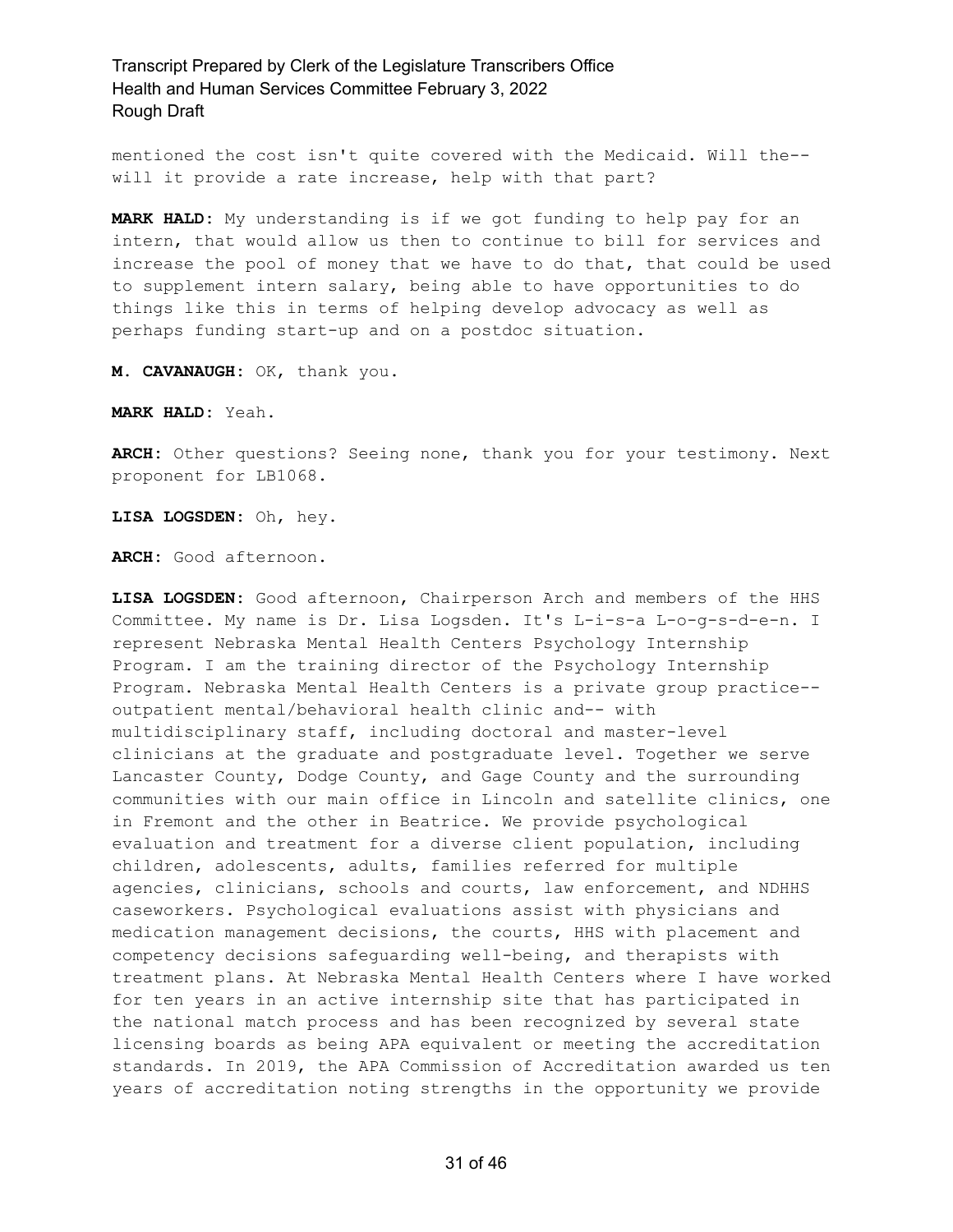for our interns to attend satellite clinics in two different rural communities. Over the ten years that I have been in the supervisory role with the agency, we've had 25 interns graduate our program. Over-- of those interns, five transitioned to postdoctoral positions within our agency. And at the last contact, there were approximately an additional six that have chosen to call Nebraska home after completing their degree and practicing in their communities. Last year, we totaled around 83 applicants for internship, and this year we just completed 24 interviews in the first part of the first phase of the match process, and five of them had Nebraska connections. The excitement communicated by applicants during interviews has been to provide services in rural communities and to learn the vast skill set that is required of a generalist, as well as the quick and resourceful thinking of a generalist practicing in a more rural setting. Being a private clinic, we function through the reimbursement of the services rendered. As a training clinic, we are required to meet the supervisory expectations as outlined by the standards of accreditation in health service psychology. Therefore, this year, when we have three interns that each require two individual hours of supervision from a psychologist, plus two hours of group supervision and two hours of didactic or teaching lecture that totals ten hours a week total. That is over one day a week of unbillable hours donated by a psychologist who is unreimbursed for the supervision, consultation, or support services. The interns' billable hours do not compensate for the billable time lost because each hour they are providing services allows an opportunity for documentation to be reviewed and just-in-time consultation with both services again not being billable. This is just an example of the financial costs that are considered each internship year when we are determining the stipend, the number of intern positions that we have available, the considerations for the interns who have access or might lose access to transportation, but still have competency and interest in providing services in the rural settings. And our cost for applying and paying for being able to have our internship site to APA. Having resources that are outlined in LB1068 that are dedicated to the same mission that we have are strongly encouraged. There is value in providing the funds to persons with the field-- within the field that share a similar mission of training young professionals and serving the rural communities. Admittedly, I am a psychologist that originally grew up and did her training in San Francisco. I did my internship in Colorado and I had to look at a map to find out where Lincoln, Nebraska, was when I got my residency for postdoc here. The entire time I have been a licensed psychologist in the state of Nebraska, I shared my license with four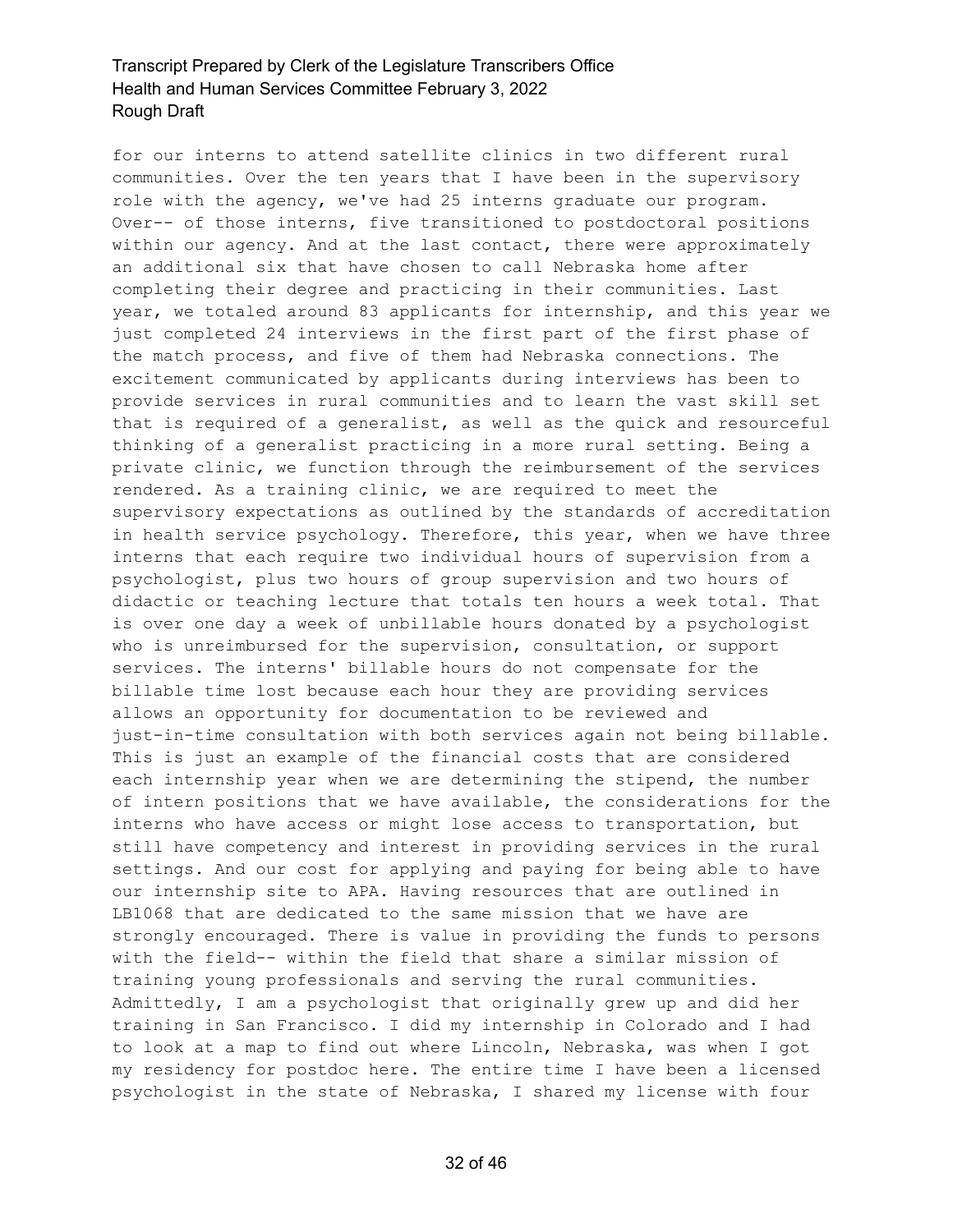other trainees each year for them to provide services to persons within the state of Nebraska. There is experience, dedication, and passion for the work that is being advocated to continue and then grow in this state. Respectfully, let us be included in the conversation and how these decisions are made for the monies in the management and distribution with BHECN.

**ARCH:** Thank you for your testimony. Are there questions? Senator Hansen.

**B. HANSEN:** A lot of people still have to look up where Lincoln is at on a map.

**LISA LOGSDEN:** It's a true statement. Yeah.

**B. HANSEN:** A lot of people still think we're just covered in farms too so they're surprised we have cities.

**LISA LOGSDEN:** Yeah, I talk to my family all the time. Yeah, correct them still.

**B. HANSEN:** On your first page of your testimony in that last paragraph, you talk about some statistics about your applications for internships, you say last year you totaled 83 applications for internship and did 24 interviews recently. What has the trend been looking like in the number of applicants? Has it been going up? Has it been going down?

**LISA LOGSDEN:** Honestly, it's a little difficult for me to answer. We got our accreditation in 2019, which allowed our applications to automatically go up and then a pandemic happened. And so that made the numbers again a little bit different. So it's starting-- it's going up with the accreditation all of a sudden happening. It looks like it's still kind of going up because the American Psychological Association has put together a task force for rural psychology services. So there is an emphasis and push for the training to be-- to occur, and that is then trickling down to all of our graduate programs. And so there is already in our graduate programs, an emphasis this is valuable. And so when they're coming to the internship phase in their training, they're already hearing this is valuable. This is a good thing. And so that is, that is coming to our, to our interviews. And that's a, that's a new passion that has not been there before.

**B. HANSEN:** OK, good. Thank you.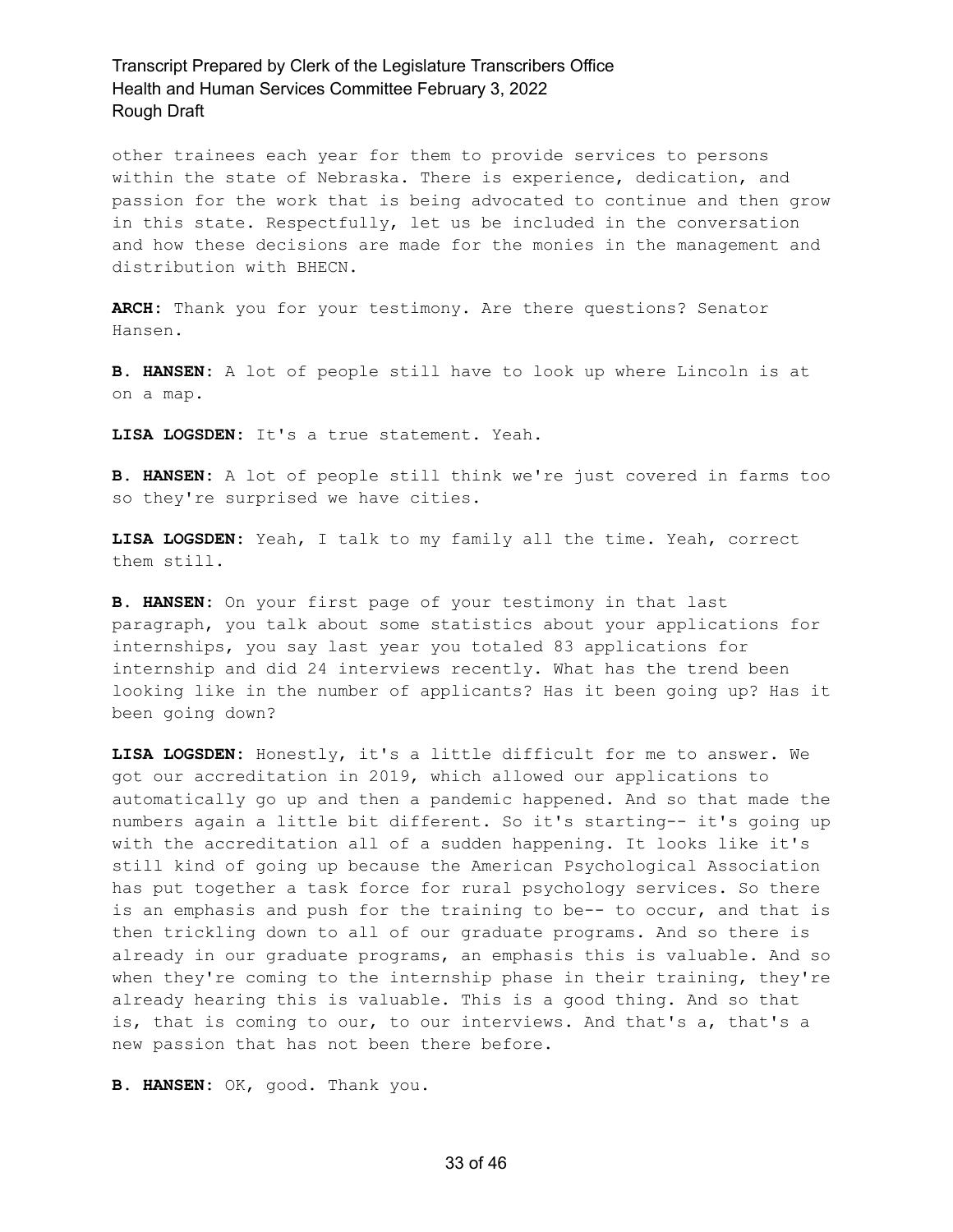**LISA LOGSDEN:** Um-hum.

**ARCH:** Any other questions? Seeing none, thank you very much for your testimony.

**LISA LOGSDEN:** Thank you.

**ARCH:** Next proponent for LB1068.

**ASHLEIGH CLARKE:** Hello, my name is Dr. Ashleigh Clarke. My name is spelled A-s-h-l-e-i-g-h, Clarke is C-l-a-r-k-e. I would like to start by thanking the committee for taking the time to hear a little bit about me. I am a graduate of the predoctoral internship program that Dr. Lisa Logsden just mentioned and soon here, as soon as the paperwork is processed, I'll be entering my postdoctoral residency there. Up until 2018, Nebraska was just another flyover state for me. I spent most of my life moving between metropolitan cities on both coasts. When I was completing my academic portion of my program, my cohort was strongly encouraged by advisors to be willing to be open to different geographic locations. In my cohort of seven, I was the only one who did this. The training opportunities at Nebraska Mental Health Centers were too appealing to me, and I ended up coming here. I told myself it was just a year and after a year I could return to one of my beloved cities on my coast. I almost did that. The exceptional training I obtained at NMHC contributed to me being offered postdoctoral residencies in all four sites I applied for, including one of the nation's leading freestanding DBT clinics. While I did not take the position at the DBT clinic, I have focused my passion for the intervention to application within our local communities using this treatment that was created to work with clients who experience a high rate of distress related to acute chronic mental health conditions with severe functional impairment, including suicidal behavior and addiction. Applying for internship is a daunting process. There are several things we're encouraged by advisors to look at. Beyond training opportunities that fit our career goals, we're encouraged to look at things such as if there's postdoctoral positions available and to inquire about the rates of retaining interns into these residencies as it is a sign of quality training and job satisfaction. We are also encouraged to look at cohort size because internship is an intense year and you need friends and people who can relate. Finally, as someone who's been through the process and has recently participated in interviewing the 2022-2023 internship applicants, one of the biggest concerns of interns is work/life balance, especially if the person is potentially going to be coming from some-- somewhere else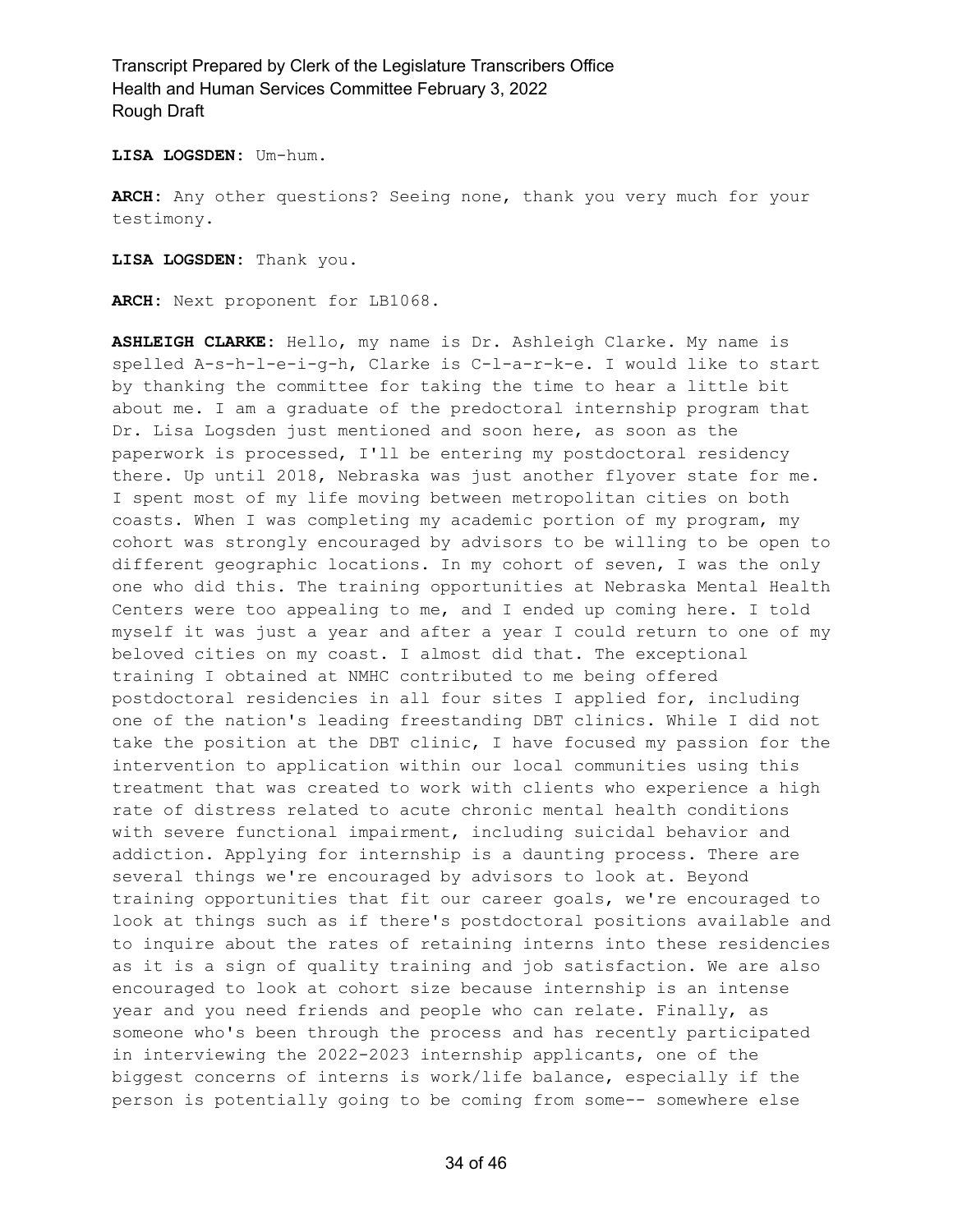and to somewhere new and wants to be able to explore and see if this place may become a future home. The shortages in the state of providers, especially in the era of COVID-19, is contributing to increased rates of stress, compassion fatigue, and burnout, particularly in agencies serving a large population and are trying the best they can to serve. This bill can directly impact these things for agencies who serve the Nebraska communities with the greatest need by allotting funding into internship placements into agencies within Nebraska. Thank you.

**ARCH:** Thank you. Are there any questions? Seeing none, thank you for your testimony. Next proponent for LB1068. Seeing none, is there anyone that would like to testify in opposition to LB1068? Seeing none, anybody want to testify in a neutral capacity to LB1068? All right. I don't see any. Senator Stinner has waived closing on this. I would mention that we did receive two letters in support for LB1068: one from Andy Hale, Nebraska Hospital Association; and Sarah Hanify, the Nebraska Chapter National Association of Social Workers. And with that, with that, we will close the hearing for LB1068. And we will open the hearing for LB1230. And we welcome Senator Hilkemann to open the hearing on LB1230. Welcome.

**HILKEMANN:** Thank you. Good afternoon, Chairman Arch and members of the Health Human Services Committee. I'm Robert Hilkemann, that's R-o-b-e-r-t H-i-l-k-e-m-a-n-n, and I represent District 4. LB1230 would appropriate \$500-- or \$500,000 to the Department of Health and Human Services for the purpose of providing a statewide education program regarding cancer, its causes, and the resources available to support cancer patients. As directed in the bill, the department would contract with an organization located in Nebraska to carry out these objectives. After conversation with stakeholders and learning about the comprehensive cancer control program within DHHS that is currently providing a statewide education program regarding cancer, I have brought with me a copy-- a white-copy amendment that simplifies the language and accomplishes the same goal. These are dollars that will save lives. Research has shown that effective and consistent education on cancer prevention can reduce the overall number of cases by 40 to 50 percent. When I was in my private practice of podiatry, the thing that, that we could never stress enough is what you could do to prevent the problem from occurring. The same thing happens all- certainly more-- probably even more so in cancer. But at either rate, prevention is so much better than trying to treat everything and so that's why I-- really looking forward to your approval of this program. It's likely that we all know someone who has been affected by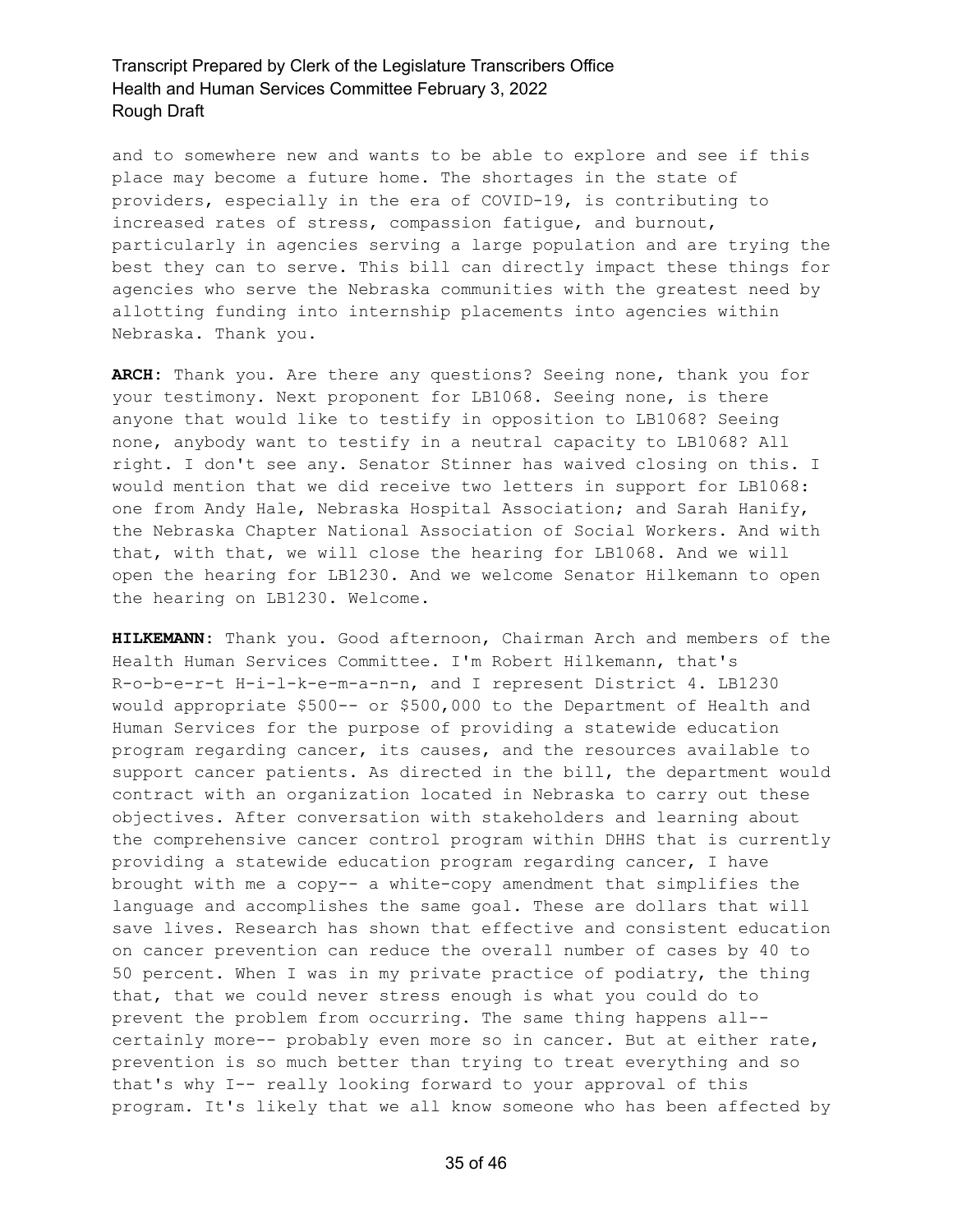cancer. Hopefully, there will be an early diagnosis because detecting symptomatic patients as early as possible gives them the best chance for a successful treatment. When care is delayed or inaccessible, we see a lower chance of survival, greater problems associated with treatment and higher costs of care. When a patient receives a diagnosis, there is a tsunami of emotions. I know this because I've had loved ones experience it. Ensuring they have the access to information on how to best proceed with their care, as well as the supports that are available to make a difference for them. It's a statewide program. Cancer doesn't lend itself to Lincoln and Omaha. It's statewide. This is important that we carry this out to our rural areas as well. These are just a few examples of why, as a Legislature, we need to ensure that the funding is available to support a statewide cancer education program and it is vital of our public health strategy as a state. We're very fortunate today to be able to hear from an expert like my lifelong friend, Dr. Al Thorson. And I want to thank all of you members of the committee. You came out and met him the other day when he was here. He has been the past president of the national boards of both the American Cancer Society, the American Society of Cancer Action Network. And so it's certainly been my pleasure to work with him on this. We've been friends and neighbors for years and a very trustworthy person to present this. I'm going to do this as my opening. We have very important hearing in Appropriations that I've been listening to on my phone about building a new prison. I trust that, that, that Dr. Thorson will be able to answer those questions and so I will be waiving my close at this point, Senator Arch. And if there's any questions that I could answer individually after this testimony, I would be more than pleased to do so.

**ARCH:** OK, thank you. Are there any questions? I just want one point of clarification. Your AM1775 is now the bill. It's--

**HILKEMANN:** Correct.

**ARCH:** It's the white copy.

#### **HILKEMANN:** Yes.

**ARCH:** And you, you referenced an existing comprehensive cancer control program. Is that-- rather than, rather than giving it to the organization, are you saying the department already has a program and this would increase funding to that program?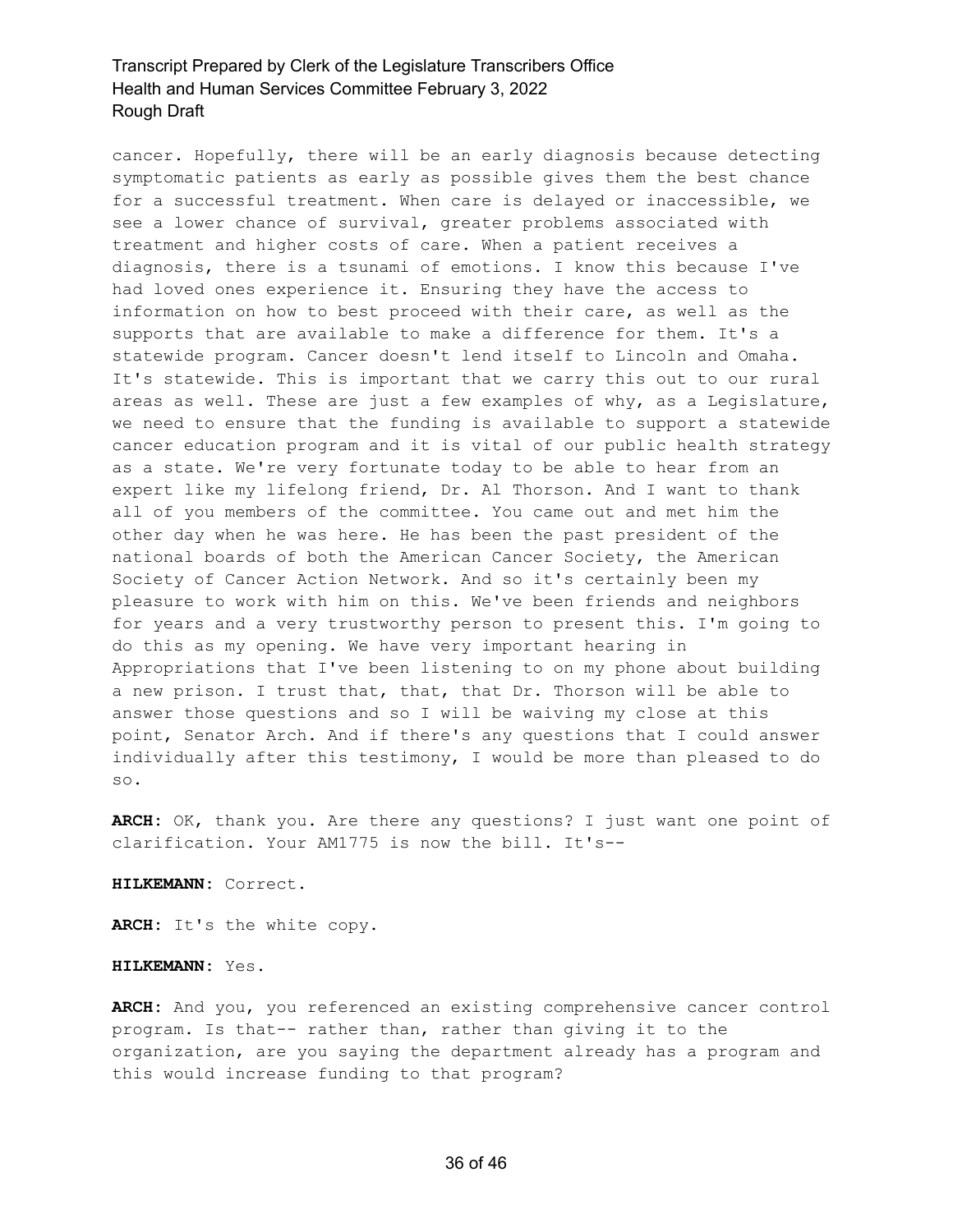**HILKEMANN:** That would, that would be a good question to ask Dr. Thorson.

**ARCH:** Very good. I will do that. All right, any other questions? Seeing none, thank you.

**HILKEMANN:** Thank you very much.

**ARCH:** First proponent for LB1230. Welcome, Dr. Thorson.

**ALAN THORSON:** Thank you, Senator Arch. Senators Cavanaugh-- did she go-- she stepped out--

**ARCH:** She stepped out.

**ALAN THORSON:** --Senator Day, Senator Hansen and Senator Murman, Senator Walz, and Senator Williams is not here, so thank you for allowing me to speak to you today. My name is Alan Thorson. It's A-l-a-n T-h-o-r-s-o-n. I am here to testify as a proponent for LB1230 on behalf of the Nebraska Cancer Coalition, the Nebraska Medical Association, and the Nebraska Rural Health Association, as well as the organizations that are represented, represented on the NC2 board, whose letter of support is attached to my written handout. I have also attached an infographic of pertinent facts for Nebraska, emphasizing the urgent task currently before us to return to screening in the aftermath of COVID. In 2022, there will be about 11,000 new cancer diagnoses in Nebraska, with nearly 3,500 deaths. Nebraska currently has over 108,000 cancer survivors. It is estimated that 42 percent of cancers could be prevented simply by applying now what we already know. To do so requires extensive public education about screening, early detection, understanding of treatment alternatives, caregiver support, survivorship management and support, nutrition, and physical therapy. But these are just statistics and in the words of Irving Selikoff, statistics are merely aggregations of numbers with the tears wiped away. I know I've shared those tears. My brother, a UNL law professor with special expertise in agricultural, environmental, and water law, succumbed to cancer three days before his 54th birthday in 2003. As with so many, a productive career with so much promise was cut short. In the words of Harvey Perlman, who said no one would have expected Norm to solve these problems. Indeed, they may not be solvable, but no one should doubt that he would have made important contributions to ongoing efforts to solve them. So my question is how many times will such tragedies repeat because we are not aware of what we already know? What more can we do to help Nebraskans understand and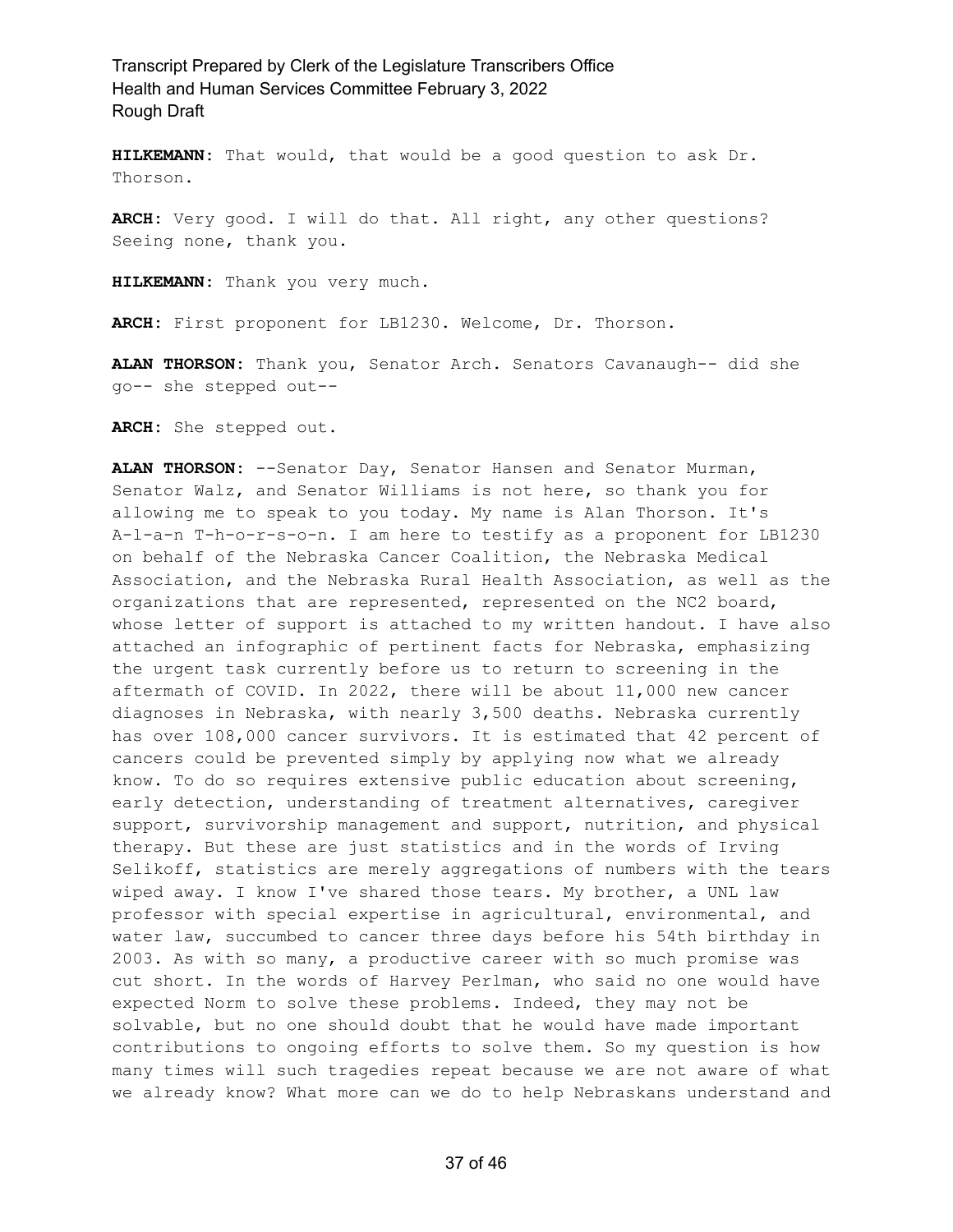learn what we already know? Education is critical. Over 800,000 new cancers and nearly 1,500 in Nebraska are potentially avoidable. These include the 19 percent of cancers caused by smoking, at least 18 percent caused by a combination of excess body weight, alcohol consumption, poor nutrition, and physical inactivity. Certain cancers caused by infectious agents such as HPV, Hepatitis B and C, and H. pylori could be prevented through behavioral changes or vaccination to prevent infection or the treatment of infection if it's present. Many of the more than 5 million skin cancers diagnosed each year could be prevented by avoiding excess exposure to the sun and indoor tanning devices. Screening can prevent colorectal and cervical cancers by removing precancers and by check-- by detecting these and some other cancers early when treatment is office-- often less intensive, less costly, and more successful. Screening is known to reduce mortality for cancers of the breast, colon, rectum, lung, and prostate and cervix. But to be effective, people must be given this information in a way that they will understand and accept. Nebraska has many unique determinants of cancer care, including our large rural population. In the case of colorectal cancer, we know that our population distribution leads to disparities in the early diagnosis. It is likely that similar disparities exist between urban-- rural and urban areas with other cancers. Nebraska also has disparities based on race, ethnicity, refugee status, household income, poverty, and level of education. Each of Nebraska's counties and communities and communities within communities individually are best equipped to understand and implement the approaches and resources needed to reach their unique populations with programs that will be accepted and understood. Engaging partners with each community can help ensure implementation of a strategy to meet the needs of each group in a way they want them met and with the underlying mission of building trust and long-term sustainable partnerships. A Nebraska-based organization partnering with the cancer community of healthcare professionals, patients, caregivers, survivors, individuals, and public and private organizations would be an invaluable assistance. LB1230 provides an opportunity to sustainably fund administrative staff to execute the basic functions of such an organization. Nebraska's current cancer coalition is hampered by its reliance on unpredictable grant funding, which prohibits the hiring of full-time staff, which would be necessary to achieve its potential. Properly funded, an organization as described can efficiently identify, coordinate, distribute, organize, program, educate, and reduce redundancy. Reliable and sustainable financial support would provide the resources necessary to obtain grants, the proceeds of which should go directly to education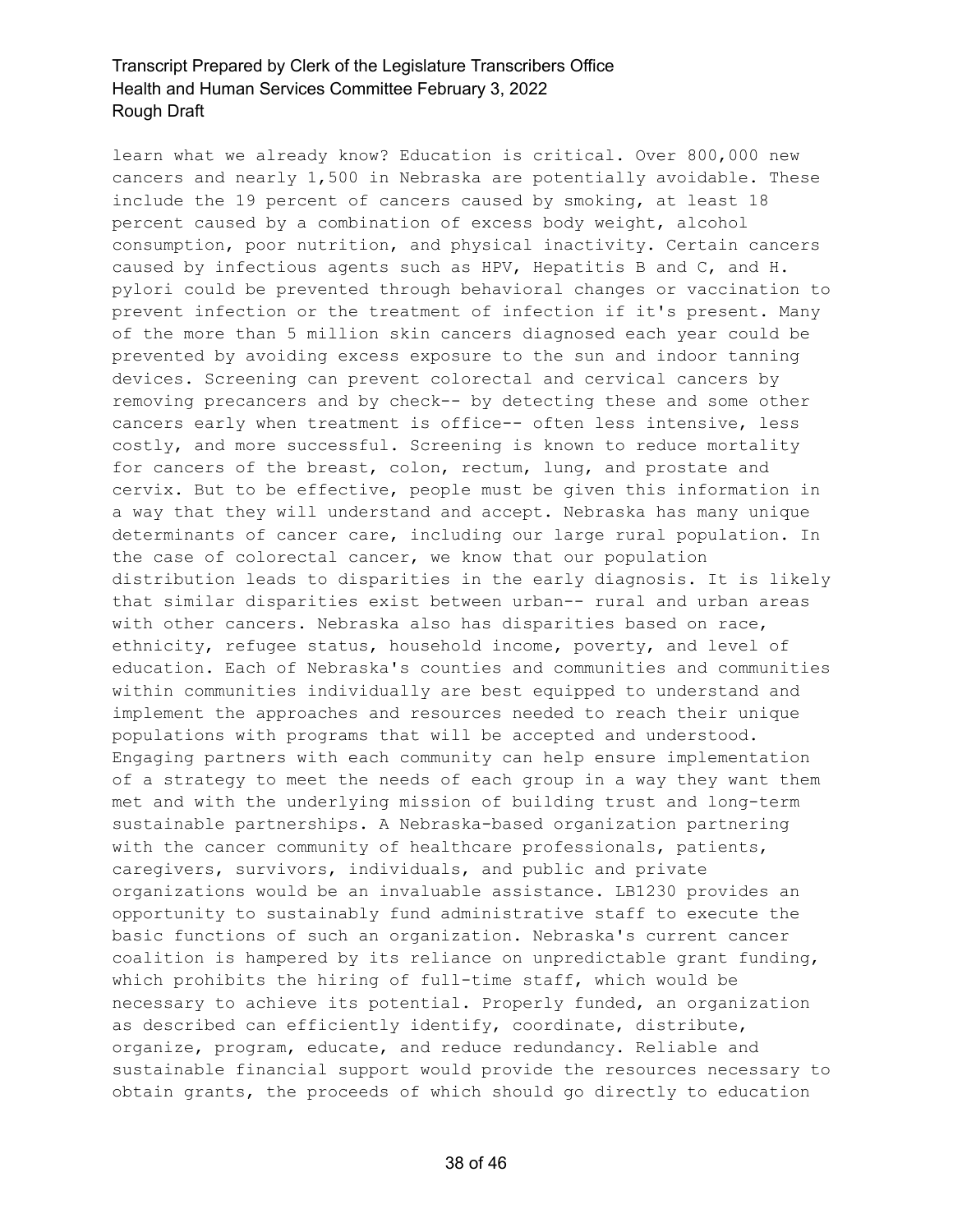rather than administration and whose value could net a positive return to the state. We believe that with grassroots input from each of our 93 counties to a neutral, diversely governed Nebraska-based organization, we have the best opportunity to make the greatest impact on cancer control. National organizations are awesome at what they do. I know, I have led two of them, and I continue to support them both financially and with my time. The control of cancer requires a team effort. We would expect that national, regional, and local organizations would continue to be a part of a coalition funded under this bill. Our national partners provide great resources, but it takes local grassroots efforts to get that information where it needs to go in a format based on needs and actions of local communities. A Nebraska-based organization would be best-- support Nebraska's unique population needs. Finally, after careful review of the Health Care Cash Fund and its intended purpose, we believe that LB1230 establishes the type of healthcare education that aligns perfectly with the reason for the health fund's existence and as such, would be an appropriate program for the fund to support. For all of these reasons, we strongly urge members to provide support for LB1230, both here in the committee and on the legislative floor. I'd be happy to take any questions. Thank you for the opportunity to present.

**ARCH:** Thank you. Are there questions? Senator Walz.

**WALZ:** Thank you for coming today. So in your testimony, you talked a little bit about how the, the funding would be used and one of them is to hire a full-time executive director and then a program manager, which is, you know, seems reasonable. How, how then would this information be distributed out to the many, many communities in Nebraska?

**ALAN THORSON:** So the coalition is made up of a diverse group of other organizations and healthcare groups, private-public individuals, survivors, and we reached out to the-- across the entire state. And the, the purpose of the coalition is to reach into those local communities, obtain volunteers, people within those communities to feed back to us how that community needs to be approached so that the information we need to deliver is delivered in a way that their community can understand and appreciate and actually accept, the whole purpose being to push out education and information that we don't feel is getting it to where it needs to be based upon the data that we have about cancer in the state of Nebraska, which we feel we can do better with treatment and screening levels and survivorship by getting this information out. It's all about educating the public in ways that they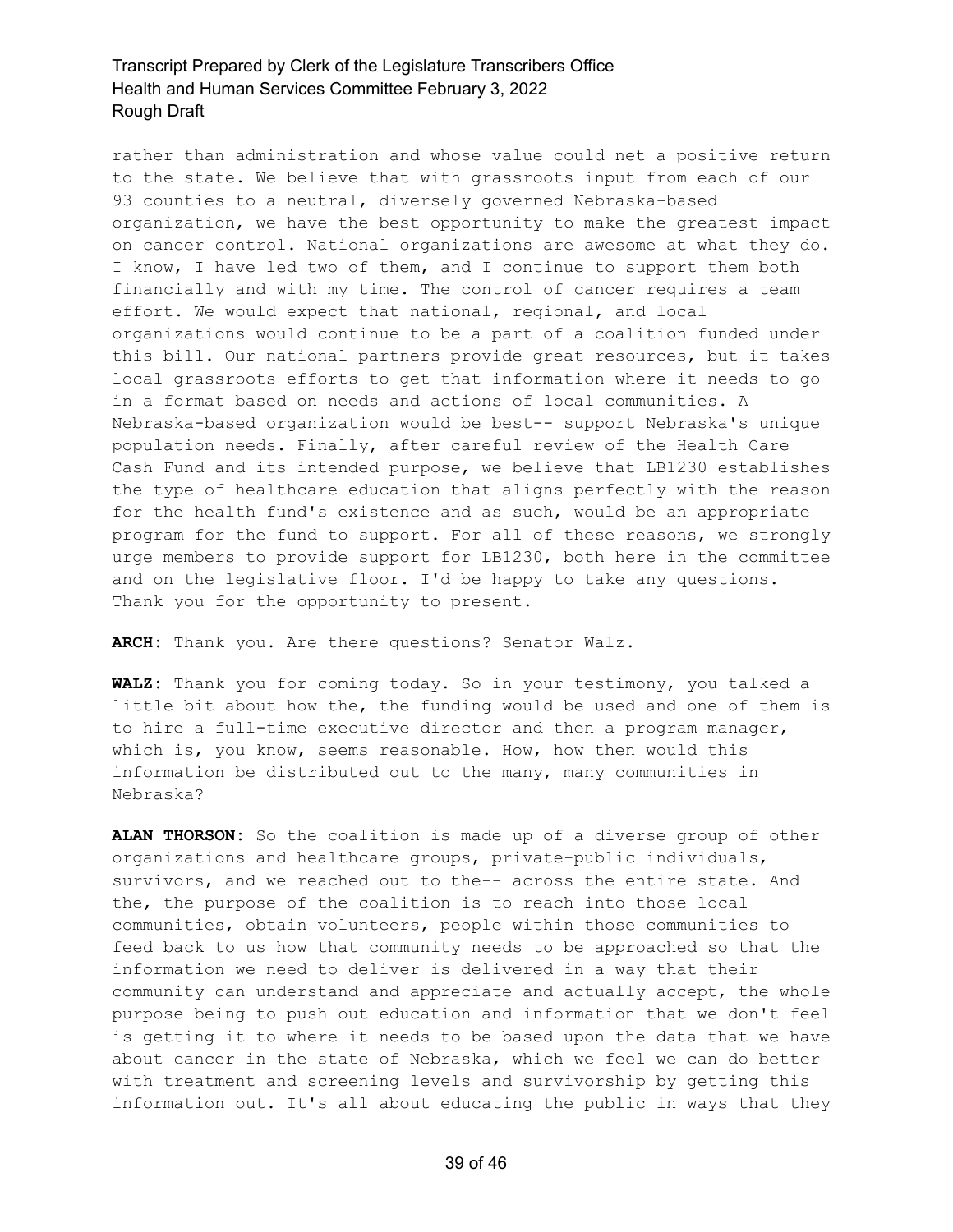can understand and accept to-- these issues that we can provide that we already know-- we probably prevent somewhere between 40 and 50 percent of cancers as we know that.

**WALZ:** OK and then you talked a little bit about reaching out to volunteers in communities. What-- does that also include, like, nonprofit organizations, schools, chamber of commerces, or what's--

**ALAN THORSON:** We, we-- if we had the right, if we were funded appropriately to allow full-time directors, our goal would be to reach all of those, you know, through faith-based organizations, through schools, through other entities. I just think about, you know, we have some of the health systems on our board. We have represents- representation from North Platte, you'll see on the letter from a McCook. We're reaching out to-- into the Panhandle. We have-- we've had issues there, I think, because of COVID and manpower issues, having-- giving enough time-- having enough time to, to participate right now. But all those, all of those are our goal. We need to reach into all those communities. And what makes it difficult is because so many of those, so many of those communities will have slightly different needs to present that information to make it effective in that community. Whether it's, you know, rural or a community within a larger community, whether it's an ethnic community, a community of refugees, whatever it is, their messaging needs to be a little bit different. We need to work with the members of that community to find out what works to get out this information that's so important.

**WALZ:** All right, thank you.

**ALAN THORSON:** Um-hum.

**ARCH:** Any other questions? Senator Hansen.

**B. HANSEN:** Thank you. Good to see you again.

**ALAN THORSON:** Yeah, thank you.

**B. HANSEN:** So, so some of the funding that would be, be through this from the Health Care Cash Fund, would that be also used to help support other 501(c)(3) organizations at all?

**ALAN THORSON:** No, I don't believe so. So the idea-- you know, we're looking at-- so I have a limited understanding of exactly how this funding works. I'm not a fiscal guy, so-- but I understand that one of the primary purposes of the Health Care Cash Fund was for education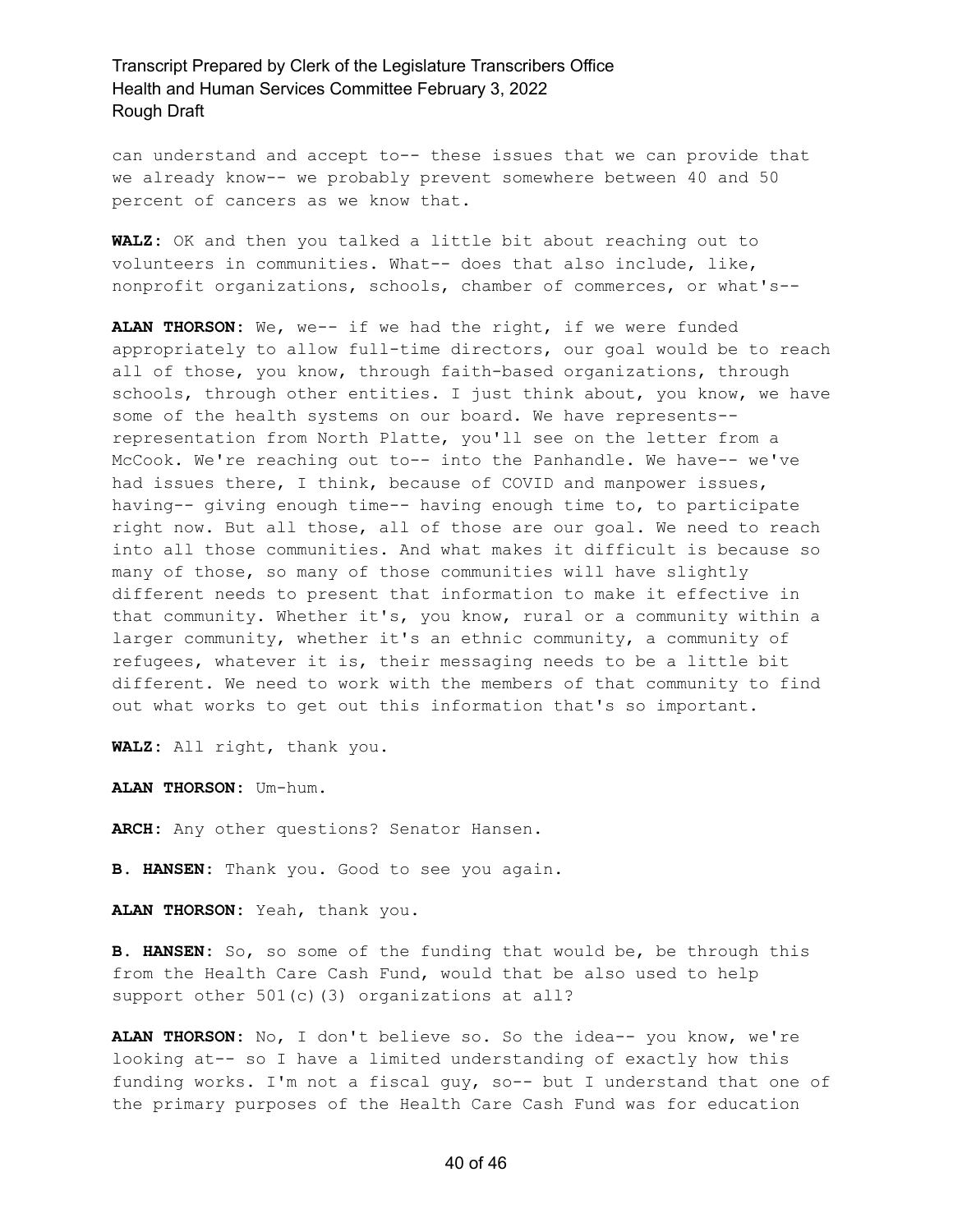and we would look at this, even if we could be funded for five years, to establish the foundation that we need to then go ahead and-- you know, so right now, the problem we have right now is that we're basically grant based, OK? And the largest share of that has been coming through the CDC and we're-- we were a part of the comprehensive cancer control program that was reinitiated in about 2009. We were one of the first statewide organizations that got funded through that, but as you know, CDC, CDC funding can be fleeting and uneven, uneven so that-- it leaves us with an inability to have the foundation that we need to establish a footprint that we can grow on. If we had the right infrastructure, I think that we would-- even if CDC became unavailable, which is where we get our current funding-- I think the question was about the coalition right now. We have funding through DHHS, part of it. We also raise our own funds because we are a 501(c)(3) doing-- initially, we're-- it was a different organization, but we became a  $501(c)$  (3) a few years ago so that we could raise the funds on our own. And just to-- the members of our board believe in this concept to the point where we individually last year raised over \$14,000 to support the organization and to provide us with some-- an interim executive director that's helped us significantly in moving forward. But we really need to have some sustainability, something that we can count on to, to build the infrastructure that would keep us sustainable in the future.

**B. HANSEN:** I was asking actually-- I appreciate that response. I was actually trying to review the comprehensive cancer control program. I know the CDC and then it kind of disseminates-- each state then kind of has their own kind of program. I was trying to review-- looks like they had a lot of information on there about kind of what their goals are and they have kind of quadrants about what they're trying to do and what they're-- so I know the Health Care Cash Fund can be used for education purposes. I just don't know if some of this might be for used for treatment purposes at all or will all of it go to the Nebraska Cancer Coalition and they kind of use it to help--

**ALAN THORSON:** This, this-- yeah, if it comes to Nebraska Cancer Coalition, we're about education. It's not-- and we-- so the-- and education is a kind of-- it's education about these factors that can help prevent cancer. But it's also education-- dissemination of resources that are available to not just patients, but to caregivers, which left-- frequently left out of the picture, and survivorship- survivors, the 108,000 survivors in the state of Nebraska right now. If you know a survivor, you'll know what I mean. They have a different life because they always-- in the back of their mind, many, is it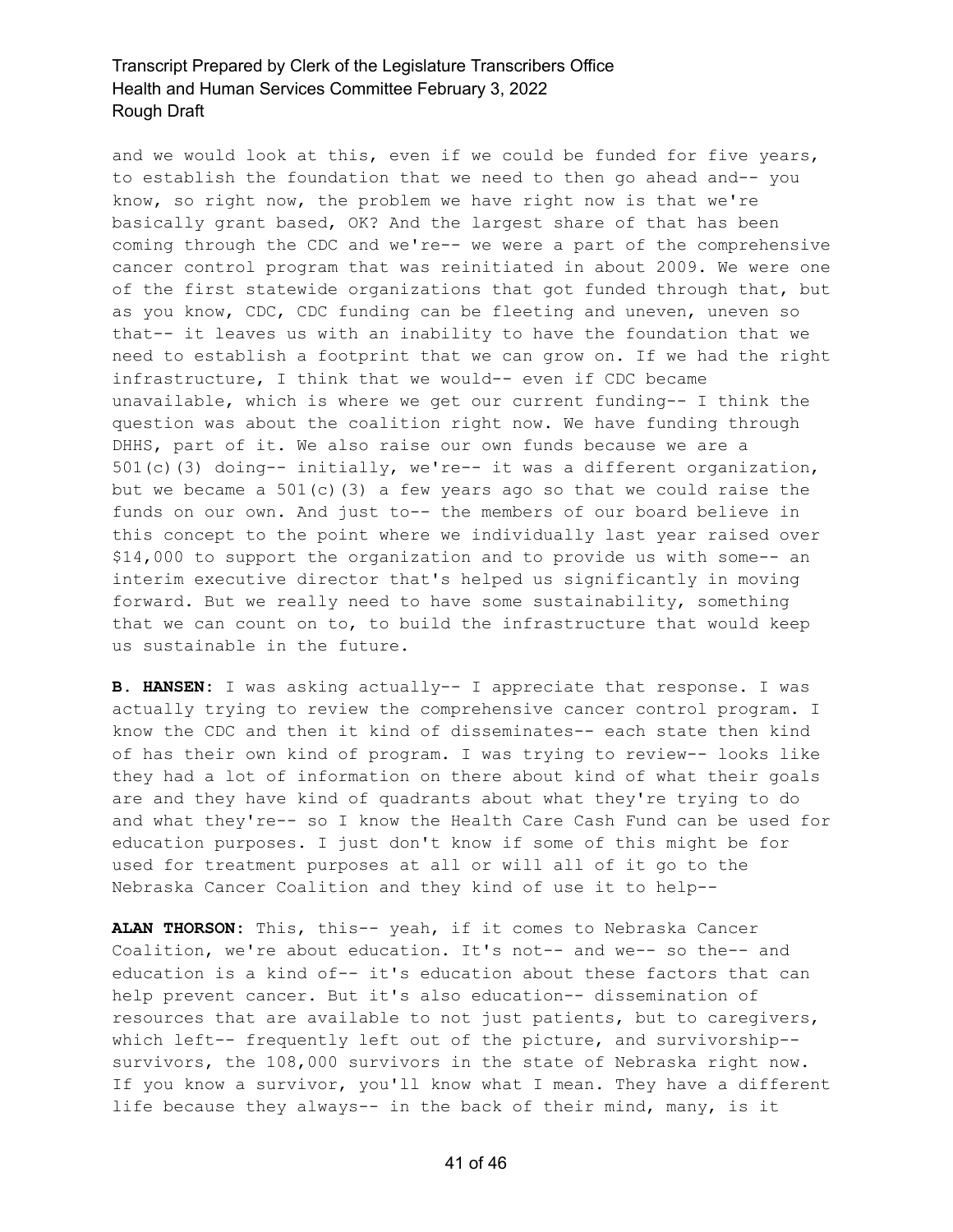coming back? Or they have issues with-- from the radiation they received or they have issues from the chemotherapy they received. They may develop a second cancer because of therapy they received to treat the first cancer. But we've not done a really good job of disseminating information to our survivors to know what they should have and follow up and what resources are available to them. We don't-- as, as a coalition, we don't provide actual services. We provide education, education, including the resources available to all these groups: survivors, caregivers, patients, even healthcare systems.

**B. HANSEN:** Yeah, I'm asking because I-- I'm, I, I'm trying to figure out where this money is going to go--

**ALAN THORSON:** Yeah, so--

**B. HANSEN:** --because we-- it just says the comprehensive cancer control program. Well then I looked it up online and it's, like- there's a whole-- that just involves a whole bunch of things and so I think--

#### **ALAN THORSON:** So--

**B. HANSEN:** --where this taxpayer money is going to go, I'm kind of curious.

**ALAN THORSON:** Yeah, so that's-- I think that's a good question, but- and I don't know if I'm answering it as well as it could, but the-- so the comprehensive cancer control program-- and the Nebraska Cancer Coalition is an organization that has applied for the funding from the CDC through DHHS, OK? But that funding is always highly variable and we don't always know where all that's going to go, OK? We work closely with the DHHS. I think right now we have a very good relationship with DHHS and I think that they're-- I think that they'd be-- we have-- and I can just say, I think we have a very good working relationship within this time--

**B. HANSEN:** OK.

**ALAN THORSON:** --and--

**B. HANSEN:** All right.

**ALAN THORSON:** --so.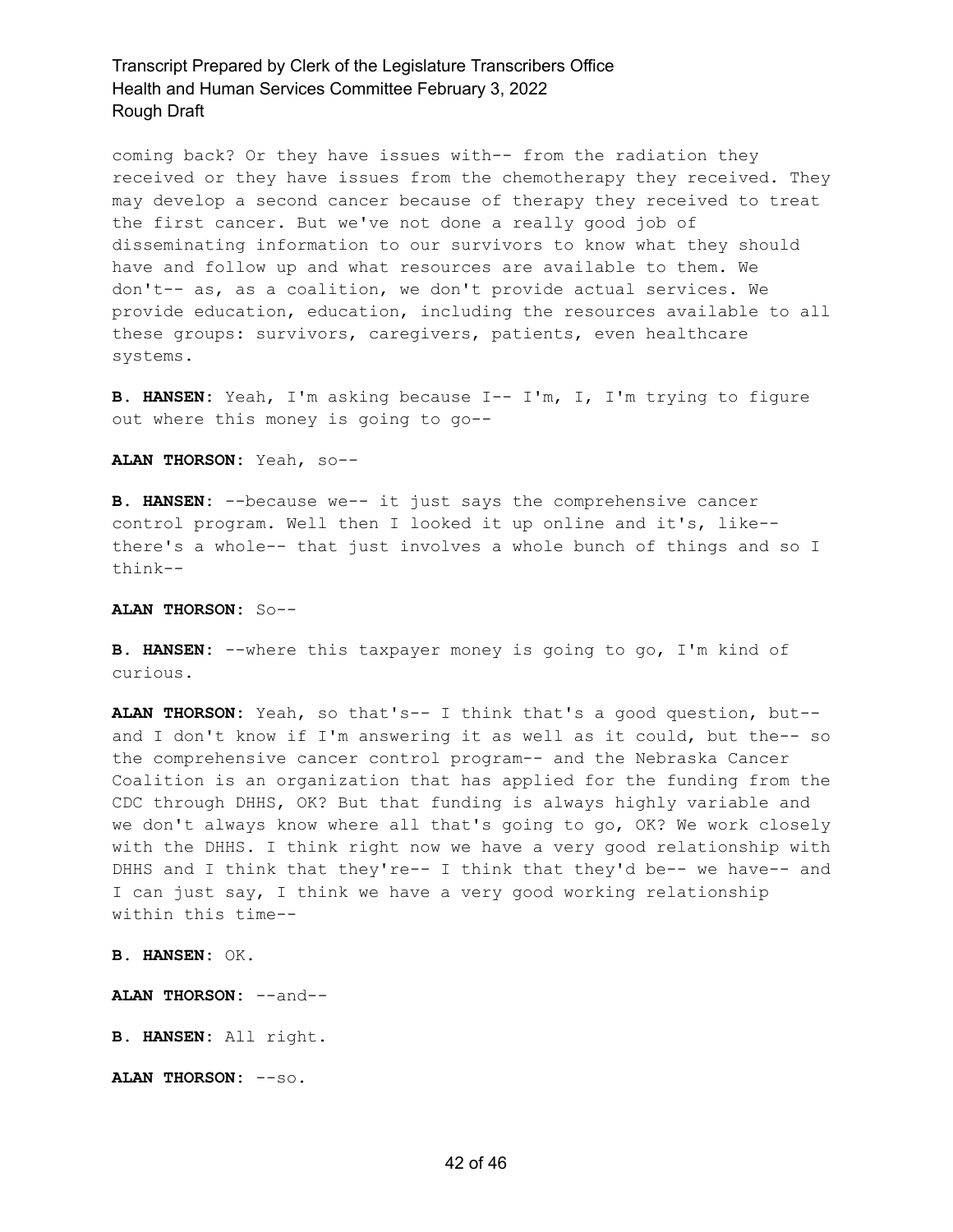**B. HANSEN:** Thank you.

**ALAN THORSON:** Yeah, it's not from-- when it comes to the coalition, that's-- we have a different purpose. If you talk about the whole comprehensive cancer control program on the federal websites and- that becomes a little bit more complex.

**B. HANSEN:** Um-hum.

**ALAN THORSON:** Yeah.

**B. HANSEN:** Thank you.

**ALAN THORSON:** OK.

**ARCH:** Any--

**ALAN THORSON:** Thank you.

**ARCH:** --other questions? Senator Murman.

**MURMAN:** Yes, thanks for coming in. If a person visits their general practitioner regularly, they would get hopefully all this information and the screenings done and, and so forth. So is the purpose of this extra funding to provide information both to practitioners and to the general public in a more broad-based way of disseminating it?

**ALAN THORSON:** So several things that you mentioned, yes. And I'm not taking anything away from my primary care physicians, but I know there is data out there that if they, if they did all of the preventative care that they could do, they end up spending over half their time, 60 percent, just doing preventative care and would not have time to take care of people who are sick. So they're stressed. They're stretched very, very thin. And when we talk about screenings, there are so many-- like-- so I'm a colorectal surgeon, OK, so I can talk about colorectal cancer, but there are so many alternatives, methods to do that screening. And ideally a primary care physician would go through all of those with that individual and it takes a lot of time to accomplish all of that. I can just say I know, because of how busy they are, that doesn't always get done. So, yeah, we do educate physicians, but we also educate the general public so they know to ask the questions because sometimes that's what it takes. It takes the patient to say, oh, and how about my screening? What am I due for? So it's-- and we don't-- it's not a broad-based-- again, what we're talking about is, is building an infrastructure to allow us to engage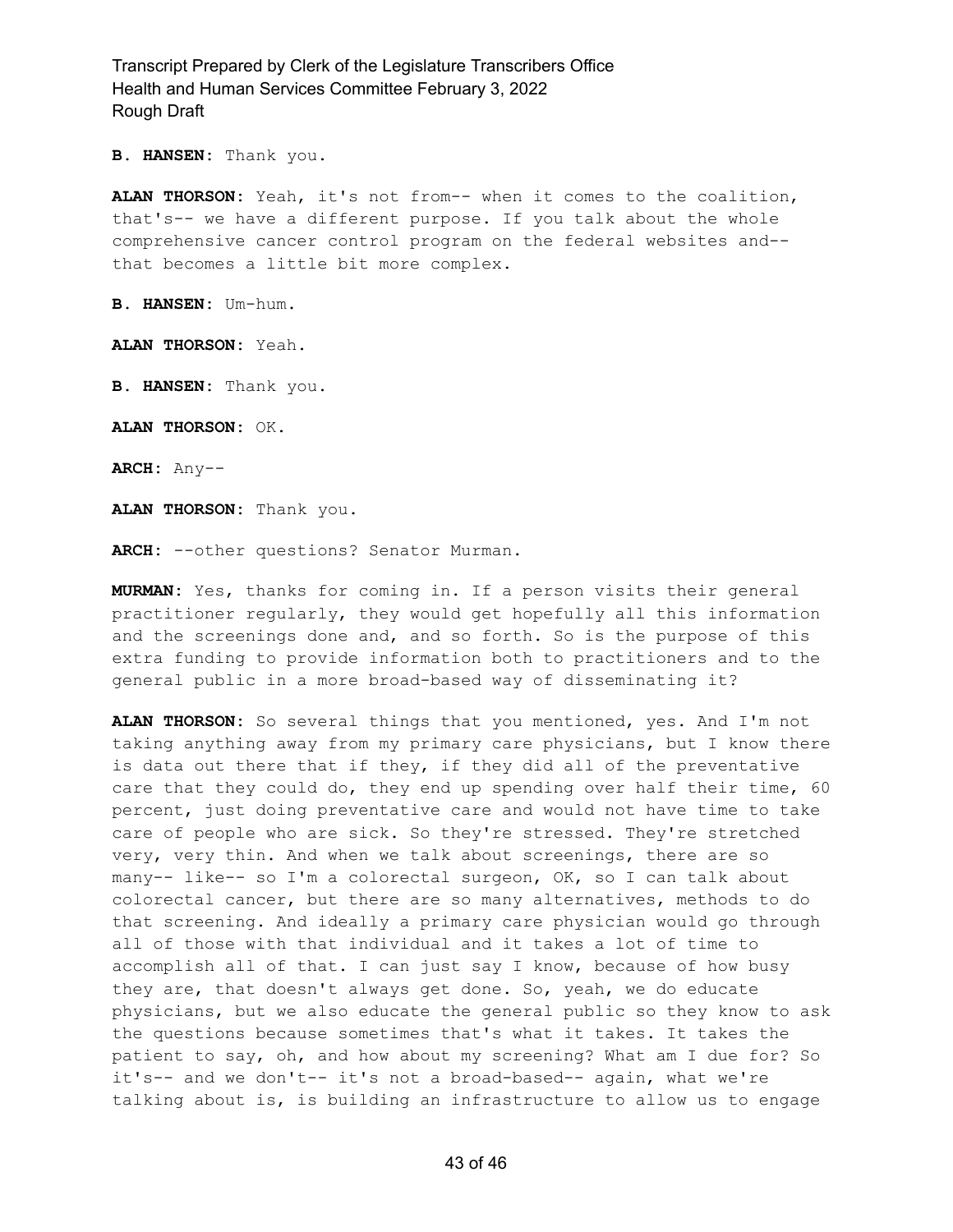specific communities with what they need for their community to get message across. So that needs more focused messaging, not so much broad-based messaging, focused for rural, rural areas, focused for refugee areas, focused for ethnic, racial, whatever it takes- cultural-- different, different groups require different messaging to understand what we're trying to get across and to make that acceptable to them. There's a lot of-- there can be a lot of distrust from a lot of groups. And so part of, part of the issue is developing a system, a infrastructure that allows us to, like I mentioned, build sustainable partnerships that are trustworthy so we can work together. But again, it's more-- we're talking about issues that need to be more focused so that we can do a better job at what we want to get done.

**MURMAN:** OK, thank you.

**ARCH:** Senator Walz.

**WALZ:** Thank you. I, I was looking through the materials that we have and it talks a little bit about, in one of these letters, that, that there will be a formal competitive bid process through DHHS.

**ALAN THORSON:** So if-- and that could-- I don't-- I'm, I'm not-- I don't know exactly how that fiscal note was going to come. I, I've had-- I have received mixed messages about --that the Legislature has complete prerogative about how Health Care Cash Fund is spent, so I don't know exactly what that means, but it seems like it opens up some differential. If it comes down to competitive bid, you know, we welcome that because we-- right now, we have a skeleton infrastructure, but we have contacts throughout the state, OK? We think that we could do a good job. We think we could do a great job. And we think that we could do the best job. However, if it was open to a competitive bid and someone else could prove that they could do a better job-- you know, my role is not actually NC2. It's about getting messaging to the patients. So if someone could do it better than us, then we'd try next time to do it better. You know, competition can be good and we're looking at trying to do the-- have the best people to do the best job to, to provide the information that needs to be put out there.

**WALZ:** All right, thank you.

**ARCH:** Other questions? Do we have another proponent who intends to speak on this bill? OK. So let me see if I can restate-- I was seeing if somebody was behind you here. Let me see if I can restate, just so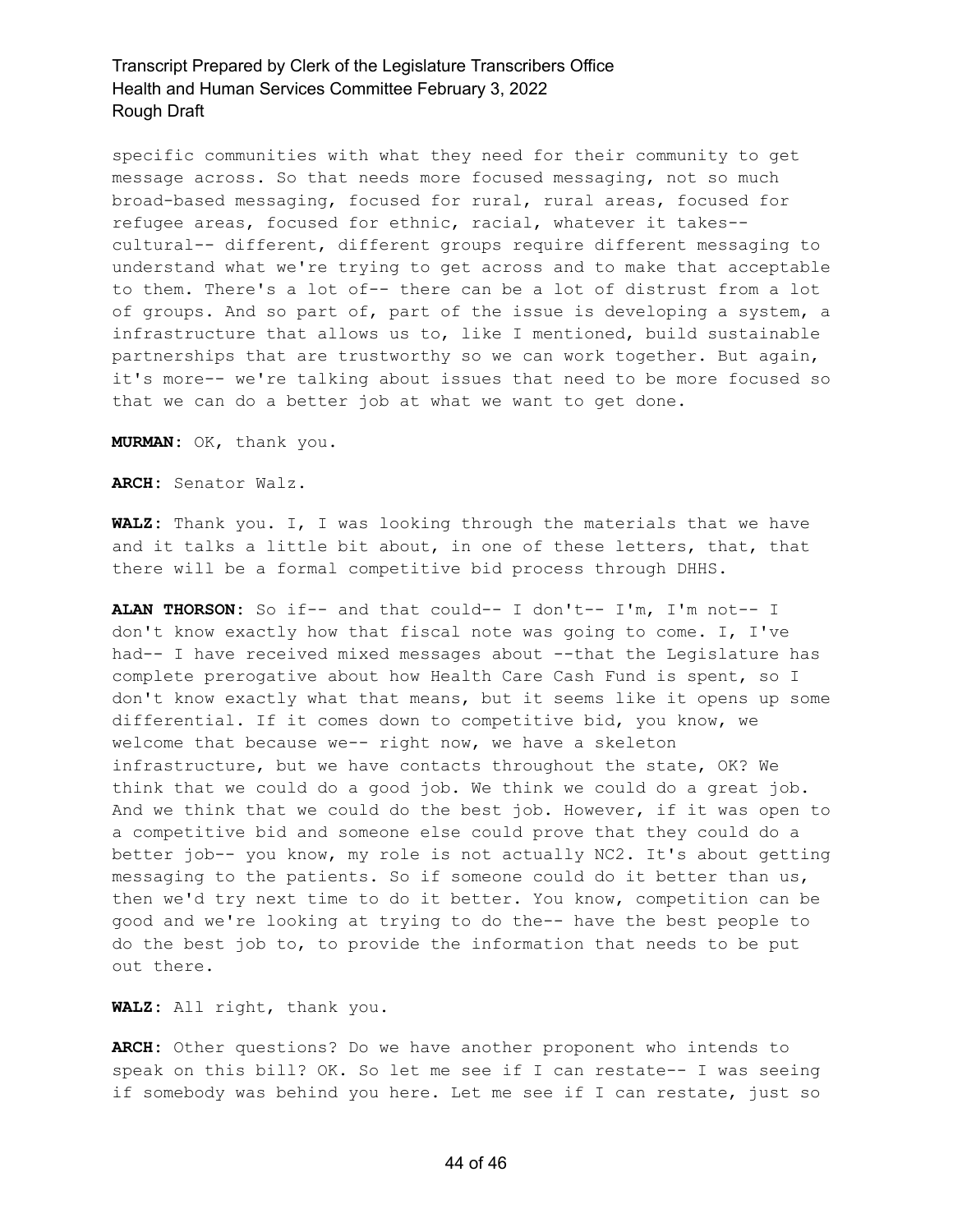I think I understand. The comprehensive Nebraska control program is a CDC program.

**ALAN THORSON:** The Comprehensive Cancer Control Program is a CDC program. It's-- which allocates money to the states through a process.

**ARCH:** And the Nebraska Cancer Coalition, does that operate the program or does DHHS operate-- does, does DHHS provide you with dollars to operate the program or do they do it themselves?

**ALAN THORSON:** DHHS, DHHS provides us with dollars to operate at least a portion of the program that they would like us to perform for them.

**ARCH:** OK.

**ALAN THORSON:** I don't-- I just-- from the size of the grants that come through, I just know that we don't get the full value of those, so I don't know where some of that else is going. I think there's administrative costs and things. You know, administrative things take dollars all the time, so I don't know where that goes and I am not--

**ARCH:** OK.

**ALAN THORSON:** --I can't really, I think, speak to that--

**ARCH:** OK, all right.

**ALAN THORSON:** --honestly.

**ARCH:** That's good. All right, thank you. Any other questions? Seeing none-- oh, wait.

**B. HANSEN:** Yeah, see-- I may have a question, but not really.

**ALAN THORSON:** OK.

**B. HANSEN:** But when I'm looking at the state plan, the Nebraska Cancer Plan, which I think is an offshoot of what the comprehensive-- like the DHHS--

**ALAN THORSON:** Right, right.

**B. HANSEN:** --one is, they have Nebraska DHHS and then the Nebraska Cancer Coalition. Looks like their logos are below that, so those two must be the--